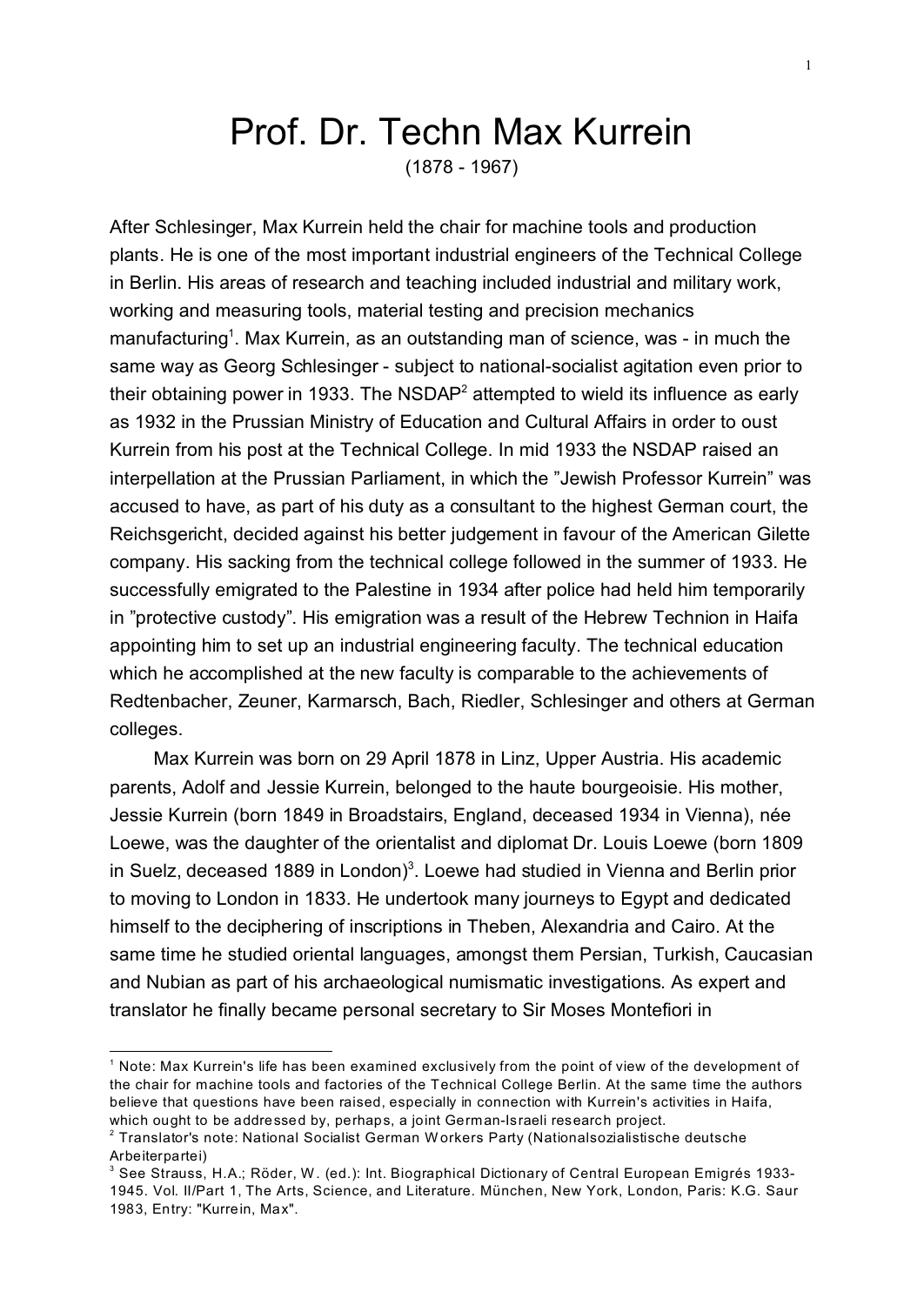Damascus<sup>4</sup>. Louis Loewe held the post of director of the oriental department of the Duke of Sussex' library from 1839 to 1856 and was vice-chancellor of the Jew's College in London from 1856 to 1858<sup>5</sup>.

Max Kurrein's father was the chief Rabbi of Linz, Dr. Phil. Adolf Kurrein, soon to become chief Rabbi of Teplitz. Adolf Kurrein (born 1848 in Trebitsch, Moravia, deceased 1919 in Teplitz), had studied history, indo-Germanic languages and mathematics at the University of Vienna and had the doctor's degree conferred upon him in 1871. After he had attained his Rabbi diploma in 1872 he became Rabbi in St. Pölten. In the following year the family moved to Linz, where Max, the first of five children, was born<sup>6</sup>. In 1881 they moved to Teplitz/Schönau. Adolf Kurrein published numerous papers on the Jewish situation, actively supported Theodor Herzl's plans and was delegate of the first Zionistic congress<sup>7</sup>.

After their son Max completed his studies at the humanistic grammar school in Teplitz with distinction he went to the German technical college in Prague to study engineering science in 1896. At the young age of 22, in the year 1900, he became a fully fledged engineer. In addition to his assistantship at the University of Brünn, he completed his PhD at the University of Prague in 1904 to become a doctor of "technical science"<sup>8</sup>. The subject of his PhD, "Structural Changes in Ingot Steel under Mechanical Stress"<sup>9</sup>, was a precursor to one of his main research subjects later on: mechanical metallurgy and metallography. He lived in Birmingham, England, from 1905 to 1909, where he worked as technical and chief designer for W.T. Avery. In the following two years he worked in Düsseldorf as chief engineer in an experimental department for machine tools<sup>10</sup>. In 1911 he moved to Berlin and became permanent

<sup>4</sup> In this capacity he was also involved in the "Damascus affair" of 1840, where, as a result of the murder of an Italian priest and his Muslim servant, Jews were incarcerated and acts of revenge were perpetrated. Because of the arrest of an Austrian citizen the affair attained the status of a local diplomatic conflict, in which representatives from France, England, Austro-Hungary and the United States became involved. Together with James de Rothschild, Montefiore and others, Loewe managed to have the prisoners released as part of an initiative of prominent Jews to the Egyptian ruler Mohammed Ali Pascha. On top of that he supported Montefiori (1784-1885) during the first negotiations with the Turkish sultan in 1840, during which they obtained guarantees for the Jews living in the Ottoman Empire. Montefiore descended from an old Italian merchant family and became rich early in life while speculating on the London stock exchange. He is regarded as a philanthropist and fought for Jewish rights in the whole of Europe as well as the Arab world - according to: A highly important silver candelabra, Auction catalogue, Docum ents Ina Dimon. Spur Collection, Encyclopaedia Britannica 1999.

 $^{\rm 5}$  A highly important silver candelabra, Auction catalogue, Documents in Dimon, Spur Collection.  $^{\rm 6}$  Max Kurrein's siblings were: Dr. Med. Isidor Kurrein, born 1879, died 1943 in KZ Auschwitz; Dr. Phil. Rabbi Victor Kurrein, born 1881, died in Ramsgate, UK, 1954; Dr. Chem. Herbert Kurrein, born 1882, died in Haifa 1954; Elisabeth Lichtenstein, née Kurrein, born 1885, died 1943 in KZ Auschwitz - Strauss, H.A.; Röder, W. (Ed.): Int. Biographical Dictionary of Central European Emigrés 1933-1945. Vol. II/Part 1, The Arts, Science, and Literature. München, New York, London, Paris: K.G. Saur 1983, Entry: "Kurrein, Max".

 $^7$  Biographical note: "Vater von Max Kurrein" (translator's note "Father of Max Kurrein") by Ina Dimon; Int. Biographical Dictionary

<sup>8</sup> compare Heymann 1968: 1.

 $^{\circ}$  German original: "Gefügeänderungen in Flußeisen unter mechanischer Beanspruchung"

<sup>&</sup>lt;sup>10</sup> Int. Biographical Dictionary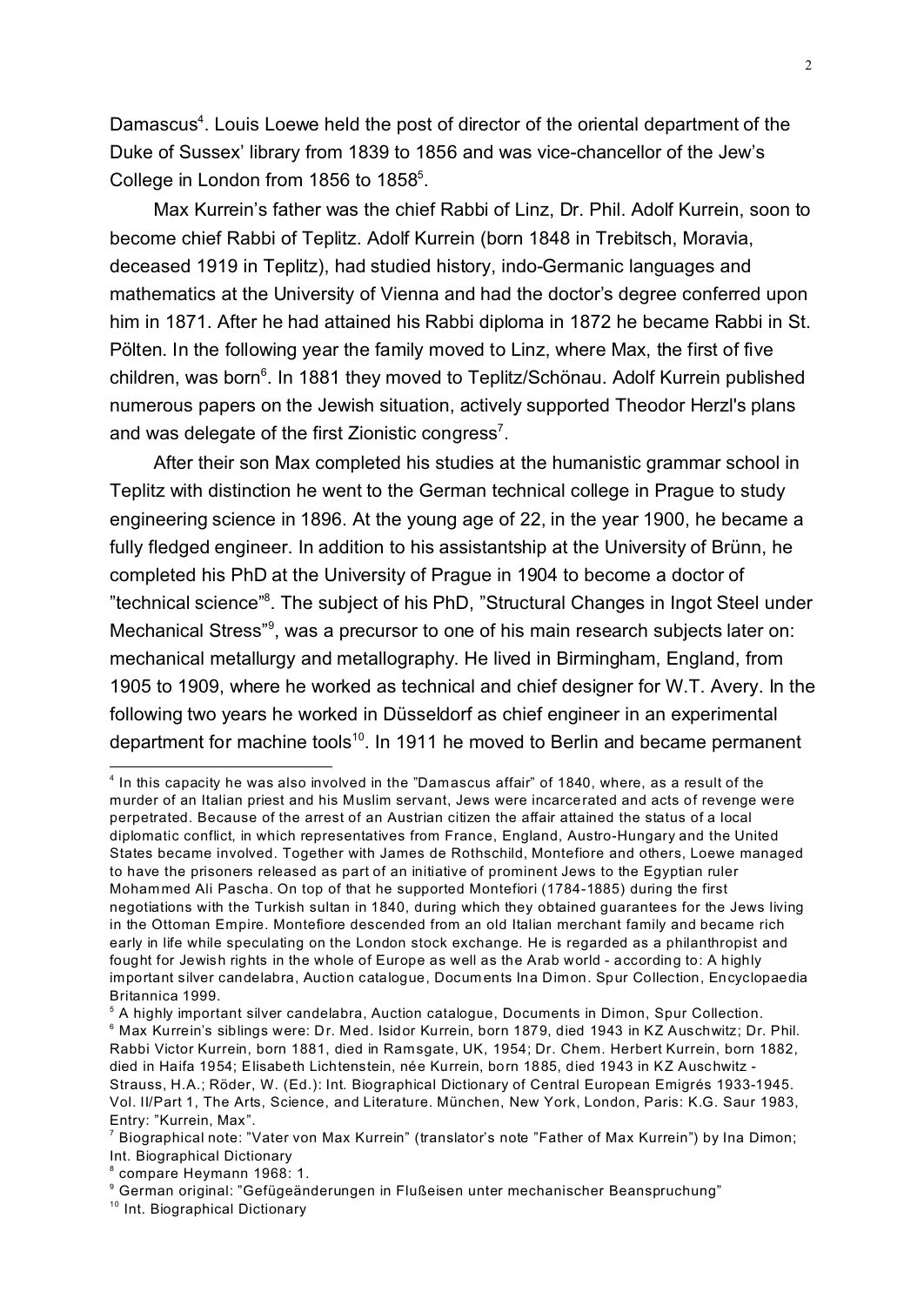assistant at the Technical College in Charlottenburg. In the academic year 1913/14 he was appointed engineer at the experimental chair for machine tools and factories and it was not before long that he became their chief engineer.

Max Kurrein's name is closely linked with the history of experimenting with machine tools. This area experienced a specially active period prior to the first world war. In 1912 Schlesinger had the facilities improved and enhanced the technical equipment. Moreover, he had Kurrein working together with Otto Rambuschek, who had been chief construction engineer of the experimental department since 1906. Kurrein habilitated in 1913, which enabled him to become a lecturer from the following winter semester onward. Georg Schlesinger, whose assistant he was and whose colleague Kurrein would become, supervised his habilitation very closely. Kurrein's study of "Areas of Usage of Measuring Devices in General Manufacturing"<sup>11</sup> earned him his teaching license. In the academic year 1913/14 Kurrein held a one hour long lecture on "Production and Testing of Measuring Equipment and Measuring Tools"<sup>12</sup>.

The war brought about a break in Kurrein's career. During the entire period of the war Otto Rambuschek remained chief construction engineer in the experimental department. Max Kurrein, on the other hand, soon received his military call up<sup>13</sup>. Following his voluntary enlistment as a so called "Non-server"<sup>14</sup>, he was assigned to the Austro-Hungarian army<sup>15</sup>. As first lieutenant and engineer he ran the canon factory of the Vienna arsenal until Christmas 1918<sup>16</sup>. It was only in the beginning of 1919 that he went back to his work as a chief engineer and once again took up his teaching duties. During the war he had been substituted by Eugen Rehner and from the summer semester 1917 onwards by Eugen Simon<sup>17</sup>. In 1921 Rambuschek left the chair for machine tools and factories. Kurrein became his successor as chief construction engineer and was to run, having been given the title of reader in 1922, the experimental field until his removal by the National Socialists in 1933.

In 1918 Max Kurrein married Charlotte Blau (born 1894), who belonged to a respectable merchant family from Berlin, which also prided itself on having a number of famous medical specialists in its midst. Her father was the privy councillor Dr. Louis Blau, who had studied, amongst others, under Du Bois, Reichert and Virchow.

<sup>11</sup> German original: "Verwendungsbereich der Meßdosen in der allgemeinen Fabrikation"

<sup>&</sup>lt;sup>12</sup> German original: "Die Herstellung und Prüfung der Meßmaschinen und Meßwerkzeuge"

<sup>&</sup>lt;sup>13</sup> Compare: Kurrein's letter to the Minister of Education, dated 8 March 1919 (GStAPK, I. Ha, Rep. 76, Vb, Sekt.4, Tit. III,, Nr. 8, Bd XII)

<sup>&</sup>lt;sup>14</sup> German original "Nichtgedienter" - translator's note: somebody, who has not had previous experience in the military.

<sup>15</sup> Compare: Kurrein's letter to the Minister of Education, dated 8 March 1919 (GStAPK, I. Ha, Rep. 76, Vb, Sekt.4, Tit. III,, Nr. 8, Bd XII)

<sup>&</sup>lt;sup>16</sup> Compare: Tetzlaff 2000. Kurzbiographien bedeutender deutscher Juden des 20. Jahrhunderts (translator's note: Short biographies of important German Jews of the 20th Century), Lindhorst, (Askania) 1982, 189.

<sup>&</sup>lt;sup>17</sup> TH Programm (Translator's note: Programme of the Technical College) pp.1915/16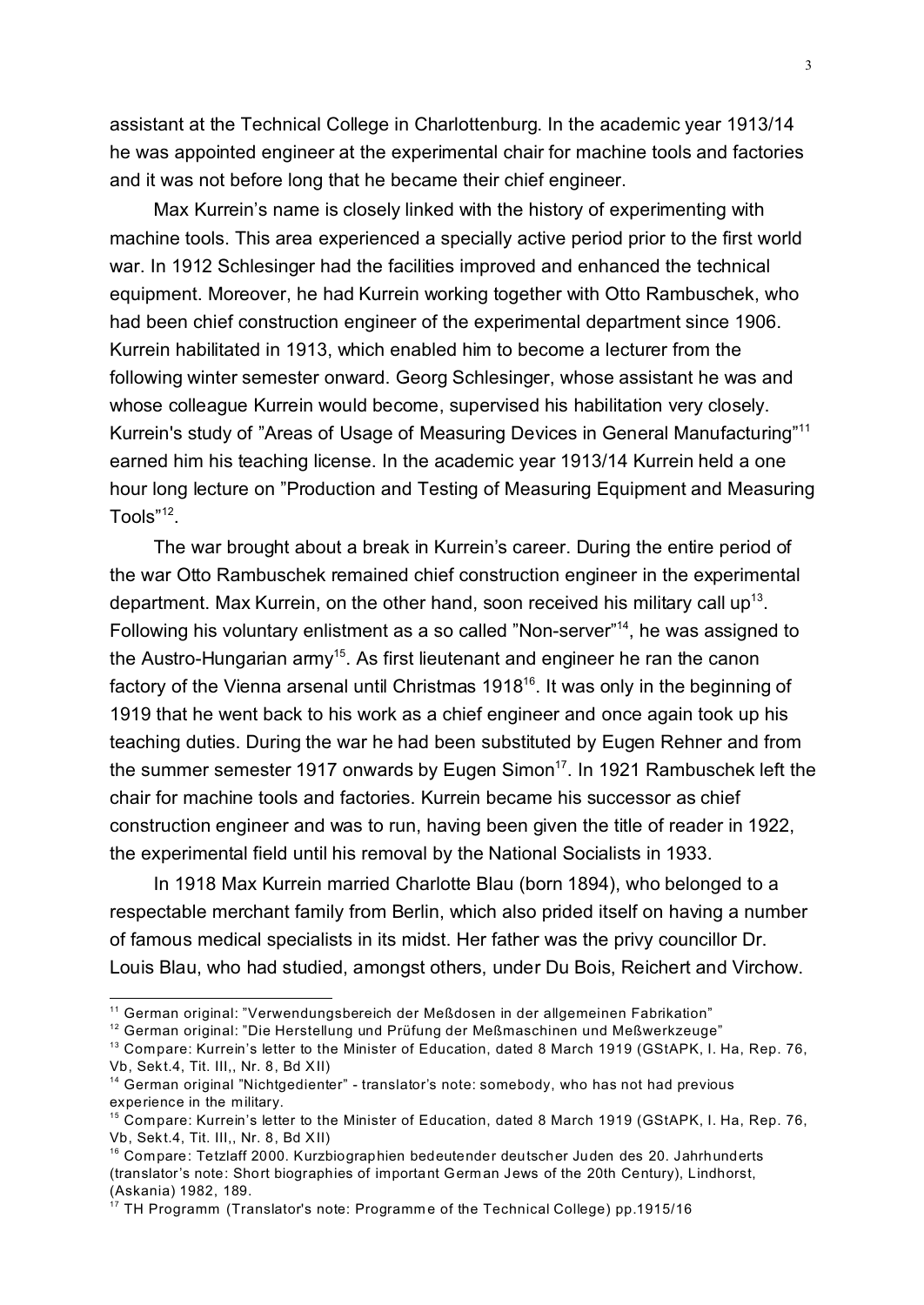Blau was a consultant and an ear specialist and edited the "Ontological Review"<sup>18</sup> from 1910 until his death in 1919. Charlotte studied mathematics and physics at the University of Berlin. One of her tutors was Max Planck<sup>19</sup>. Of Max' and Charlotte's two children the first, Fritz Georg, called Fred, was born in the same year that they married, namely 1918. Their daughter Ina was born in 1922. In 1924 Kurrein became an honorary member of the Prague Society in Support of Israeli engineers<sup>20</sup>.

Prior to the first world war, Max Kurrein's inclusion on the Technical College staff meant a widening of the scope of subjects. Kurrein took over "Exercises in the Experimental Field" in the academic year 1912/1913, which was new in the syllabus. Moreover, he held his one hour lecture on "Production and Testing of Measuring Equipment and Measuring Tools" in the academic year 1913/1914. Following his return to teaching in 1918 he continued giving these lectures in a nearly unaltered form until 1920/1921, not receiving any remuneration for his work. From 1919/1920 he expanded his teaching repertoire with another one hour lecture on "Tools for Machine Fabrication". Both lectures were known under the heading "Working and Measuring Tools" until 1922/23 and were combined thereafter, which resulted in a two hour weekly lecture known as "Working and Measuring Tools for Machine Production, Their Production and Testing".

| <b>Name</b>    | Year       | <b>Status</b> | Thesis Title                                         | <b>Referents</b> |
|----------------|------------|---------------|------------------------------------------------------|------------------|
| Hänsel, Fritz  | 1.1.1925   | external      | <b>Testing of Pneumatic Hammers</b>                  | Schlesinger,     |
|                |            |               |                                                      | Kurrein          |
| Roszavölgyi,   | 12.9.1928  | external      | Recording of Performance and Pay with Schlesinger,   |                  |
| Laszlo         |            |               | Special Regard to the Pay-Office                     | <b>Kurrein</b>   |
| Guttman,       | 15.4.1932  | external      | Testing the Working of Hard Brass while Schlesinger, |                  |
| Erich          |            |               | Examining a New Procedure for                        | Kurrein, Orlich  |
|                |            |               | Measuring Cutting Pressure Electrically              |                  |
| Lingemann,     | 25.05.1932 |               | Assistant Prerequisites for Economic Turning and     | Schlesinger,     |
| lEmil          |            |               | (not paid) Drilling of Electron.                     | Kurrein,         |
|                |            |               |                                                      | Hanner           |
| Seifert, Artur | 20.07.1932 | external      | Fittings for V-Profiles in Automobile and            | Hanner,          |
|                |            |               | Machine Tool Production, Diss.                       | Kurrein          |

<sup>&</sup>lt;sup>18</sup> German original: "Ontologische Rundschau"

<sup>19</sup> Compare book of enrolment of student phil. Charlotte Blau, Königliche Friedrichs-W ilhelms-Universität Berlin, no. 3359 in the register, 15th April 1914, documents Ina Dimon. The book contains entries up to February 1918. After that Charlotte Blau attended lectures mostly by Professors Planck and Knopp.

<sup>&</sup>lt;sup>20</sup> Fritz Georg Kurrein, called Fred (1918-1992), was a fighter pilot for the RAF during the second world war. After the war he worked for the English Metal Powder Co. together with his father's former graduate Heinz Meyersberg (see entry "Meyersberg"). The daughter, Ina Dimon, née Kurrein, lives in Haifa.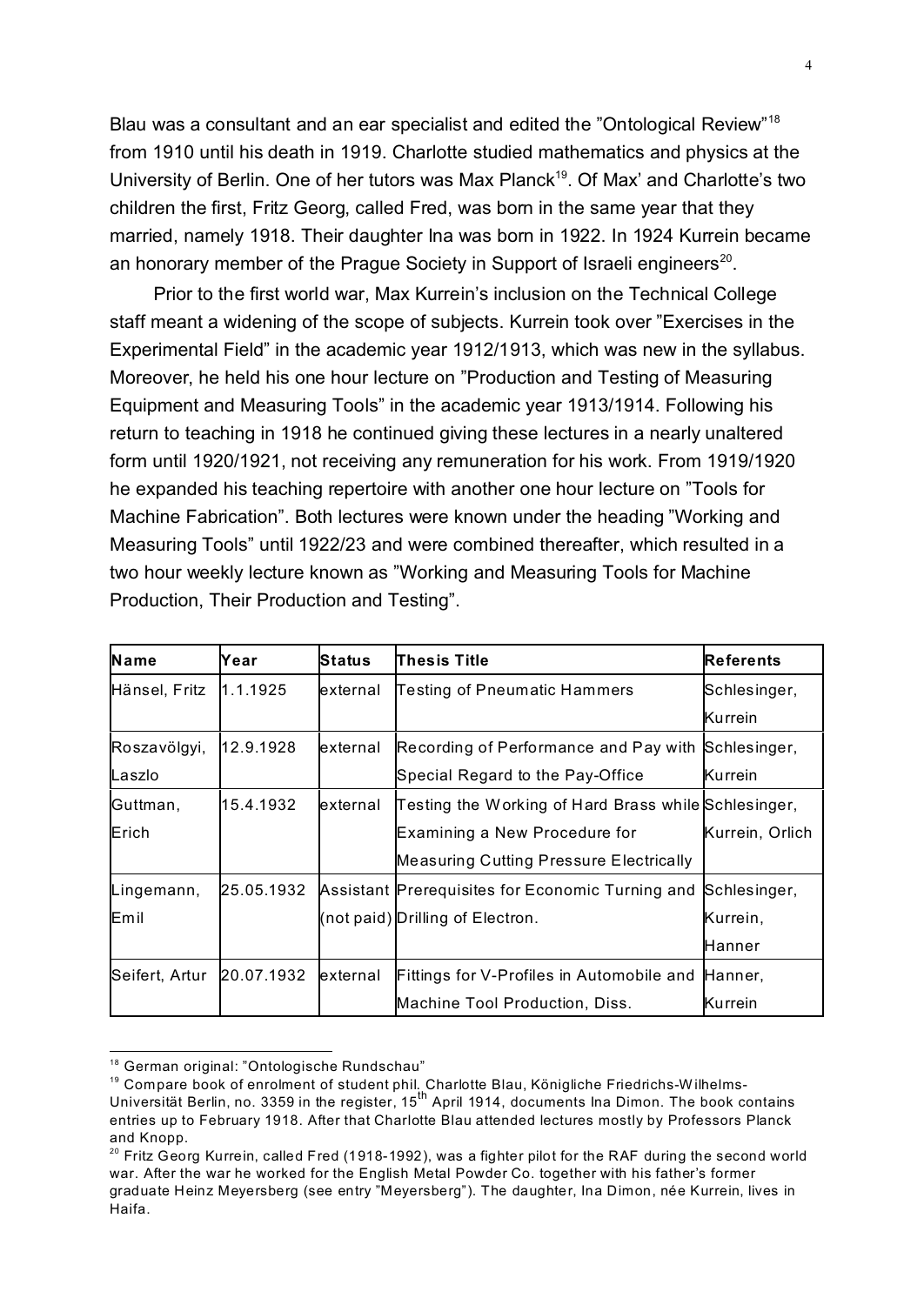Max Kurrein's doctoral candidates while he held the chair for machine tools and factories.

Max Kurrein's name last appeared in the university calendar of 1932/33. Until then he gave the "Working and Measuring Tools" lecture series during the winter semesters, the "Operational Studies" lectures during the summer semesters and the "Fine-Mechanical Production" series of lectures including the three hourly practical sessions throughout. Unlike Schlesinger's lectures, Kurrein's were struck off the university calendar from 1933/34 onwards without being replaced (figure 12-03).

During the academic years from 1924/25 until 1928/29 Kurrein limited his "Working and Measuring Tools" lectures to winter semesters only and replaced these with "Operational Studies" lectures of equal length (2 hours per week) in the summer semesters. In the academic year 1926/27 he took on another series of lectures (again, two hours per week) on "Fine-Mechanical Production". It is clear from correspondence between the faculty for machine tools and the ministry of science, art and education, that the faculty decided to include these lectures in their syllabus on 14<sup>th</sup> April 1926 in order to better meet the requirements the precision engineering industry made on its workforce<sup>21</sup>. It appears that Kurrein held these lectures, which were extended by a further three hours of practical exercises, of his own free will. Various requests to furnish him with a teaching assignment (22.3.1928), a lectureship (30.6.1928) or even to create a permanent professorship for precision engineering (1929) were declined.

In their report, drafted in 1924, Kurrein and Schlesinger summarised the improvements made to the facilities to the experimental machine tool department at the Technical College from 1912 onwards. They stated, that the facilities had been systematically enhanced to make a complete industrial engineering examination of the following areas possible:

- Machine tools in both fiscal as well as operational contexts
- § Work and measuring tools in terms of quality of work, material, exactness, in both normal and stressful conditions with or without control measurements
- § Working materials such as belts, lubricants, coolants, hardeners, etc.
- Working processes on raw materials and intermediate stages

Articles published by Kurrein between 1914 and 1917 give a rough overview of research done during the war. Amongst others they dealt with "Production of Rifle Ammunition", "Typical Products of Rifle Production" and "Modern Machine Tools and

 $21$  Compare a letter by the faculty of machine tools' dean to the minister for science, art and education from 22nd March 1928, GStAPK I. HA, Rep 76, V b, Sekt. 5, Tit. III, Dpt. III, no. 5C, Vol I, Bl. 234-238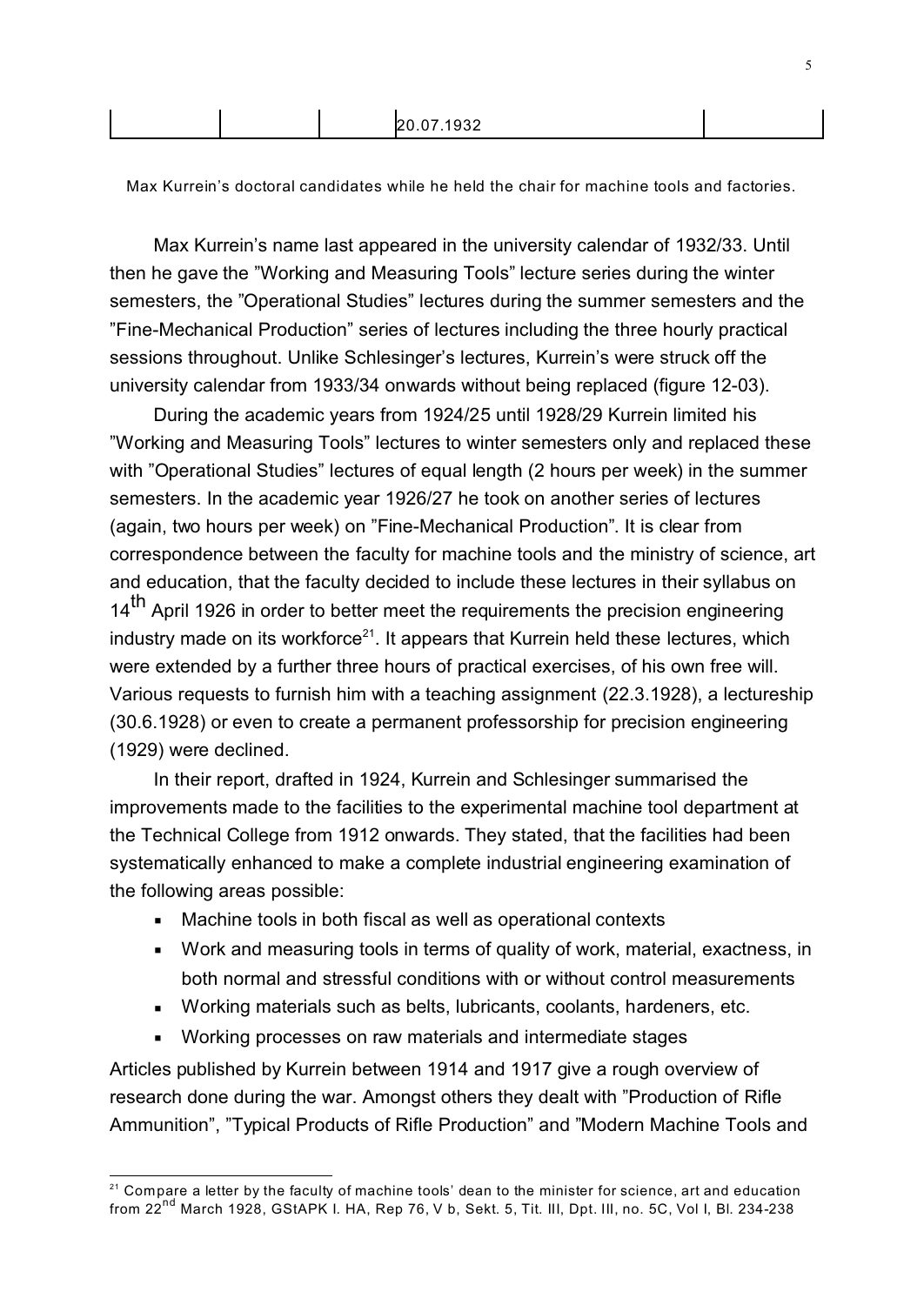the War Effort"<sup>22</sup>. Apart from their obvious contribution to weapon and ammunition production, these articles prove the teamwork between the institute and its members and the military planning bureaus in general and the Spandauer Rifle Factory in particular. Kurrein's efforts in this field would have been virtually impossible to achieve without Schlesinger's consent and support. This in turn suggests that Schlesinger did not only put himself, but the whole institute, including its competencies, logistics and infrastructure at the disposal of the war effort. In the same period Max Kurrein, together with Schlesinger, published the essay "Research and Factory. Lubricant Testing within the Company" (Werkstattstechnik<sup>23</sup> 1916, Vol. 10) and put to print a number of articles, which document the need for special research projects during war and clearly reflect his interest in measuring techniques a subject which was to become the main focus of his later research $^{24}$ .

Out of the 572 articles published in the "Werkstattstechnik" by Schlesinger and his colleagues during 1918 and 1933, circa 170 were penned by Kurrein. This means that he was as productive as Schlesinger himself. Between 1918 and 1924 Schlesinger and Kurrein published four monographs along with numerous articles in "Werkstattstechnik" about production techniques and machine tools.

In 1920 Schlesinger and Kurrein published results from tests on replacement belts made in the experimental department, which built on initial examinations dating back to 1918<sup>25</sup>. Aim of this research was to establish criteria enabling the setting of quality standards for the various replacement belts, which appeared on the market during the war<sup>26</sup>. Research was continued after 1920 in order to "assess the number of inconsistencies made apparent by previous tests, and to establish the impact of stress prior to and during operation<sup>27</sup>". The sixth booklet with reports by the experimental department for machine tools appeared in 1924 with the title "Replacement Materials" ("After Effects of War"). It contains articles by Schlesinger, Kurrein and Simon on their tests of replacement belts, drilling oils and low grade copper zinc alloys for use in bearings<sup>28</sup>.

- <sup>23</sup> Translator's note: German engineering publication
- <sup>24</sup> Compare Max Kurrein's list of publications.

- $26$  see footnote 23, p.385
- $27$  see footnote 23, p.420

<sup>28</sup> Georg Schlesinger/Max Kurrein/Eugen Simon, Forschung und Werkstatt II. Ersatzstoffe ("Kriegsnachklänge"). 1. Untersuchung von Ersatzriemen – Testing Replacement Belts; 2. Untersuchung von Bohrölen – Testing Drilling Oils; 3. Kupferarme Zinklegierung für die Lagerung der W erkzeugmaschinen. Einfluss der Gießart und der Schmierung – Low Grade Copper Zinc Alloys for

<sup>&</sup>lt;sup>22</sup> Kurrein, M.: "Die Herstellung der Gewehrpatronen - Production of Rifle Amm unition". In: Technische Rundschau, no.20 Vol 51, 1914, pp.517; Kurrein, M.: "Die Herstellung der Patronenhülsen und Patronen – Cartridge Case and Ammunition Production". In: Zeitschrift für das gesamte Schieß- und Sprengstoffwesen.10 (1915) pp.61; "Typische Arbeiten aus der Gewehrfabrikation – Typical Products of Rifle Production". In: Technische Rundschau, No.21, Vol.11, 1915, pp.69; "Moderne W erkzeugmaschinen und Kriegsarbeit – Modern Machine Tools and the War Effort". In: Technische Rundschau,, no.23, Vol.16, 1917, pp.113.

 $25$  Georg Schlesinger/Max Kurrein, Untersuchung an Ersatzriemen – Testing Replacement Belts. Mitteilungen des Versuchsfeldes für W erkzeugmaschinen an der Technischen Hochschule Berlin, In "Werkstattstechnik XIV", 1920, 385-388 and 420-426.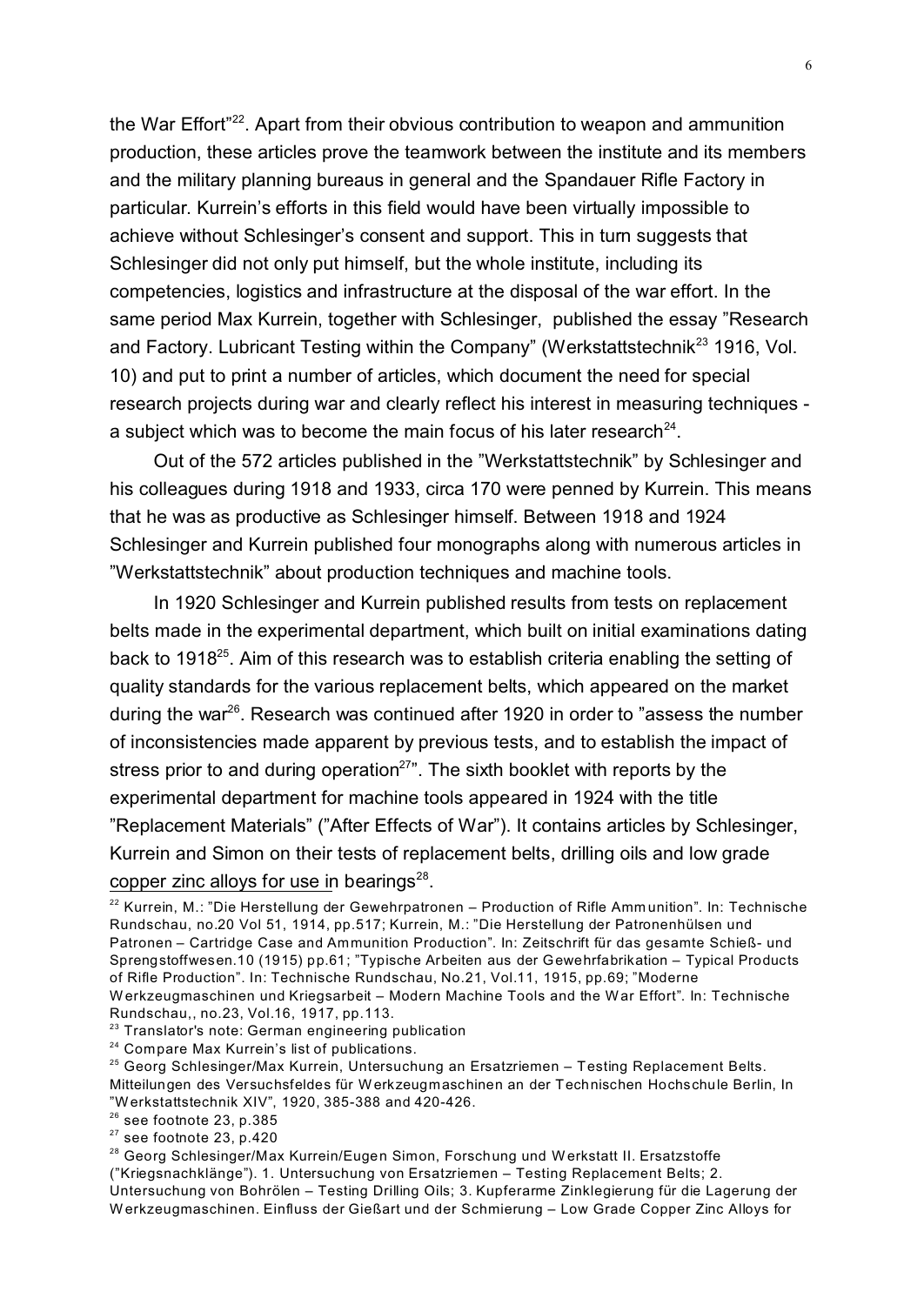Questions relating to standardisation and measuring techniques were closely interlinked, and dealt with mainly by Max Kurrein. Measuring techniques were his main focus up to 1924 and he published nearly 20 articles as well as a volume in the Werkstattbücher<sup>29</sup> series in 1921, the second edition of which appeared in 1923. Schlesinger himself only published two articles on this subject, both in 1920.

 Amongst the numerous articles about new measuring tools, Kurrein published a special edition in the "Werkstattstechnik" series in 1919 about "Measuring Tools and Techniques"<sup>30</sup>. He pointed out that prior to the war Germany had been one of the world leaders in the area of measuring techniques and stressed the close connection to standardisation. The results of the "enormous workload absolved during the years of the war" were the foundation for the effectiveness of the various standardisation committees. Only "the sheer abundance of accumulated material" made it possible to do some groundwork on fitting systems, thread measurements, gauges and types at a given temperature. Standardisation on the basis of advanced measuring techniques was, according to Kurrein, a prerequisite for "functional production":

That the soul of an orderly and modern factory is a skilful and in every aspect properly functioning tool fabrication process and that this is therefore the area one has to look at most and foremost if one aims to achieve a true and enduring factory improvement, is common knowledge among bigger and well run plants and factories, but mostly ignored by many smaller companies (...) Perhaps the most important aspect of tool fabrication is the measuring and quality control of the tools during fabrication prior to their storage; if suitable storage is possible, one can expect properly functioning tools from the tool makers. Moreover, if faults in the production process can be identified prior to delivery to the factory, one can take responsibility for the skilful production of tools $^{\rm 31}.$ 

In 1921 Kurrein's article entitled "Measuring Techniques"<sup>32</sup> appeared as second booklet in the Werkstattbücher series, edited by Eugen Simon. Already in 1913 the Julius Springer publishing house created the Werkstattbücher series from existing factory handbooks. However, these were only published by Simon as an improved version after the war<sup>33</sup>. The book on measuring techniques dealt with "the necessary" in a clear and detailed manner<sup>"34</sup>. It described in detail the most important measuring

Machine Tool Bearings. Impact of Casting Procedure and Lubrication (Berichte des Versuchsfeldes für W erkzeugmachinen an der Technischen Hochschule Berlin 6), Berlin 1924

<sup>29</sup> Translator's note: literally translated: workshop books

<sup>&</sup>lt;sup>30</sup> Kurrein, Messgeräte und Messverfahren, Werkstattstechnik, II. Sonderheft, November 1919, p.24

<sup>31</sup> Kurrein, Messgeräte und Messverfahren, Werkstattstechnik, II. Sonderheft, November 1919, p.7

<sup>32</sup> Germ an original: "Meßtechnik"

<sup>&</sup>lt;sup>33</sup> Werkstattbücher für Betriebsbeamte, Vor- und Facharbeiter. Editor: Dipl. Eng. Eugen Simon, Berlin. Julius Springer, Berlin 1921. Booklet 2. Measuring Techniques. By Priv.-Doz. Dr. techn. Max Kurrein <sup>34</sup> Book review, Werkstatttechnik 16 (1922) Vol.2, p.57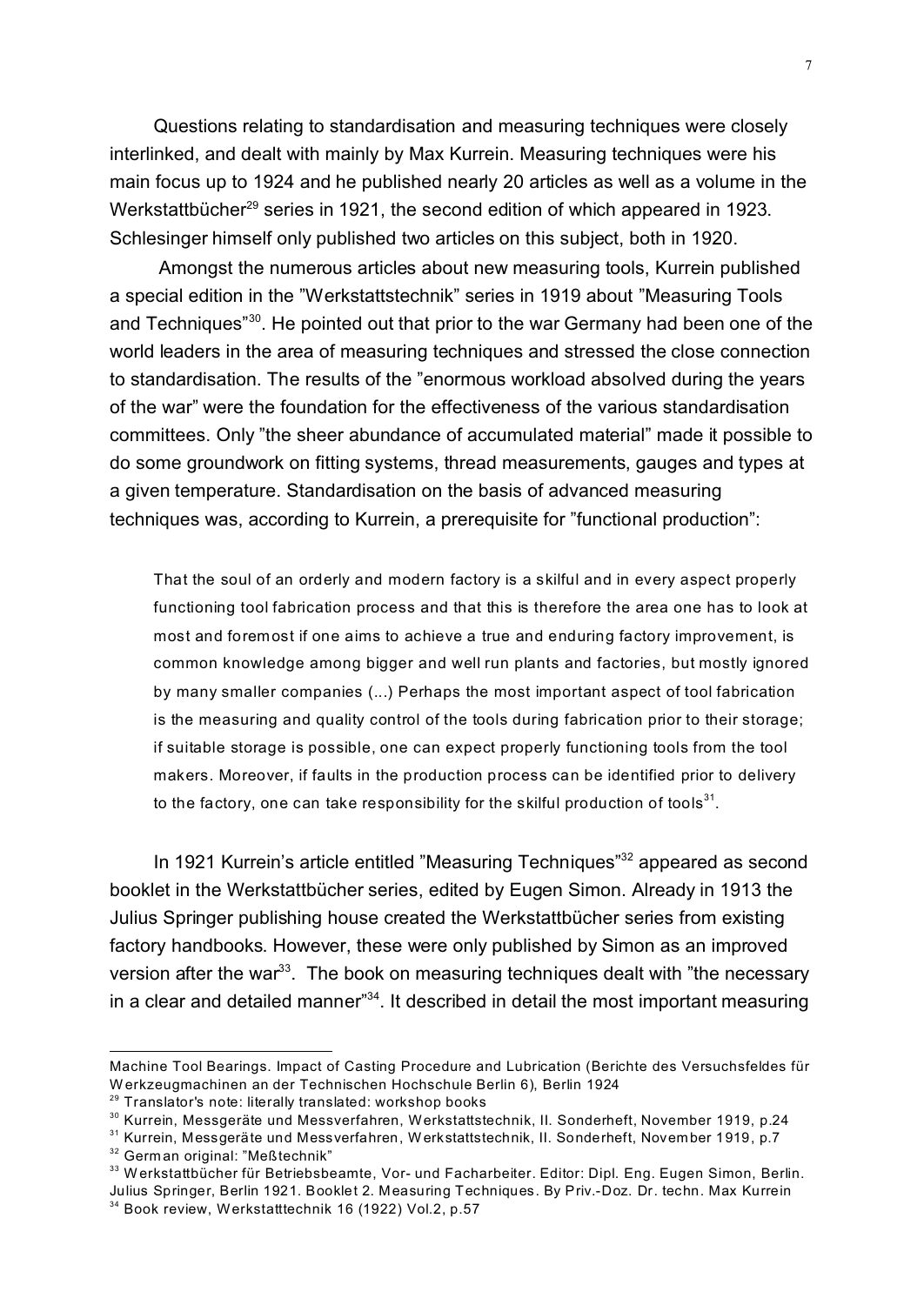tools and techniques, which the relevant industries had poured onto the market. This list of all available products was supposed to assist specialists in the machine tool field in making informed decisions. In addition some newly developed tools were presented,

"... which were partly designed according to the factory's own needs, but already existing designs were also adapted and developed further in accordance with in-house requirements. The author considered it proper to include such designs and techniques in the booklet, as they represent likely developments when normal tools are not available or do not meet requirements<sup>35</sup>."

Shortly before and during the period mentioned above, Max Kurrein published some short articles about special turning tools in "Werkstattstechnik", which may have been inspired by his supervising Klopstock's PhD. The longest of these articles deals with thread cutting on a lathe. In it he discusses systematically and in context the required prerequisites for using a lathe for cutting threads, the adjustment of tools, the cutting of multiple and conical threads etc. Kurrein did not fail to mention the necessary measuring tool, a micrometer for measuring threads $^{36}$ .

The work on drills was part of the systematic research in the field of necessary machine tools and production, all of which were part of the overall research of the experimental department. Their aim was to optimise construction and precision under factory conditions. Schlesinger's monograph about "The Drill, its Construction and Use"<sup>37</sup> from 1925 summarised the results of the previous years. Kurrein's articles on screw taps stemmed from this work and appeared in the same year in the "Werkstattstechnik". They were supposed to give an insight into the exactness of measurement achieved during drilling<sup>38</sup>. The differences observed between threads worked by normal screw taps and those which worked without fault – in exactly the same conditions – could only "be accounted for by the screw tap construction. They became much more obvious when typical<sup>39</sup> and differences in construction of the drill come into force"<sup>40</sup>.

<sup>35</sup> Compare Kurrein, Messgeräte und Messverfahren. Werkstattstechnik, II. extra edition, November 1919, p.1

 $36$  compare Max Kurrein, Gewindeschneiden auf der Drehbank – Cutting Threads with a Lathe, in: W erkstattstechnik XIV, 1920, 117-120 and 151-154; Max Kurrein, Mikrom eter für Gewindem essungen, in: W erkstattstechnik XIV, p. 120

<sup>&</sup>lt;sup>37</sup> German original: "Die Bohrmaschine, ihre Konstruktion und ihre Anwendung"

<sup>&</sup>lt;sup>38</sup> M[ax] Kurrein, Die Prüfung der Gewindebohrer – Testing Thread Drills. Mitteilungen aus dem Versuchsfeld für Werkzeugmaschinen, in: W erkstattstechnik XIX, 1925, 601-619

 $39$  Translator's note: There is a word missing in the original German transcript, resulting, unfortunately, in a meaningless sentence.

<sup>40</sup> M[ax] Kurrein, Die Prüfung der Gewindebohrer – Testing Thread Drills. Mitteilungen aus dem Versuchsfeld für Werkzeugmaschinen, in: W erkstattstechnik XIX, 1925, 603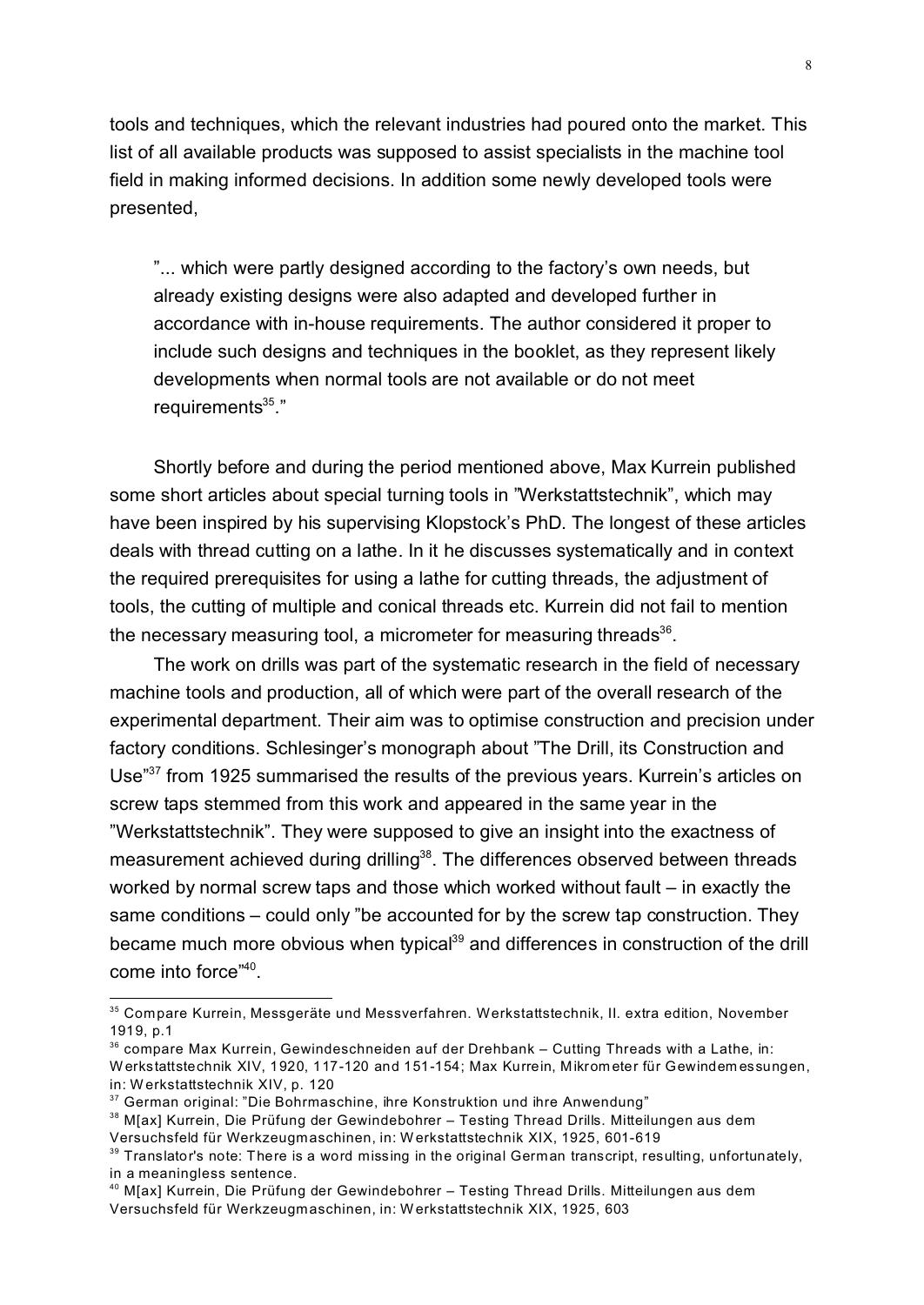Customary screw tap quality control was therefore of no significance when it came to "the work itself". Customary  $\frac{3}{4}$ "-Whitworth screw tap sets as well as  $\frac{3}{4}$ " female screw taps were used in the tests. Four sets produced by "the best German companies" were used on ingot steel, cast iron, two kinds of brass and two different aluminium alloys from both Germany and America.

During the material convention in Berlin in 1927, both Kurrein and Schlesinger, as part of the "Material Working Group", held talks on this subject, which, together with contributions by other members of the group – Vogelsang, Peter and Kühner – were to be published in volume 21 of "Werkstattstechnik". Schlesinger lectured on "Working of Materials. Interaction between Material and Tool"<sup>41</sup> and provided an insight into the workings of the experimental department<sup>42</sup>.

Max Kurrein, taking up where Schlesinger had left off, went into the subject in more detail in his study entitled "Working of Metals in Connection with Strength Testing" and suggested a law of deformation taking into account results of material testing and forces set free during cutting:

Deformation taking place during cutting is defined by processes between cutting blade or bit and the material, namely cutting pressure and the facings. The former determines calculations relating to the whole process, the cut material represents the factory intended deformation and the subsequent increase in value. It is therefore imperative, that, after having stated the working process, the strength of the material to be worked, the working conditions and the form of the tool, one can determine the magnitude of the necessary forces. $43$ 

All technical strength calculations, according to Kurrein, were subject to two prerequisites, namely the theoretical stress formula and the stress value of the material to be used. The "strict application of the theoretical formula to the actual stress" applied to a component – "in praxis an impossibility" – was adjusted by a "degree of security". The estimate of the "degree of security" was subject to mere experience. The negative impact of this method showed up especially during the production or purchase of the machine tools and just as often during the pricing for such a method of production. These figures, called "material constants", were, as a rule "very questionable" and subject to great variations, in order to "cover our ignorance of deformation theory in its practical application"<sup>44</sup>.

<sup>42</sup> G[eorg] Schlesinger, Bearbeitbarkeit. Wechselwirkung zwischen Werkstoff und Werkzeug, in: W erkstattstechnik XXI, 1927, 605-612

<sup>41</sup> German original: "Bearbeitbarkeit. Wechselwirkung zwischen Werkstoff und Werkzeug"

<sup>&</sup>lt;sup>43</sup> G[eorg] Schlesinger, Bearbeitbarkeit. Wechselwirkung zwischen Werkstoff und Werkzeug, in: W erkstattstechnik XXI, 1927, 605-612

<sup>44</sup> G[eorg] Schlesinger, Bearbeitbarkeit. Wechselwirkung zwischen Werkstoff und Werkzeug, in: W erkstattstechnik XXI, 1927, 612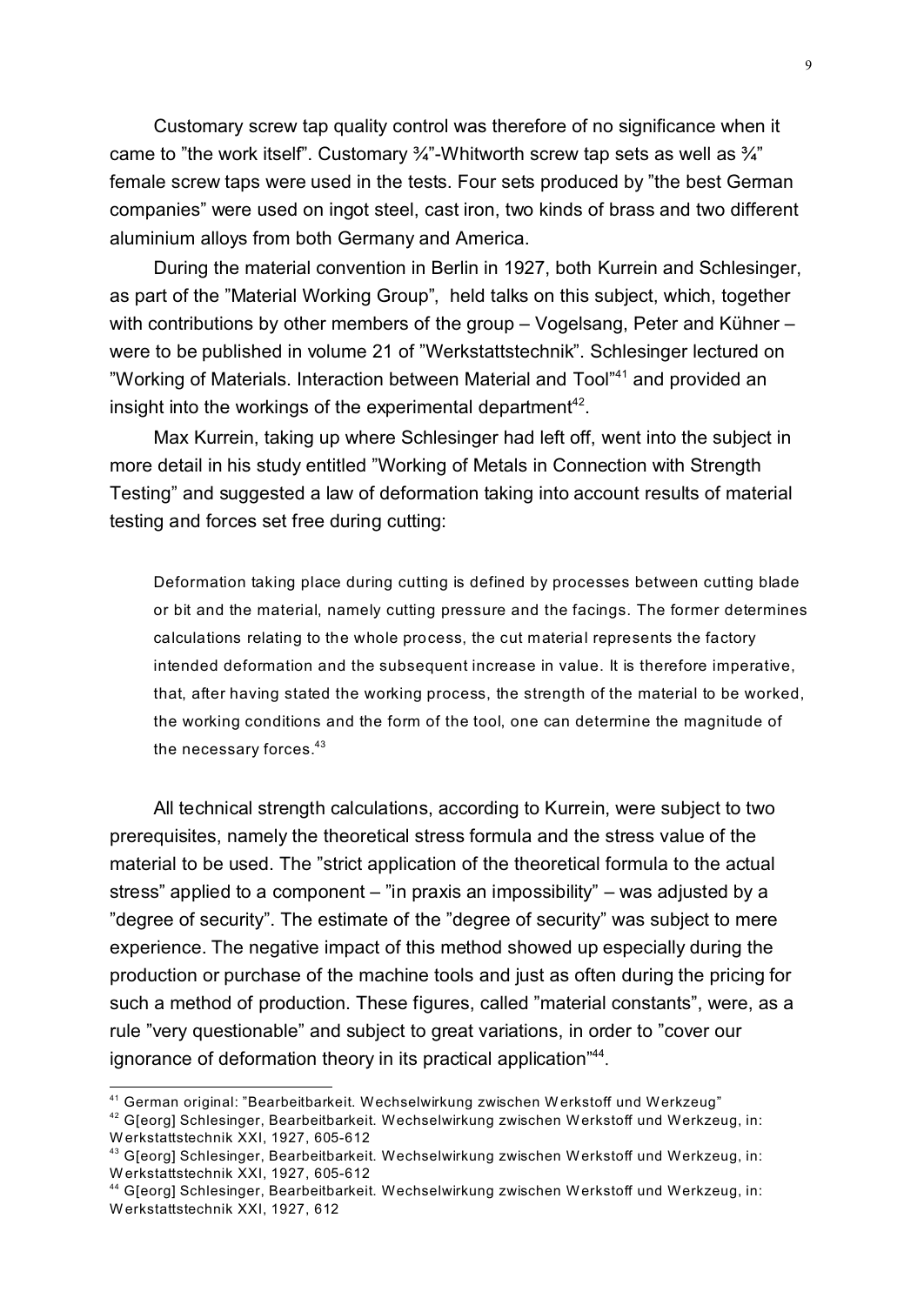Kurrein, based on Nicolson's research and supported by microscopic observations, put forward the thesis that one law should govern all kinds of cutting – planing, turning, drilling and milling. This law could be formulated once the mechanical laws between yield point and breaking point of metals were sufficiently known. For the time being one was reduced to the deductive method of determining such forces by measuring them under known conditions for different materials and different tools etc. and thus postulate a possible relationship between material strength and cutting forces. Only practical examinations and measuring equipment of the experimental department at the Technical College Berlin made it possible to measure such forces "exactly and properly" and thus determine the parameters needed to define the governing law for these forces. Klopstock was the first to establish the relationship in relation to turning, but it was Kurrein, who expanded it to drilling and grinding and made exemplary calculations:

Following these results, which have to be verified during further tests on different materials, the validity of a common law, which can be applied to mechanical production and which governs the relationship between material strength and cutting forces for all cutting procedures, can be said to have been almost achieved $^{45}$ .

In 1928 Kurrein published his test results on grinders<sup>46</sup>. The tests were understood to be a continuation of the work on the measurement of grinding forces dating back to 1925<sup>47</sup>, which served the development of grinders and are related to the production side of the relationship between material workability and material testing. The aim was to achieve a dependable numerical value of the hardness of the disk by way of objective criteria. As a result five different disks with the same grain size, but with different hardness values were chosen. Siemens-Martin steel of 65kg/mm<sup>2</sup> of the same dimension as during the first test was used for grinding. The disks' make-up was, apart from the raw materials used, defined by hardness and grain size. While the latter was a value which, through the production process and careful riddling, could be depended upon, the former was subject to great variations due to a lack of standardisation.

Kurrein deduced from the test results that a classification of the disks according to their hardness would be possible, which would be "devoid of individual guesswork and therefore much more accurate than has been possible with current techniques"<sup>48</sup>.

<sup>45</sup> G[eorg] Schlesinger, Bearbeitbarkeit. Wechselwirkung zwischen Werkstoff und Werkzeug, in: W erkstattstechnik XXI, 1927, 621

<sup>46</sup> M[ax] Kurrein, Untersuchung der Schleifscheibenhärte – Testing Grinding Disk Hardness, in: W erkstattstechnik, XXII, 1928, 293-298

<sup>47</sup> M[ax] Kurrien, Innenmessung – Inside Measurement, in: Werkstattstechnik XIX, 1925, 493

<sup>48</sup> M[ax] Kurrien, Innenmessung, in: W erkstattstechnik XIX, 1925, 298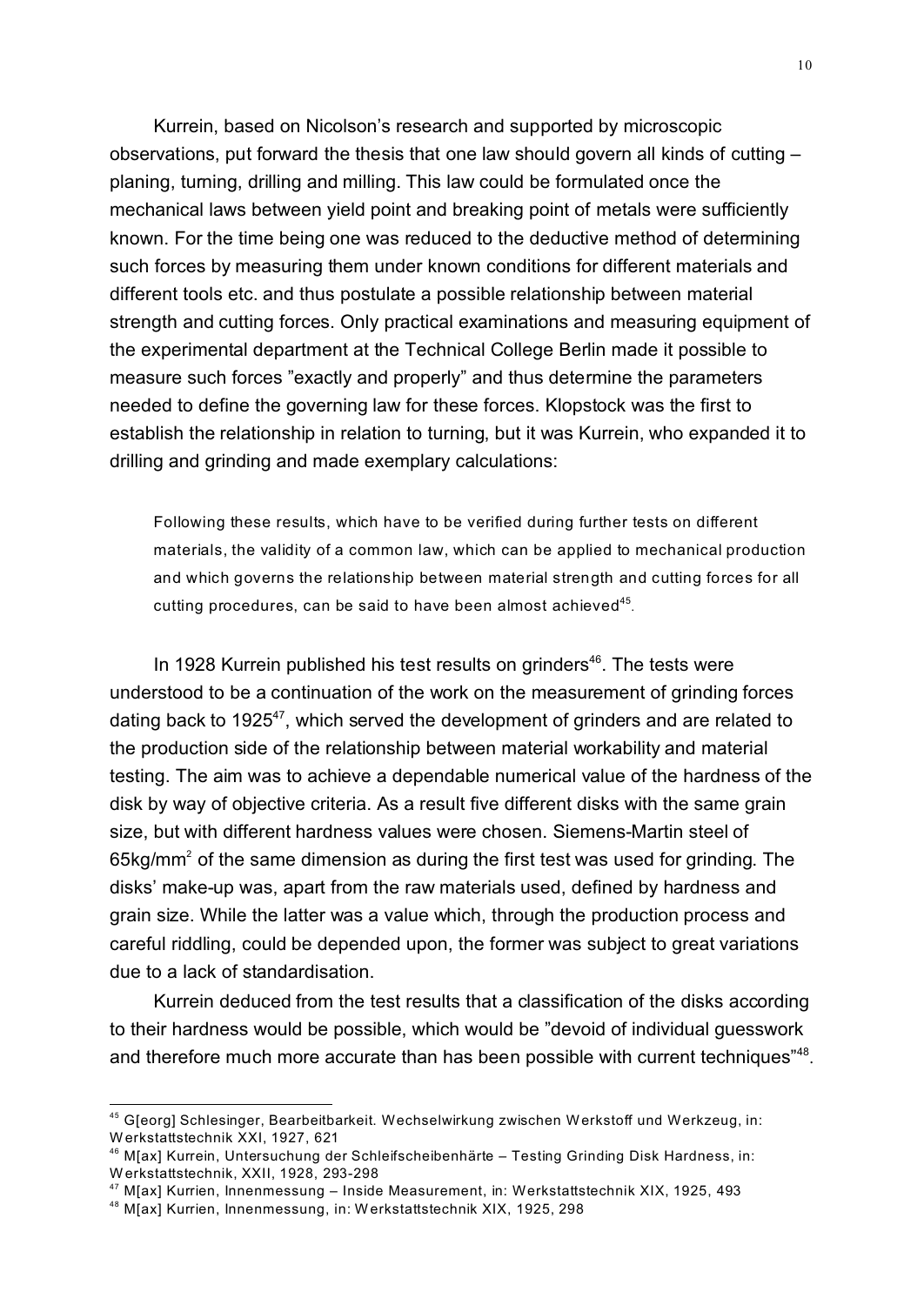He suggested to put up tables for standardised steels or, alternatively, to determine a standard steel as testing material.

In 1929 Kurrein conducted experiments with milling processes in a similar vain. His aim was to prove the laws which he set up for other working processes for the mill. During his experiments Kurrein formulated a number of construction principles for the production of mills<sup>49</sup>.

He determined a number of basic principles and described the necessary machinery and processes to make accurate and successful testing possible. The tests were thus comprised of the following

the material to be worked, i.e.

testing of mechanical properties of the material to be worked,

internal structure of the material to be worked,

workability of the material to be worked,

- special properties for certain purposes as well as
- the material used to work the piece, i.e.
	- testing the material for the tools,
	- testing the tools,
	- testing the coolants,
	- testing abrasion from A and  $\mathsf{B}^{50}.$

The article on "Machinery to Determine Hardness" provides an overview of the different techniques and machines used in the process. This article builds on the studies of the workability of metals, which were undertaken at the department between 1925 and 1929. A precise definition of the term "hardness" was still under dispute, which led Kurrein to once again draw attention to the problems arising from the multitude of different measuring techniques. Because it was only possible to ascertain a relationship between results of the different measuring techniques by conducting thorough comparable tests it was necessary, prior to the acquisition of a new tool/machine, to

- determine the suitable testing procedure
- determine the appropriate measurement of forces according to one's needs
- determine the suitable design and construction of the machine/tool.

Both the abrasive harness method and the ball pressure method by Turner-Martens and Brinell respectively were explained, followed by a description of appropriate measuring tools.

<sup>49</sup> M[ax] Kurrein, Fräser und Fräsm aschine – Cutter and Milling Machine, in: W erkstattstechnik XXII, 1929, 253-263

<sup>&</sup>lt;sup>50</sup> M[ax] Kurrein, Die Materialprüfstelle einer zeitgemäßen Maschinenfabrik nach den Erfahrungen der W erkstoffschau 1927 – Material Testing in a Modern Machine Factory According to Experiences of the W orking Material Fair 1927, in: W erkstattstechnik XXII, 1928,33-42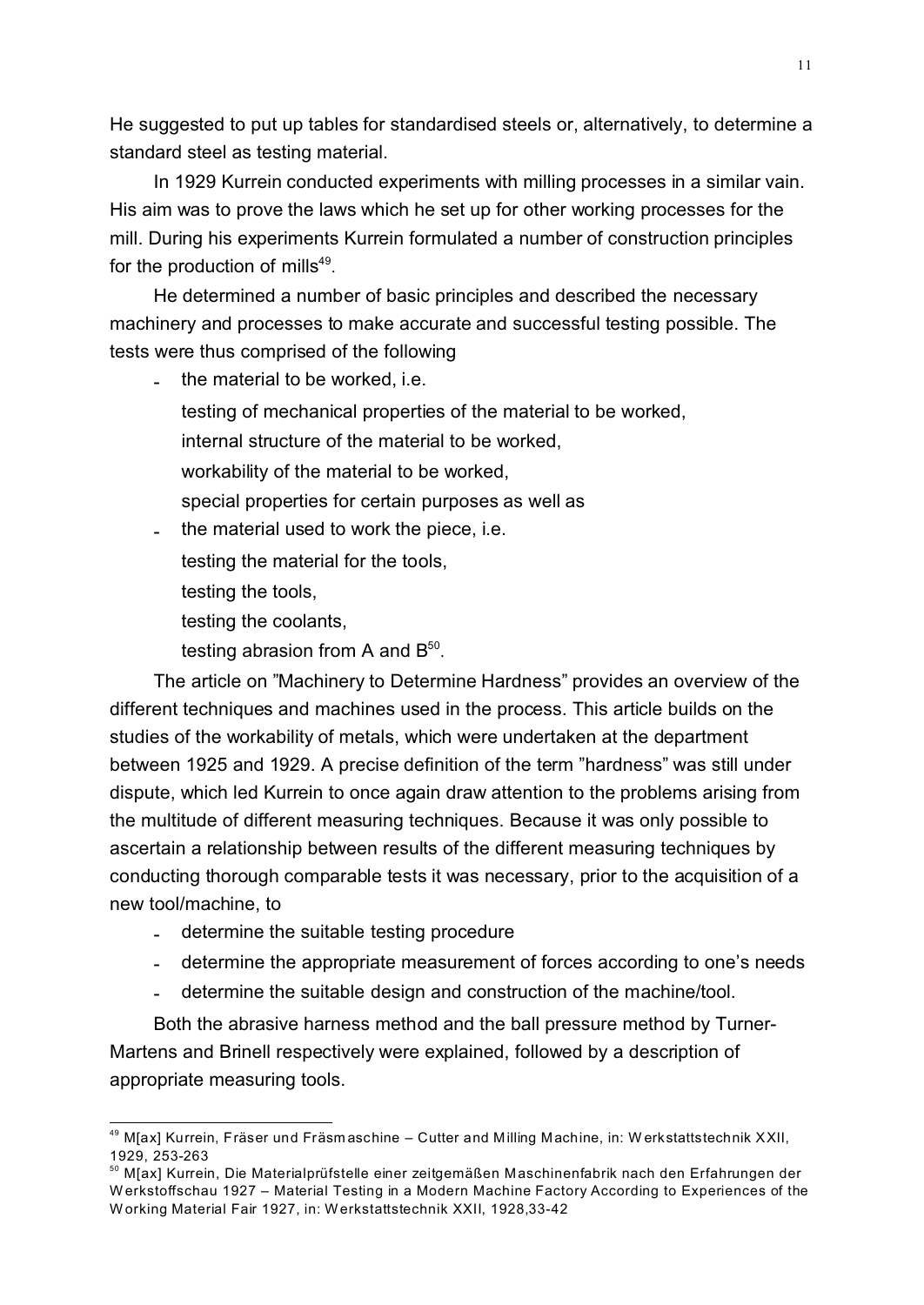The monograph on lathes, published by Kurrein in 1929, impressed by the unique scrutiny and detail the topic was subjected to $51$ . The producers, whom Kurrein had asked for co-operation, nearly always supplied him with their newest models which enabled the author to keep abreast of developments at all times. The topic was divided into groups according to

- multiple cutting lathes, developed on the basis of the lathe.
- specialist machines,
- gun lathes and automatic lathes.

The text described in detail and with the help of numerous drawings and diagrams of the drive, tool heads, tool head controls, beds, bed cross sections etc. each of the above subdivisions. The book finishes with explanations of tools and tool controls/settings. Using work pieces of the same type, Kurrein demonstrated the working techniques of the different machines. The book was intended for tool engineers and machine tool engineers, production engineers and students<sup>52</sup>.

An essay by Kurrein and Schlesinger, written in 1930, dealt with the "Drilling of Cast Iron in Precision Mechanics". In precision mechanics "thin walled pig-iron casting with skin" was almost exclusively used. Drilling in precision mechanics was often the most important part of the continuous production process. The workings of a factory therefore largely relied on the quality of the drilling tools. The question the tests of the experimental machine tools department addressed, was "whether the high end product should be used or whether a lower grade substitute will suffice". A total of eight 5mm high speed steel drills were subjected to drilling tests of a systematically comparable nature. In order to be able to transfer the results to normal factory conditions, the drill bits were used "as delivered" and inserted into the chuck that was supplied with the machine. "The bits were subjected to identical drilling action without pause until they became blunt". Constant pressure was applied "common to most drills of that kind". Results varied greatly between the different makes. However, similar differences could also be observed between bits of the same company. Drilling performance decreased surprisingly rapidly with "the shortening of the bit through use". "The drill bits with the best performance" made the one exception to this generally applicable observation<sup>53</sup>.

Between 1926 and 1932 Max Kurrein, as chair of the experimental department for machine tools, was involved in the so called "Steel Fight<sup>54</sup>"- assessment about workability of structural steel in the automobile industry, which Georg Schlesinger

<sup>&</sup>lt;sup>51</sup> Max Kurrein, Vielschnittbänke, ihre Konstruktion und Arbeit – Multiple Cutting Lathes, Their Construction and How They Function, Berlin,1929

<sup>52</sup> Compare book review, in: W erkstattstechnik XXII, 1929, 689

<sup>53</sup> Compare G[eorg] Schlesinger/M[ax] Kurrein, Das Bohren von Gusseisen in der Feinmechanik, in: W erkstattstechnik, XXIV, 89-91, quotes: 89, 90.

<sup>54</sup> German original: Stahlstreit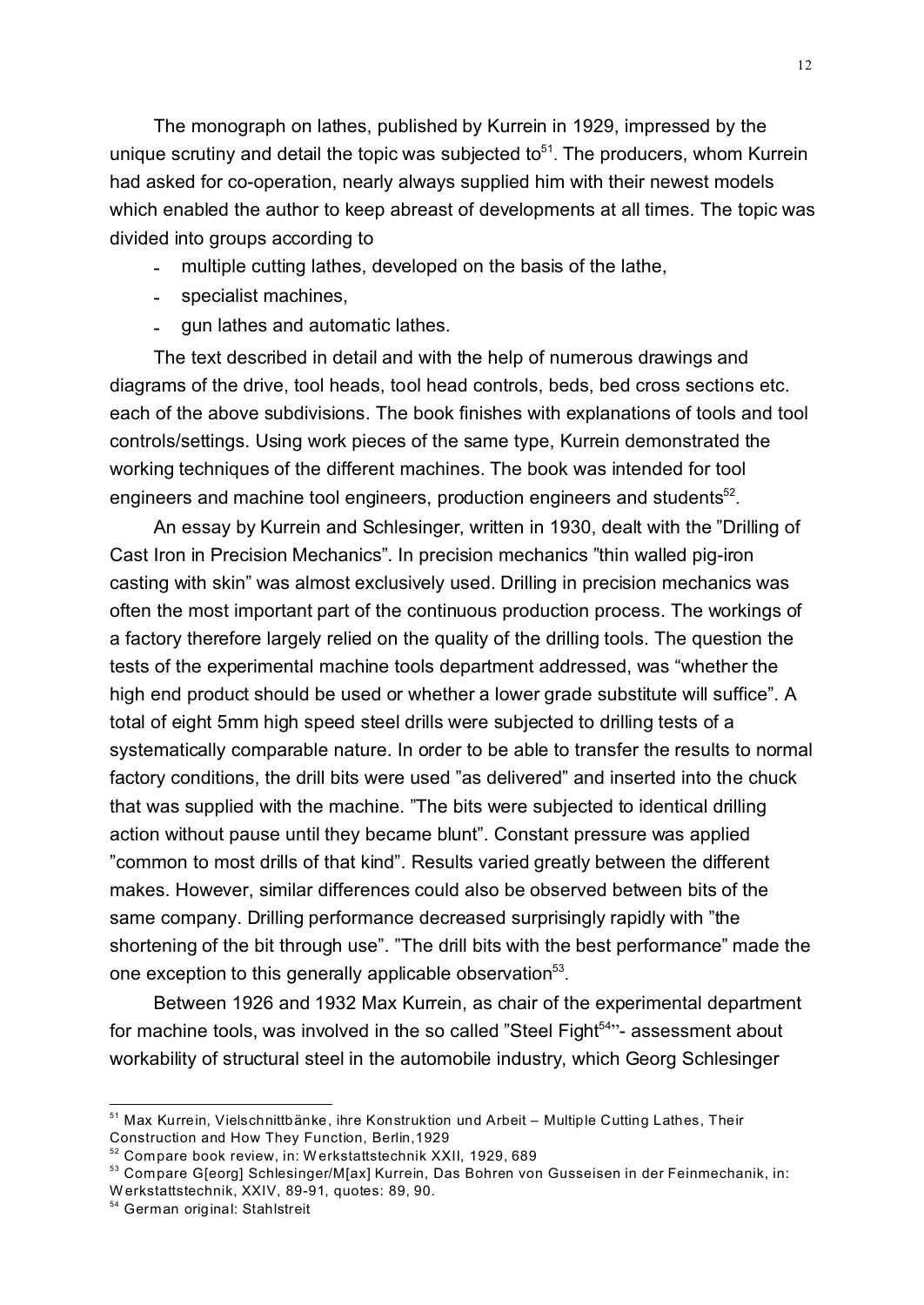was asked to conduct by the Reich's ministry of transport and the Reich's federation of automobile industry. All tests under Schlesinger's supervision had been finished by 1930. It is probable that Kurrein supervised the thesis by the assistants Pátkay and Meyersberg, which was produced as part of and along with the assessment and which Meyersberg had asked the Technical College for permission to write in 1927 as well as that of Plagens, who gained his doctorate with a thesis on "Cutting Force and Tool Life During the Turning of Alloyed Construction Steel"<sup>55</sup>. Kurrein was to stav in personal contact with both Pátkay and Meyersberg beyond their time together in Charlottenburg.

From 1929 until 1932 only few articles can be found in "Werkstattstechnik" on measuring techniques by Kurrein. He was satisfied with presenting newly designed measuring devices and detailing their use. For example, his essay on "Measuring Milling Cutters" describes a device which the Reicherter company had designed to measure existing milling cutters with arbitrary angles<sup>56</sup>.

Of Schlesinger's team members it was especially Kurrein who once again occupied himself with in-depth research of cutting processes. Since the days of Babbage and Thime many engineers had studied cutting processes, but there were still many unanswered questions. In the last article he published in "Werkstattstechnik" in 1932, Kurrein dealt with this problem and added his thoughts on future developments. Kurrein's main aim was to study the laws governing plastic deformation, which he hoped to analyse in two different ways:

The first task is to explain the cutting shape, its relationship to the cutting angles, the cutting speed and its relationship to the ductility of the material to be worked. The second task is the determination of the specific cutting force and its dependence on the material constants of the materials to be worked. The first real law governing cutting rules will be made up of the two solutions. $57$ 

In the early twenties the ministry for science, art and education allowed Max Kurrein to act, apart from his position at the Technical College in Charlottenburg, as technical expert at court. Before long he became technical expert at the district court

<sup>55</sup> Compare data sheets for Georg Schlesinger's above mentioned assessment, Der heutige Stand der Bearbeitbarkeit der Baustähle für den Automobilbau, Charlottenburg 27.1.32,3.-archive IW F.

<sup>56</sup> M[ax] Kurrein, Messung von Fräsern, in: W erkstattstechnik XXII, 1928, 307-308. Further articles: M[ax] Kurrein, Akustischer Dehnungsmesser – Acoustic Expansion Measurer , in: W erkstattstechnik, XXII, 1929, 541-542; M[ax] Kurrein, Temperaturkontrolle mit dem neuen optischen Pyrometer"Optix" – Temperature Control with the new Optical Pyrometer "Optix", in Werkstattstechnik, XXVI, 1930, 307- 308; M[ax] Kurrein, Geräte zur Härtebestim mung – Tools to Define Hardness, in: W erkstattstechnik XXVII, 1933, 176-179

 $57$  M[ax] Kurrein, Überblick über die Zerspanungsforschung – Overview of Cutting Research, in: W erkstattstechnik XXVI, 1932, 41-45 and 64-66, Quote: 41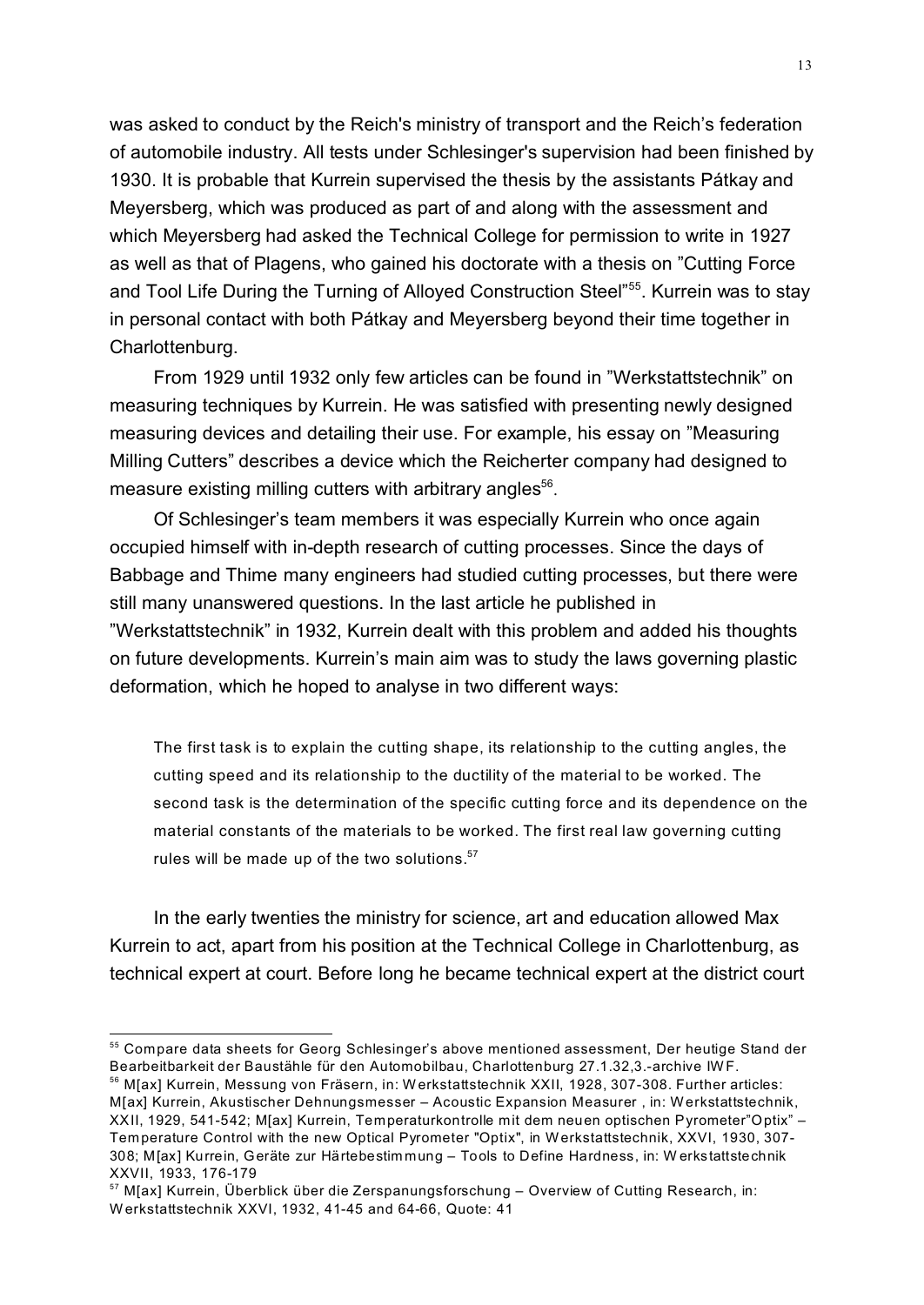in Berlin<sup>58</sup>, followed by the highest court in Germany at the time, the Reichsgericht. Both courts asked him in 1925 to deliver his opinion on related cases involving the patent for shavers. The involved parties were the German subsidiary of the Gillette Safety Razor Company Co. GmbH. in Hamburg and the machine tool maker Alfred Schlüßler from Berlin-Neukölln. Gillette won both cases, but Kurrein was involved in a separate dispute with Schlüßler about the contents of his expert opinions made available to the courts. Schlüßler's final defeat against Gillette at the highest instance did not discourage him to pursue his interests otherwise. He concentrated his efforts on the technical expert Max Kurrein, whom he accused of favouring Gillette despite knowing otherwise. Statements of contemporaries make clear that criticism of experts following a defeat at court was by no means an exception. However, the argument between the two parties quickly took on a different hue. Schlüßler employed means to continue the dispute which could be called unscrupulous and continued to harangue Kurrein until 1933. The conflict overshadowed Kurrein's last years in Berlin and is not without consequence with regard to his professional development. The dispute shows the changing mood in the academic world in general and at the Technical College in particular prior to 1933. The main points of the dispute will be discussed below.

In 1925 the Gillette Safety Razor Company Co. GmbH. Hamburg sued the engineer Alfred Schlüßler, machine tool maker in Berlin-Neukölln, because he was supposed to have broken the licence for safety razors (D.R.P..no. 379742) held by the American parent company and given to its German subsidiary in Hamburg<sup>59</sup>. The dispute was settled in favour of the Gillette company in the first instance by the Landgericht I on 30th December 1927. The appeal proceedings were held at the superior court of justice in Berlin. Schlüßler lost a patent nullity action against Gillette GmbH. at the final instance at the Reichsgericht. In both cases the central issue was a patent question, on which Max Kurrein, as technical expert, was asked to give his views. His opinions, drawn up in April 1926 and January 1927<sup>60</sup>, went against Schlüßler, who, in turn, accused Kurrein of knowingly wanting to mislead the court. Further he stated that Kurrein was paid for this by the Gillette company. He went on to call on the services of a retired professor from the Technical College in Dresden, Professor Hundhausen, and asked him to perform a separate, private evaluation. In it, Hundhausen supported Schlüßler in his views. On 15th March 1928 Schlüßler not only officially accused Kurrein of fraud, but also asked the director of the Technical College Berlin to instigate a disciplinary investigation. It was completed in December

<sup>58</sup> German original: "Berliner Landgericht"

<sup>&</sup>lt;sup>59</sup> I.HA, Rep. 76, Vb, Sek. 5, Tit. III, no. 5c, Beiheft I - the senior public prosecutor at the Landgericht II to the chief state prosecutor at the superior court of justice (Berlin). Letter of 20th January 1930 (10 pages)

<sup>60</sup> GStAPK, I.HA, Rep 76, Vb, Sek. 5, Tit. III, no. 5c Beiheft I, Bl. 262 - letter from the dean Matthias to the director of the Technical College, 28.2.1931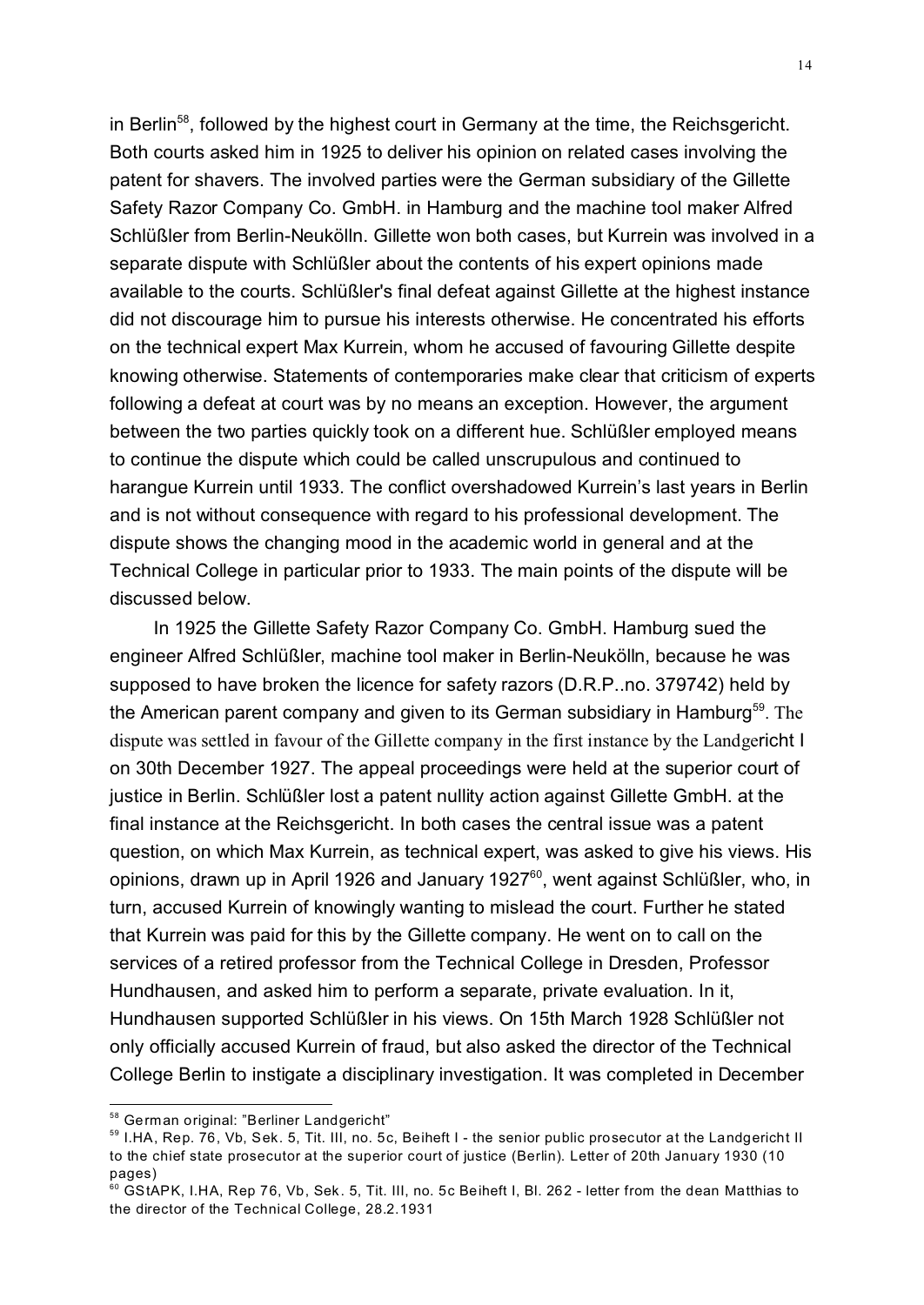in favour of Kurrein. The fraud inquiry was suspended in 1928 and finally laid to rest in February 1930<sup>61</sup>.

Following his various defeats, Schlüßler tried not only to disprove Kurrein's reports in various open letters to the press, but also to discredit him as a technical expert. The first of these attempts was an essay entitled "The Misleading of the Judicial Patent Senate by Means of a False Report and its Consequences"<sup>62</sup>, which appeared in no. 5, vol. 62 of the magazine "Der Maschinenkonstrukteur" in March 1929 and was subsequently duplicated and distributed in the Technical College Berlin. This anonymous essay – Schlüßler later admitted to being the author – stated, that the judgement was based on fraudulent processes, which came about by the collaboration of a judicial technical expert and a wealthy American company. Kurrein's name, however, was not mentioned. Later, in August 1929, Schlüßler had two essays printed in the specialist periodical "Messer und Schere"<sup>63</sup>, which dealt with Kurrein's occupation as a judiciary technical expert. The first, published in no. 15 on 1st August, was titled: "The Ways the Gillette Company Seeks to Quell Competition and How to Confront This Situation<sup>"64</sup> and repeated, without naming Kurrein, accusations of fraud, while the second, entitled: "How the Gillette Company Achieved its New Patent, Withheld it From Nullity and Misused it for Infringement Suits"<sup>65</sup>, published on 17th August, did specifically name Kurrein. The editor's office of the magazine stated that it was in the interest of German industry to uncover "the means by which certain foreign companies try to harm German business". The "defender of his rights, who has had to bear heavy losses", none other than Schlüßler, thought up a web of conspiracy with Kurrein at its centre:

The main culprit is Professor Dr. Techn. Max Kurrein, lecturer and assistant and currently deputising for Professor Dr.-Ing. Georg Schlesinger, chief engineer of the experimental department for machine tools at the Technical College Berlin-Charlottenburg. First he was won over by the big fraudulent company in order to be slotted into the judicial process as a technical expert... $66$ 

Schlüßler was to repeat his accusations in "a much clearer form" in 1929 in a private lawsuit against Kurrein at the inferior court in Charlottenburg.

<sup>61</sup> 1. HA, Rep. 76, Sek. 5, Tit III, no. 5c, Beiheft I - the senior public prosecutor at the Landgericht II to the chief state prosecutor at the superior court of justice (Berlin). Letter of 20th January 1930  $62$  German original: "Folgenschwere Irreführung des Reichsgerichtlichen Patentsenats durch ein falsches Gutachten"

<sup>&</sup>lt;sup>63</sup>"Knife and Scissors"

<sup>&</sup>lt;sup>64</sup> German original: "Mit welchen Mitteln die Gillette-Gesellschaft ihre Konkurrenz niederzuringen sucht und wie ihr entgegenzutreten ist"

<sup>65</sup> German original: "Wie die Gillette-Gesellschaft ihr neues Patent erlangte, der Nichtigkeit entzog und zu Verletzungsklagen missbrauchte"

 $66$  1.HA, Rep 76, Vb, Sek. 5, Tit. III, no. 5c, Beiheft I, p. 103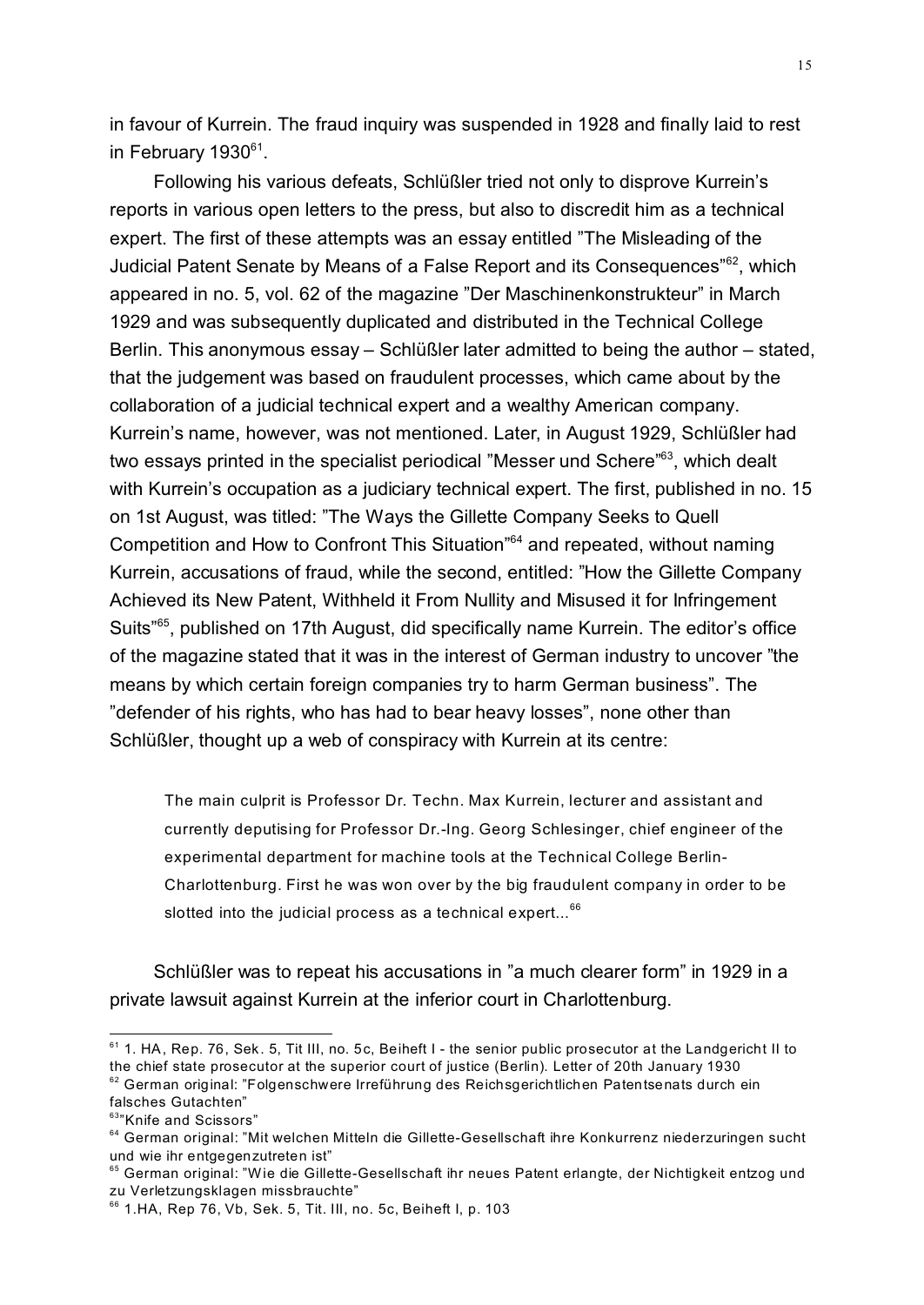Prior to that, however, it was Schlüßler and the people responsible for publishing his various articles, who attracted a number of lawsuits. The director of the Technical College handed in a libel lawsuit to the Berlin superior court II on 28th November 1928 followed by another because of the distribution of libellous articles from "Messer und Schere" aimed at staff of the Technical College on 21st December 1929.

Max Kurrein filed a libel lawsuit against Hundhausen and Schlüßler in the same court on 5th October 1929 because of the results of the private report and the distribution of the said article in the "Maschinenkonstrukteur".

Both the American Gillette company and its German subsidiary, including members of the board, filed a lawsuit for libel and unfair competition against Schlüßler and the publishers on 30th October 1929<sup>67</sup>.

Lawsuits of this nature were the main feature of the conflict between the two parties until Kurrein was relieved of his position at the Technical College in the summer of 1933. A true reconstruction of the lawsuits' details has not been attempted to this day. A preliminary examination has suggested that between 1927 and 1932 eight lawsuits have been filed, all of which but one were decided in Kurrein's and Gillette's favour. Events were mainly determined by Alfred Schlüßler, who did not stray from his version of events and persisted in levying accusations against Kurrein in order to reverse the decision of the courts to his favour. The Berlin justice department finally commented critically on Schlüßler's activities with the superior court rejecting a lawsuit filed by Kurrein with the following words:

It shall remain an unanswered question whether the necessary requirements of §51 STGB apply to the accused. In any case it is obvious that his judgement in his disputes with the Gillette company lacks the necessary understanding. He is irreconcilably convinced that justice is on his side and that the decisions are only attributable to the deviousness and unlawful conduct of his adversaries and their helpers. His efforts are obviously such, that he will refer all lawsuits, whether civil or not, finished or still to be decided, to a higher instance. One would only yield to him by filing a further lawsuit $^{\rm 68}.$ 

 $67$  1. HA, Rep. 76, Vb, Sek. 5, Tit. III, no. 5c, Beiheft I - the senior public prosecutor at the Landgericht II to the chief state prosecutor at the superior court of justice (Berlin). Letter of 20th January 1930 <sup>68</sup> GStA PK I. HA, Rep. 76, Vb. Sek. 5, Tit. III, no. 5c, Beiheft II, p. 121 - Kurrein to the director of the Technical College Berlin, 10th February 1933. Kurrein forwarded the content of a letter of the chief state prosecutor at the superior court I to the barrister Dr. Isay, dated 23rd July 1932 (reference number 13. J. 1202/32): Rejection of a further lawsuit against Schlüßler on the grounds of a lack of public interest (marked by Kurrein as a quote in his letter to the prosecutor). German original: Ablehnung der Einleitung eines Strafantrages gegen Schlüßler, da ein öffentliches Interesse aus folgenden Gründen nicht vorliege.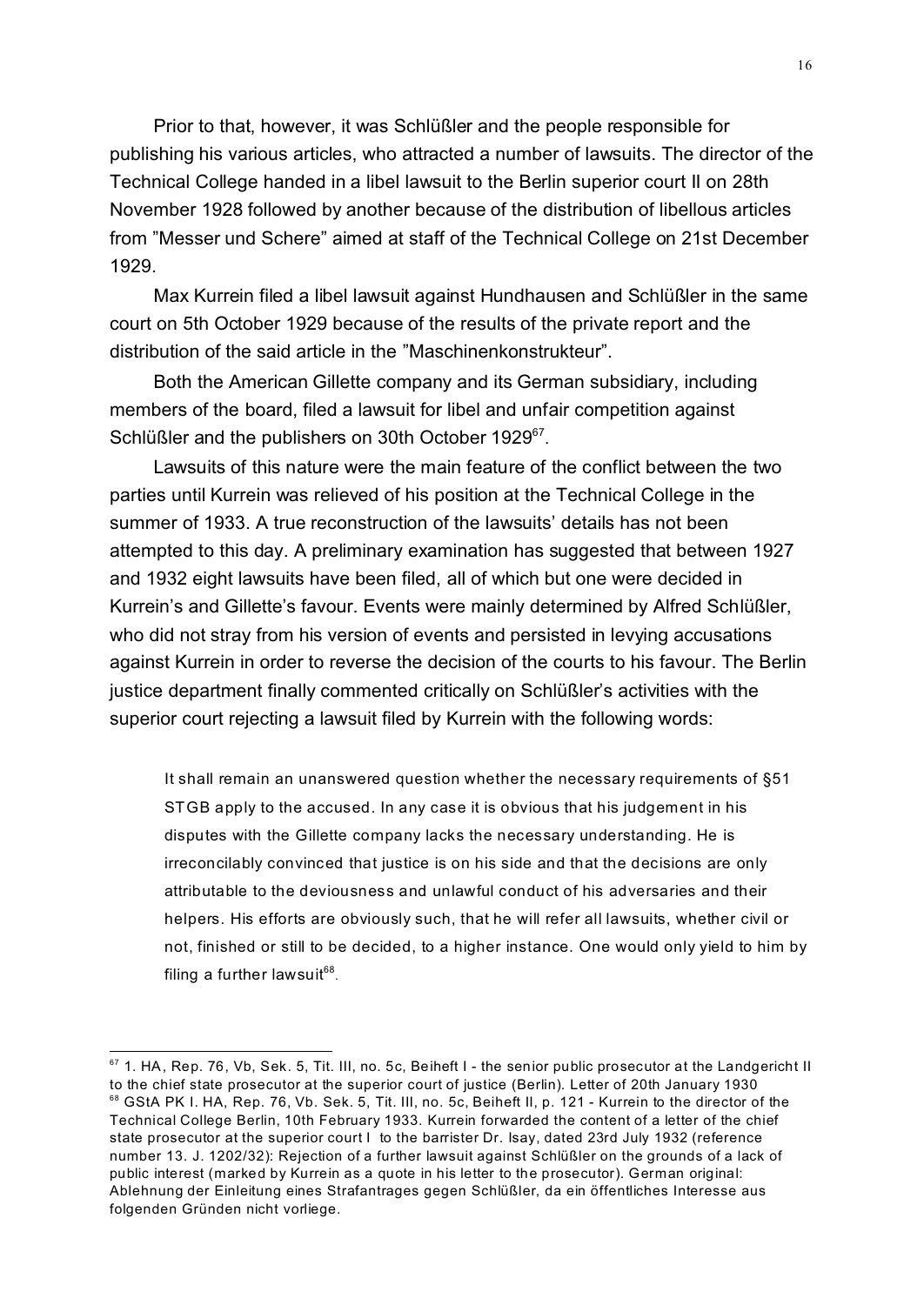Behind the judicial actions, a second level of activity developed. Numerous engineers, amongst them respected machine tool experts as well as the administration of the Technical College quarrelled about Kurrein and his reports. Here, too, a mood swing could be observed. Following prolonged support by the Technical College and the respective ministry, Kurrein's followers yielded, contrary to all their previous promises, to the pressure exerted by the up and coming national socialists in the autumn of 1932.

The director of the Technical College at first supported Kurrein by filing the above mentioned libel lawsuit in October 1928:

Prof. Kurrein, in his position of chief engineer, is a civil servant. His position as lecturer cannot be separated from his official capacity. There can be no doubt, too, that his status of Professor and the fact that he is member of staff of the biggest technical college in Germany, contributed to the highest court in the land appointing him as technical expert. The insults levied against him are thus both against his profession and against the civil service. This constitutes an offence under §196 RstGB. As director of this institution it is my duty to file a lawsuit against the perpetrator of these undoings<sup>69</sup>.

The director's lawsuit was previously approved by the ministry. The ministry's director, Otto von Rottenburg, made the following comments on the accusations levied against Kurrein:

I notice that, unfortunately, it is not uncommon that parties which are involved in a court case take out disciplinary suits against technical experts, whose report happened not to be in their favour. I consider it absolutely necessary that in such cases experts, who have acted to the best of their knowledge, are protected. To this end I have allowed the College and Professor Kurrein to file a libel lawsuit against  $Schlüßler^{70}.$ 

Both the ministry and the courts had Kurrein's reports verified. To begin with Professor Schwerd of the Technical College of Hannover was asked to perform this task. Schwerd, however, refused following accusations by Gillette's lawyer Hermann Isay of having contravened impartiality rules. Isay made his accusations on the basis of an exchange of letters lasting a number of weeks between Hundhausen and

<sup>69</sup> Quoted from: 1. HA, Rep. 76, Vb, Sek. 5, Tit. III, no. 5c, Beiheft I - the senior public prosecutor at the Landgericht II to the chief state prosecutor at the superior court of justice (Berlin). Letter of 20th January 1930

 $70$  1. HA, Rep. 76, Vb, Sek. 5, Tit. III, no. 5c, Beiheft I - Verfügung, signed von Rottenburg, Berlin 4th February 1930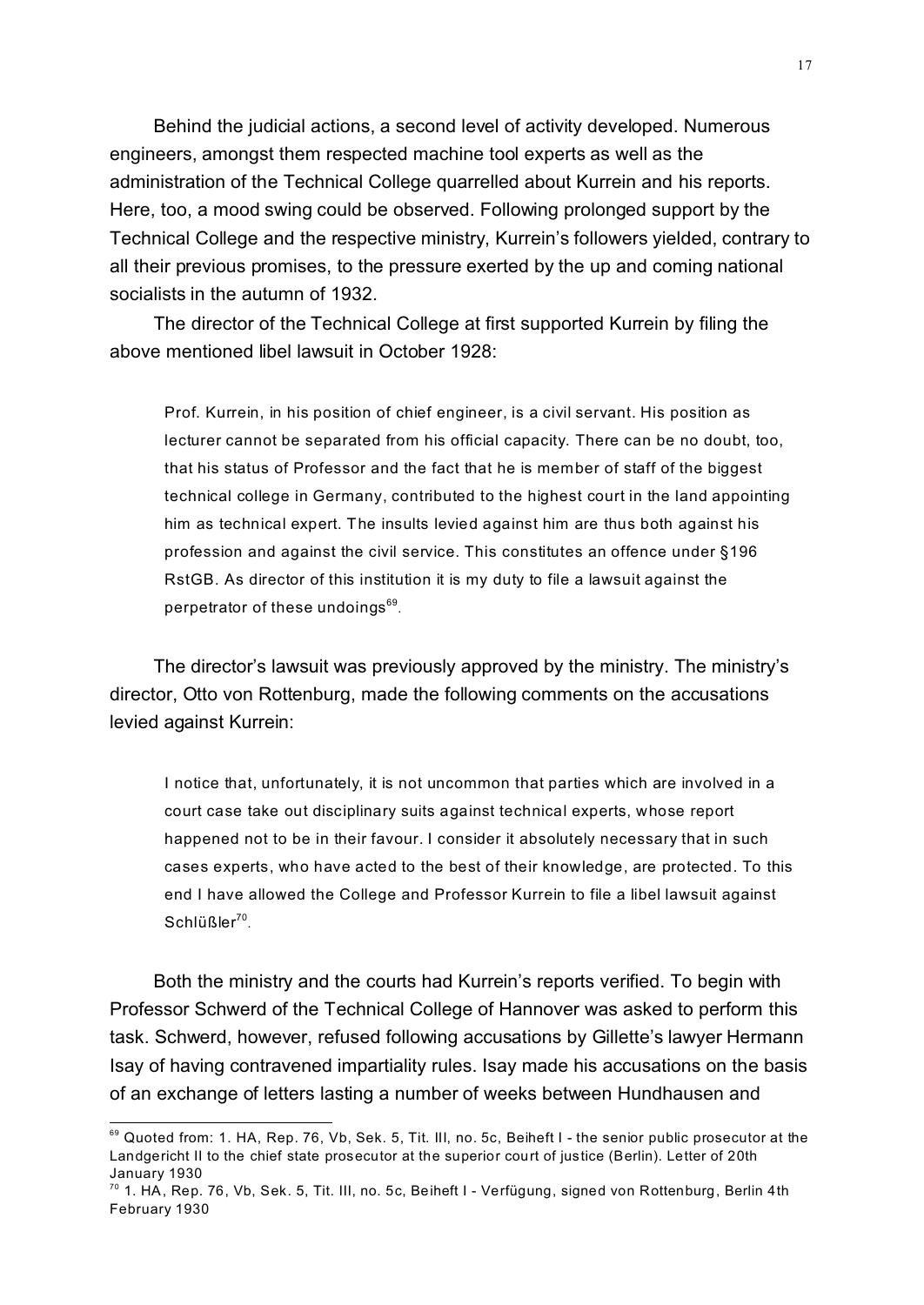Schwerd<sup>71</sup>. They even met in Hannover in December 1928. Schwerd stated that the reason for his refusal was due to time pressure . To Isay's complaints he said the following:

Professor Hundhausen has, unfortunately, following my appointment as expert to the court not discontinued writing to me; and I have already complained to him about this when we met in Hannover $^{72}.$ 

Schwerd stated, that he had received Hundhausen's letters, but did not take any notice of them, let alone reply to them, simply due to the pressure of work. Schwerd rejected Isay's suggestion of knowingly co-operating with Hundhausen. Instead of Schwerd, Professor Gottwein of the Technical College Breslau was

appointed expert in October 1929. Gottwein's investigation had two central points:

Does Professor Kurrein's report to the highest court of the land in connection to the patent law case between Schlüßler and Gillette contain gross scientific shortcomings or mistakes?

If so, are they of sufficient gravity to justify an accusation of negligence of duties against Professor Kurrein?

Gottwein answered both his questions in "the negative". "Kurrein's report" did not contain scientific shortcomings nor was it presented in a way that justified accusation of negligence of duties. The expert to the court, Professor Kurrein, had applied himself to the rather complicated task with great correctness and expertise. He had not only paid full attention to the drawings, but also to the production of the apparatus as well as its usefulness in practical day to day life. It is thus not correct to mention scientific shortcomings or mistakes in connection therewith $7<sup>3</sup>$ .

The faculty of machine tools had Kurrein's reports verified by two professors of the Technical College. The faculty entrusted Professors Krainer and Weber with the task of determining whether "each one of you, without having any knowledge of Kurrein's report, comes to the same or a very different conclusion as to that of the expert to the highest court of the land, Kurrein. You are to use the same reference material and answer the same questions as those handed to Kurrein by the court". In February 1931 both came "to the same conclusion as Kurrein...". A charge of wilful

 $71$  1. HA, Rep. 76, Vb, Sek. 5, Tit. III, no. 5c, Beiheft I, p. 35-49

 $72$  1. HA, Rep. 76, Vb, Sek. 5, Tit. III, no. 5c, Beiheft I, p. 56

<sup>73</sup> 1. HA, Rep. 76, Vb, Sek. 5, Tit. III, no. 5c, Beiheft I, p. 74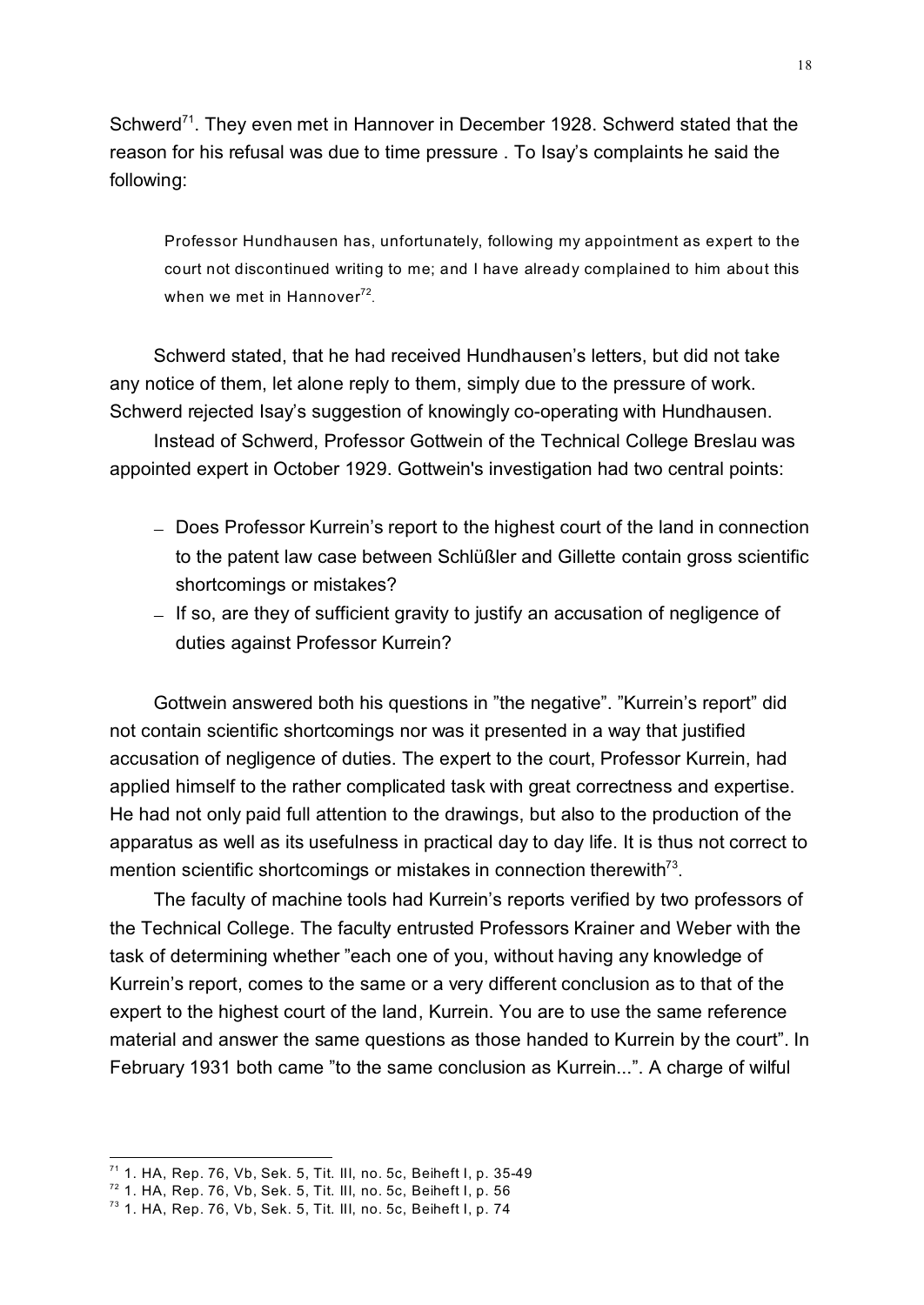deceit of the court could simply not be supported, as it was levied without a shred of evidence<sup>74</sup>.

Finally, in the summer of 1932 - five years after he had completed his report in the case between Gillette and Schlüßler - Kurrein had it corroborated by three independent investigations. Schlüßler had been defeated in a number of court cases against Gillette, the Technical College Berlin and Kurrein; the faculty, the board of the Technical College and the appropriate ministry had attested Kurrein's conduct to be correct on numerous occasions. However, none of this hindered Schlüßler in pursuing his course of action. In November 1931 a further "report in the lawsuit against Professor Max Kurrein" appeared, drawn up by the superior councillor in the ministry for transport<sup>75</sup>, van Heys, in which he alleged to have found mistakes in Kurrein's measurements<sup>76</sup>. The measurements were made in the physical-technical Reichs institute Lichterfelde<sup>77</sup>. Kurrein made public "severe objections" and protested, amongst other things, against the title of the report, which evoked the impression, that his personage was in question. Van Heys had "utterly abandoned" any pretence of impartiality. To his amazement Kurrein had witnessed during a meeting on 26th August 1931 in the expert's study, "that the expert already knew the other party"<sup>78</sup>.

In support of Kurrein's suspicion that Hundhausen and Schlüßler influenced the superior councillor to the ministry's expert, we can list the - in today's eyes - not entirely impartial wording in van Heys' report. However, it cannot be proven. The fact remains, however, that those who combined to file a final lawsuit against him, worked closely together. In October 1932 the national socialist member of the Prussian parliament, the lawyer Hermann Muhs, wrote a personal letter to the superior councillor at the ministry for science, art and education, Otto von Rottenburg. Muhs wrote, that he, "in order to get a personal insight into the matter", had ordered a "report on Prof. Kurrein's report" from a Mediation Centre for Engineering and Scientific Studies in Göttingen<sup>79</sup>. It was beyond doubt that the original report was "purposely falsified". Muhs asked for news "whether the ministry of education and cultural affairs is willing to take action against Kurrein"<sup>80</sup>.

Muhs started acting on behalf of Schlüßler's in the autumn of 1932. He asked the director of the Mediation Centre for Engineering and Scientific Studies in Göttingen, Gustav Messner, for a report on Kurrein's report. Apart from being director at the aforementioned institute, he was also assistant to Professor Betz at the

 $74$  1. HA, Rep. 76, Vb, Sek. 5, Tit. III, no. 5c, Beiheft I, p. 264

<sup>75</sup> German original: Ministerialrat im Verkehrsministerium

 $76$  1. HA, Rep. 76, Vb, Sek. 5, Tit. III, no. 5c, Beiheft I, p. 378

<sup>77</sup> German original: Physikalisch-Technische Reichsanstalt Lichterfelde

<sup>78</sup> 1. HA, Rep. 76, Vb, Sek. 5, Tit. III, no. 5c, Beiheft II, p. 17

<sup>79</sup> German original: Göttinger Vermittlungsstelle für ingenieurwissenschaftliche Untersuchungen

<sup>80</sup> 1. HA, Rep. 76, Vb, Sek. 5, Tit. III, no. 5c, Beiheft II, p. 35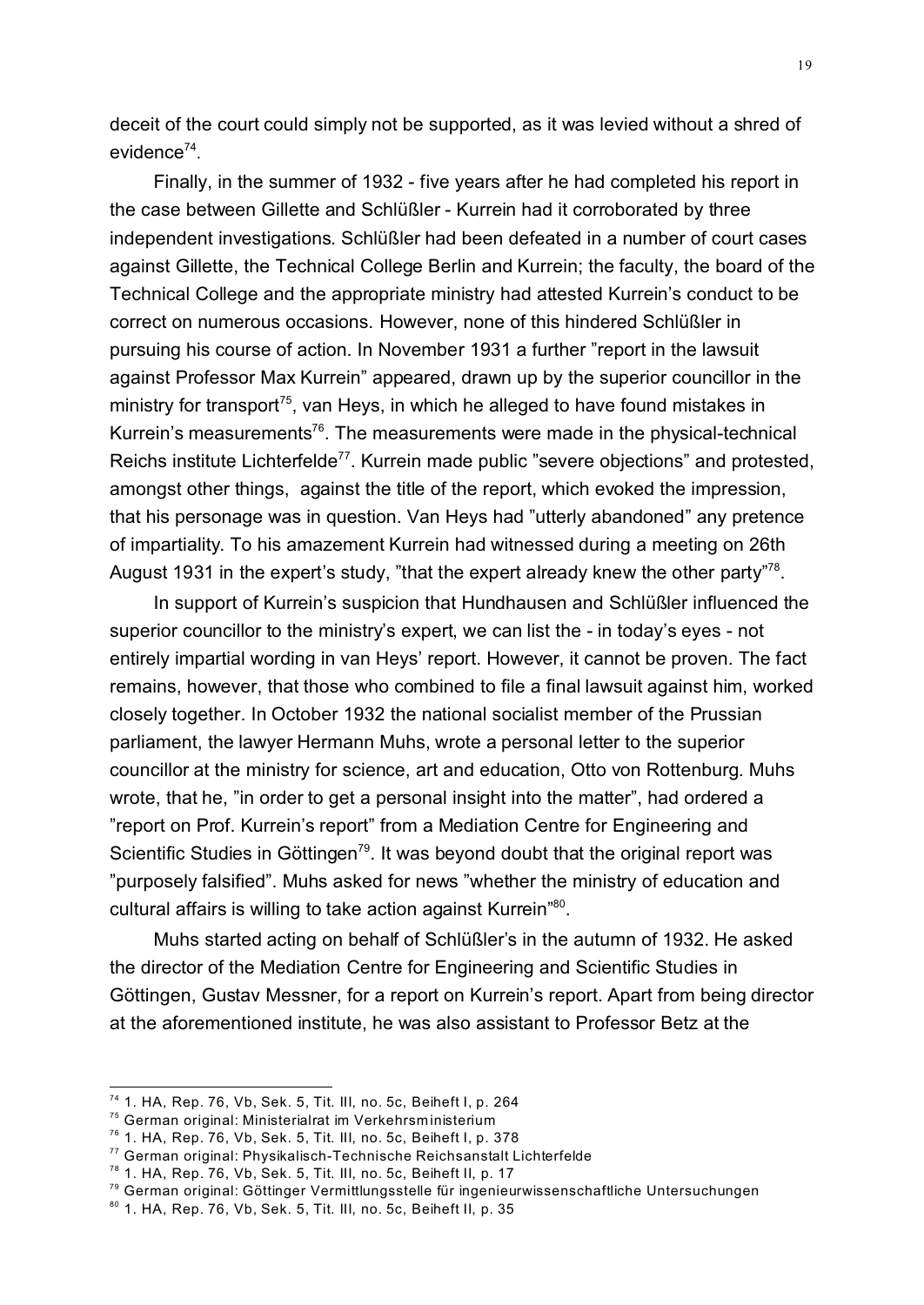Experimental Aerodynamic Institute $81$ . On top of that he had been a student of Professor L. Prandtl, who at the time was director of the Institute for Practical Mechanics<sup>82</sup> and the Kaiser-Wilhelm-Institute for research into fluid dynamics<sup>83</sup> in Göttingen<sup>84</sup>. Following Muhs intervention at the ministry it was Prandtl, who corresponded with von Rottenburg about the results of his former student. He vouched for Messmer's dependability and said about his colleague at the Technical College in Berlin:

Since your question about the matter, I have asked for information and am convinced, that Mr. Kurrein's report did exceed by far all legal boundaries. The worst findings are not even listed in Messmer's first write-up, but will be included in the one which he is currently writing<sup>85</sup>.

Prandtl made so categorical a judgement even though, so he admitted, he had not personally gone through any of the disputed reports. A further expert opinion, which was to "comment on Messmer's version of events" would not be necessary, he continued in his letter to von Rottenburg, "as I am of the opinion that the new version of Messmer's report, due to be released any day now, will enable you to judge for yourself."

Following further correspondence between von Rottenburg, Prandtl and Messmer in December 1932, all of which was held in an exaggeratedly polite tone and in which Messmer once again confirmed, that he wrote the report on Muhs' request, von Rottenburg decided in February 1933 to bring to an end "the Kurrein case, which has cost all of us time and nerves for many a year now." He decided to ignore the previous reports, which had supported Kurrein in his findings and wrote to Prandtl in no uncertain terms:

That the matter has still not reached a conclusion may be attributed to Schlüßler's and Hundhausen's failure to put their case in a convincing manner. I feel that what we need are the following:

(...) either: false statements or measurements; these would have to be set against their correct counterparts,

or: false deductions or conclusions; in this case one would have to set the proper reasons against the incorrect ones.

<sup>81</sup> German original: Aerodynamische Versuchsanstalt

<sup>&</sup>lt;sup>82</sup> German original: Institut für angewandte Mechanik

<sup>83</sup> German original: Kaiser-Wilhelm-Institut für Strömungsforschung

<sup>84</sup> 1. HA, Rep. 76, Vb, Sek. 5, Tit. III, no. 5c, Beiheft II, p. 65

<sup>85</sup> 1. HA, Rep. 76, Vb, Sek. 5, Tit. III, no. 5c, Beiheft II, p. 65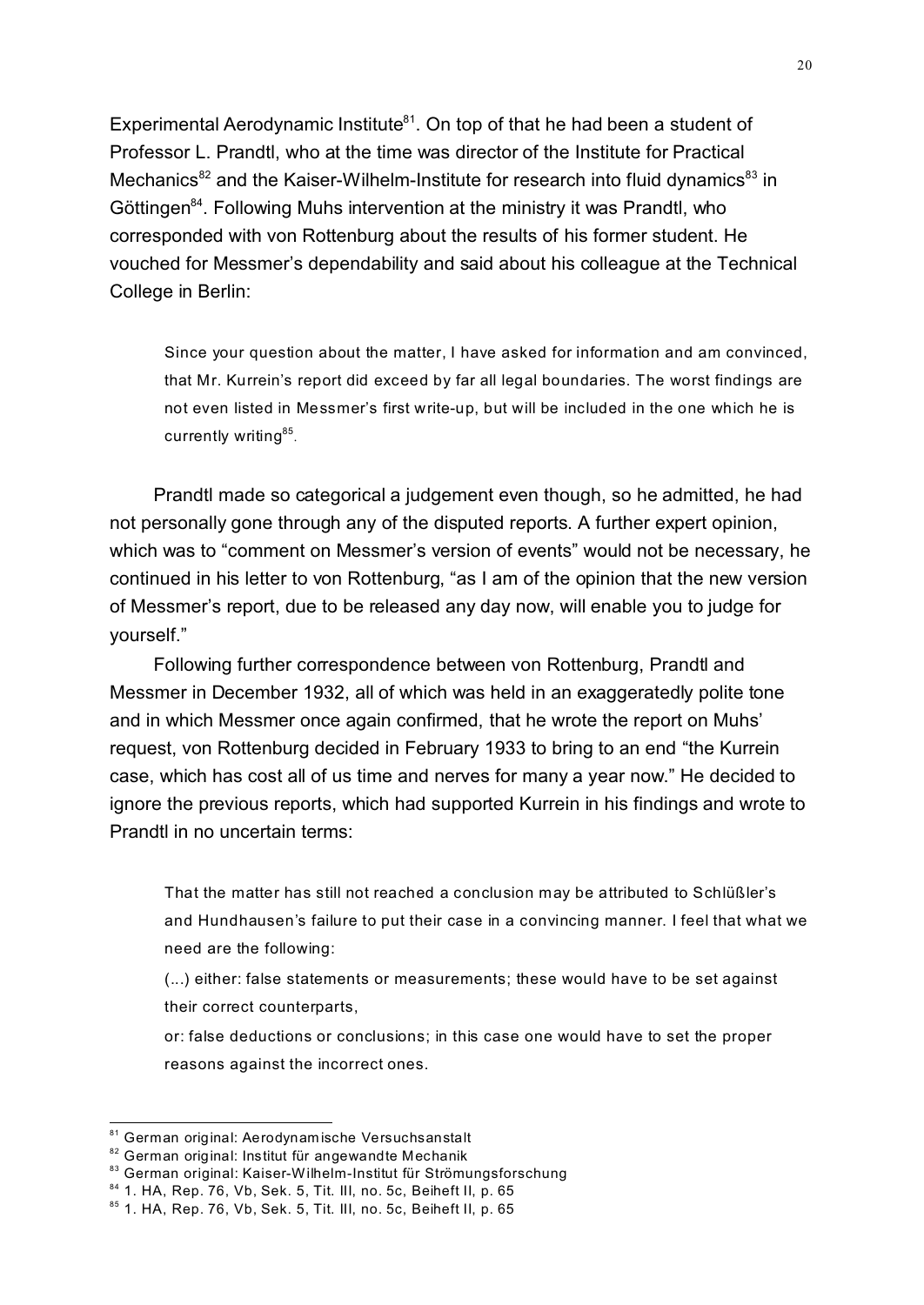This would provide a basis for a genuine conclusion of the matter $^{86}$ .

One month prior to von Rottenburg's final initiative, Muhs, together with other members of the NSDAP (see footnote 1), raised an interpellationin the Prussian parliament, in which Max Kurrein and Georg Schlesinger were heavily attacked<sup>87</sup>. The petition had at its centre the legal cases between Schlüßler and the Gillette company. It was, however, mainly aimed at the person of Max Kurrein. The Gillette company had " achieved at the Reichsgericht " that the "Jewish Professor Dr. techn. Max Kurrein from the Technical College Charlottenburg" was chosen as technical expert. Kurrein had purposely falsified the report in favour of the Gillette company, the NSDAPsaid (see footnote 1). Furthermore the petition read that "the Jewish Professor Kurrein" was "a minion of the Jewish Professor Schlesinger", who had brought him to the Technical College Charlottenburg. Schlesinger, however, had achieved "questionable fame during the war in his involvement with weapon deliveries, all to the disadvantage of the German people". The interpellation peaked with the meeting of Kurrein and Schlüßler at the experimental department of the Technical College. During this meeting Schlüßler "had made Kurrein aware", that "a Professor of a Technical College could not possibly have made such grievous errors (in a report), as even a trainee would have been aware of them". In the presence of his assistant and secretary he had asked for the amount of the "traitor's reward", which the Gillette company had paid him and furthermore termed him "a filthy Galician Jew". Kurrein had, "despite these harsh accusation", not taken action against Schlüßler.

Kurrein took the trouble to answer to the last statement which had been made by the national socialists on behalf of Muhs and Schlüßler to the Prussian parliament. In a letter to von Rottenburg he denied the detailed contents of the interpellation and went so far as to name the above mentioned assistant, who was the doctoral candidate Meyersberg, as a witness, who could prove that Schlüßler had never sworn at him in the alleged way<sup>88</sup>.

These events cannot be seen as having had a direct impact on Kurrein's dismissal at the Technical College Berlin. Without doubt, and other cases support this view, Kurrein would have fallen short of other measures taken against Jewish members of staff, even without his involvement in the case between Schlüßler and Gillette. Max Kurrein's fate must be seen in the wider context of the far reaching changes that had started at the Technical College even prior to assumption of power in 1933. It should be noted that the deliberate persecution of Max Kurrein by

<sup>86</sup> 1. HA, Rep. 76, Vb, Sek. 5, Tit. III, no. 5c, Beiheft II, p. 89-90

 $87$  1. HA, Rep. 76, Vb, Sek. 5, Tit. III, no. 5c, Beiheft II, p. 91

<sup>88</sup> 1. HA, Rep. 76, Vb, Sek. 5, Tit. III, no. 5c, Beiheft II, p. 94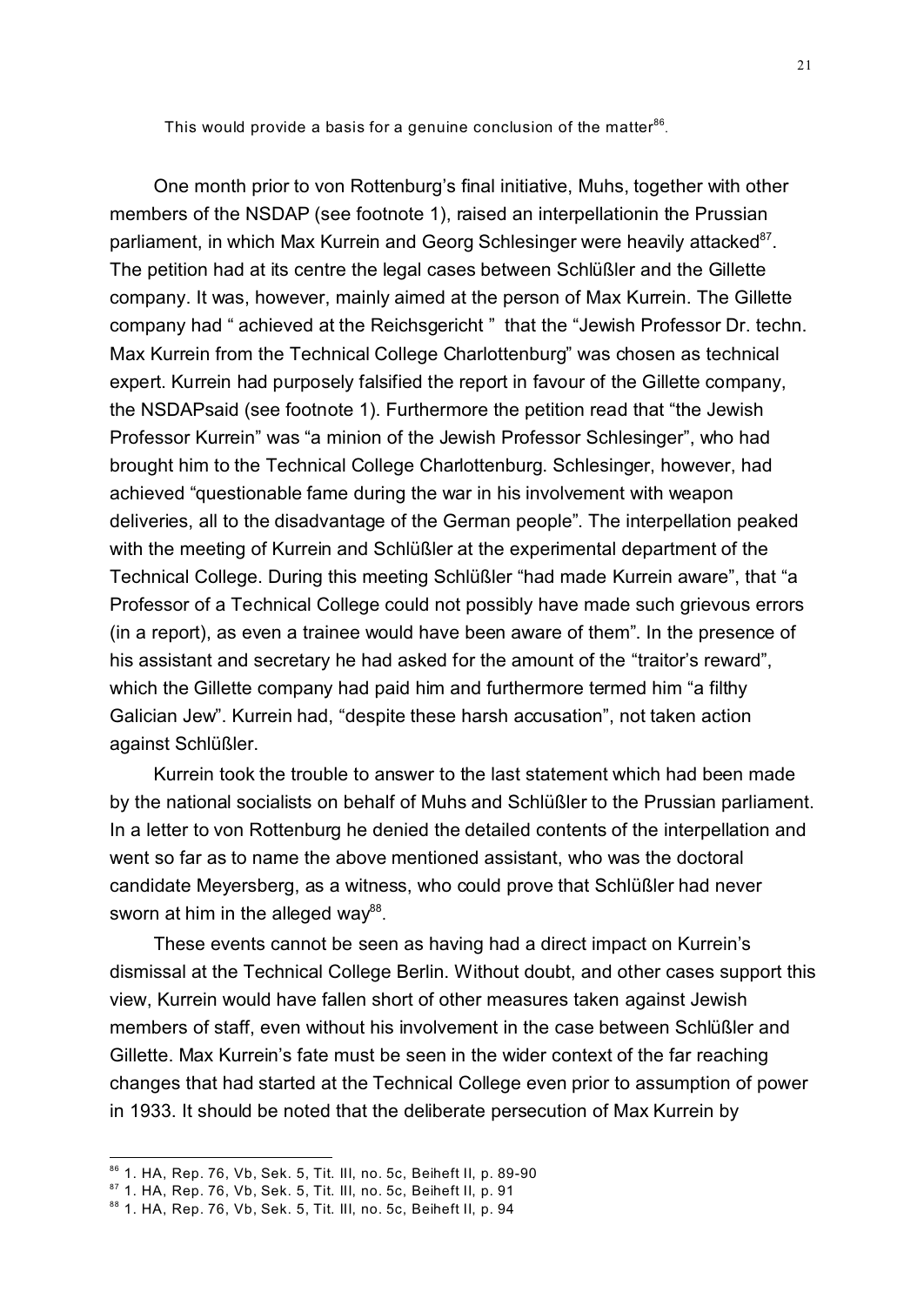members of the nationalist socialist party and academics as well as other members of the Technical College took place a long time prior to this event.

The epilogue to the legal fight about the Gillette patents is a letter by Sethe, the senior public prosecutor at the superior court III, to the Prussian Minister of the Interior from  $3<sup>rd</sup>$  May 1933. Sethe later sent the minister 10 documents, 24 volumes as well as 20 pamphlets concluding the "investigation against Prof. Kurrein and associates in relation to fraud and other offences". In addition he wrote a 17 page long comment on the legal case between Kurrein and Schlüßler, in which the facts are summarised and commented. Sethe finished with the remark:

Apart from the fact that differences in opinion between technical experts within an investigation, in my view, cannot be solved, proceedings cannot be expected to reach a satisfactory conclusion, as the entire investigation did not uncover any facts relating to Kurrein having had improper relations with the Gillette company, especially that he had received any payment or other benefits from the company $^{\rm 89}$ .

Apart from Schlesinger, the chief engineer of the experimental department and reader, Max Kurrein, as well as chief engineer Siegfried Ledermann are missing from the personnel and lecture register of the academic year 1933/34. Kurrein last appeared in 1932/1933. Until then he had held his "Working and Measuring Tools" lectures during the winter semester, his "Operational Studies" lectures in the summer semester and the series on "Fine-Mechanical Production" throughout the entire year, including a three hour practical. In contrast to Schlesinger's lectures, Kurrein's were struck off the lecture register without being taken up by another member of staff. Only in the context of negotiations regarding the filling of Schlesinger's chair is there any mention of filling the gap left by Max Kurrein in the field of "Fine-Mechanical Production"90.

On the morning of 18<sup>th</sup> March Schlesinger's flat and offices were searched by four policemen and about twenty SA officers. They also went through the offices of the experimental department for machine tools used by Max Kurrein. According to Max Kurrein, his house was also searched at 6 a.m. as it was suspected that boxes of Schlesinger's might be found there. All searches are documented, the reports having been written on the same day. They were attached to a letter dated the same

<sup>89 1.</sup> HA, Rep. 76, Vb, Sek. 5, Tit. III, no. 5c, Beiheft II – the senior public prosecutor at the superior court III (signed Sethe) to the Prussian minister of the interior,  $3<sup>rd</sup>$  May 1933

<sup>90</sup> Compare GStAPK I.HA, Rep. 76, Vb, Sect. 5, Tit. III, Abt. 3, no. 5 A, Bd. III, no page reference, stamped; 1777, S. Vff: Letter Technical College, faculty for machine tools to the minister for science, arts and education dated 23<sup>rd</sup> March 1934, Re: Filling the Schlesinger chair, o.O. (Haifa), May 1959, 4. Documents Ina Dimon, copy PTZ archive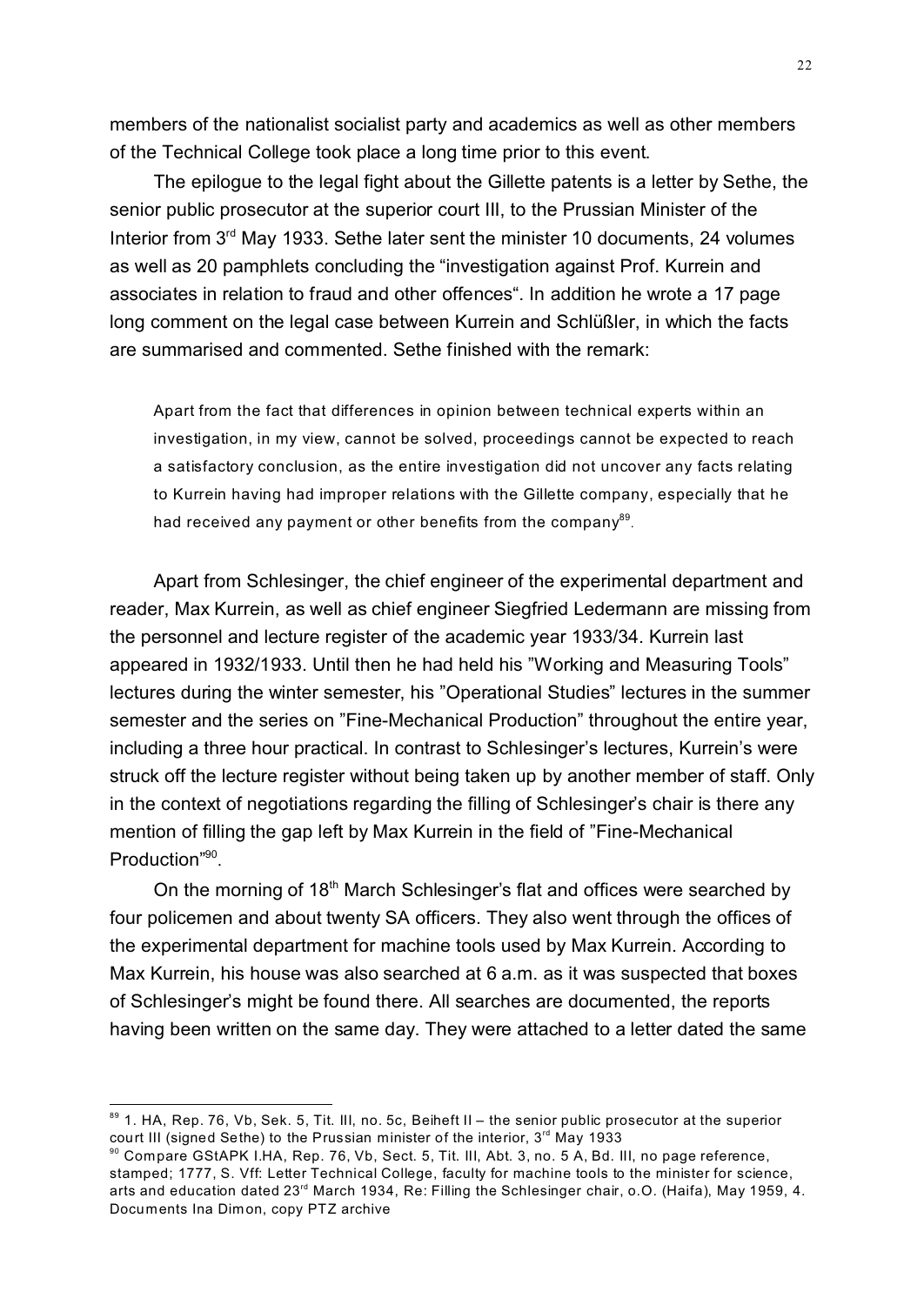day, 18<sup>th</sup> March, by the acting deputy of the Technical College Krencker to Rust, the Reichs-commissioner for the ministry for science, the arts and education $91$ .

On the day of the "unexpected search of Schlesinger's offices" Krencker, together with the dean of the faculty for machine tools, Prof. Orlich, had "tried... in vain" to call on Rust in the ministry<sup>92</sup>.

Krencker asked for an investigation into the accusations levied against Schlesinger and Kurrein as well as "an official explanation to rehabilitate them if the charges are proven to be false". The reports attached to the letter give further insight into the events of 18<sup>th</sup> March. They were as follows:

-The report of the main secretary of the Technical College, von Klinski, house superintendent, of 18<sup>th</sup> March about the search of Schlesinger's offices -Schlesinger' report on the search of his flat in Karolingerplatz 9 as well as -Kurrein's report on the search of the offices of the experimental department.

A document headed "Report" from 22<sup>nd</sup> April 1933, signed by Engel, called on the governors of the Technical College to "arrest Kurrein again". The report states that "the Jewish Professor Korrein (sic!) from the Technical College Charlottenburg, who had been in protective custody already" had appeared in his offices the previous day to take with him various folders. Kurrein apparently was the Professor, who had caused "the dismissal of some 5.000 workers" in the Solingen<sup>93</sup> steel industry through his "falsified report on the Gillette razor blade". There was the distinct possibility that Kurrein would "possibly" try to misappropriate important and incriminating material. It was not possible to ascertain the document's author. It is the only source stating that Kurrein – obviously still prior to Schlesinger's arrest at the end of April 1933 – had been taken into protective custody by the national socialists $94$ .

On 28<sup>th</sup> April 1933 Kurrein received a message from the minister for science, the arts and education, which "suspended" him "with immediate effect" from both his teaching and research duties. The letter was copied to the director of the College. Similar letters were received by other members of the teaching staff, amongst them Schlesinger, the lecturer at the faculty for civil engineering, Kelen, Professor Schwerin and the Professor for political economics Hermann Levy<sup>95</sup>.

<sup>91</sup> Compare GStAPK I.HA, Rep. 76, Vb, Sect. 5, Tit. III, no. 5 A, Bd. II, p. 269-277; The acting director of the Technical College Berlin – Krencker – to the Reichs-comm issioner for the ministry for science, the arts and education, Dr. Rust. Charlottenburg, 18<sup>th</sup> March 1933, four enclosures; Max Kurrein, curriculum vitae Georg Schlesinger, (Haifa), May 1959, 4. Docum ents Ina Dimon, copy PTZ archive 92 GStAPK I.HA, Rep. 76, Vb, Sect. 5, Tit. III, no. 5 A, Bd. II, p. 269-270: The acting director of the Technical College Berlin – Krencker – to the Reichs-commissioner for the m inistry for science, the arts and education, Dr. Rust. Charlottenburg, 18<sup>th</sup> March 1933.

<sup>93</sup> Translator's note: Solingen, German town, equivalent of Sheffield (Sheffield steel)

<sup>94</sup> Report, signed Engel, Berlin, 22<sup>nd</sup> April 1933 - I. HA, Rep 76, Vb, Sekt. 5, Tit. III, no. 5c, Beiheft II 95 Compare GStAPK, I. HA, Rep 76, Vb, Sekt. 4, Tit. III, Abt. 3, no. 1, Beiheft, p. 28: Suspension of Schlesinger. Suspension of Kurrein, etc.: GStAPK, I. HA, Rep 76, Vb, Seckt. 4, Tit. III, Abt. 3, no. 1, Beiheft, p. 27,29-31 and 369 (referring to Kelen's status). Compare Schottlaender, Anitisemitische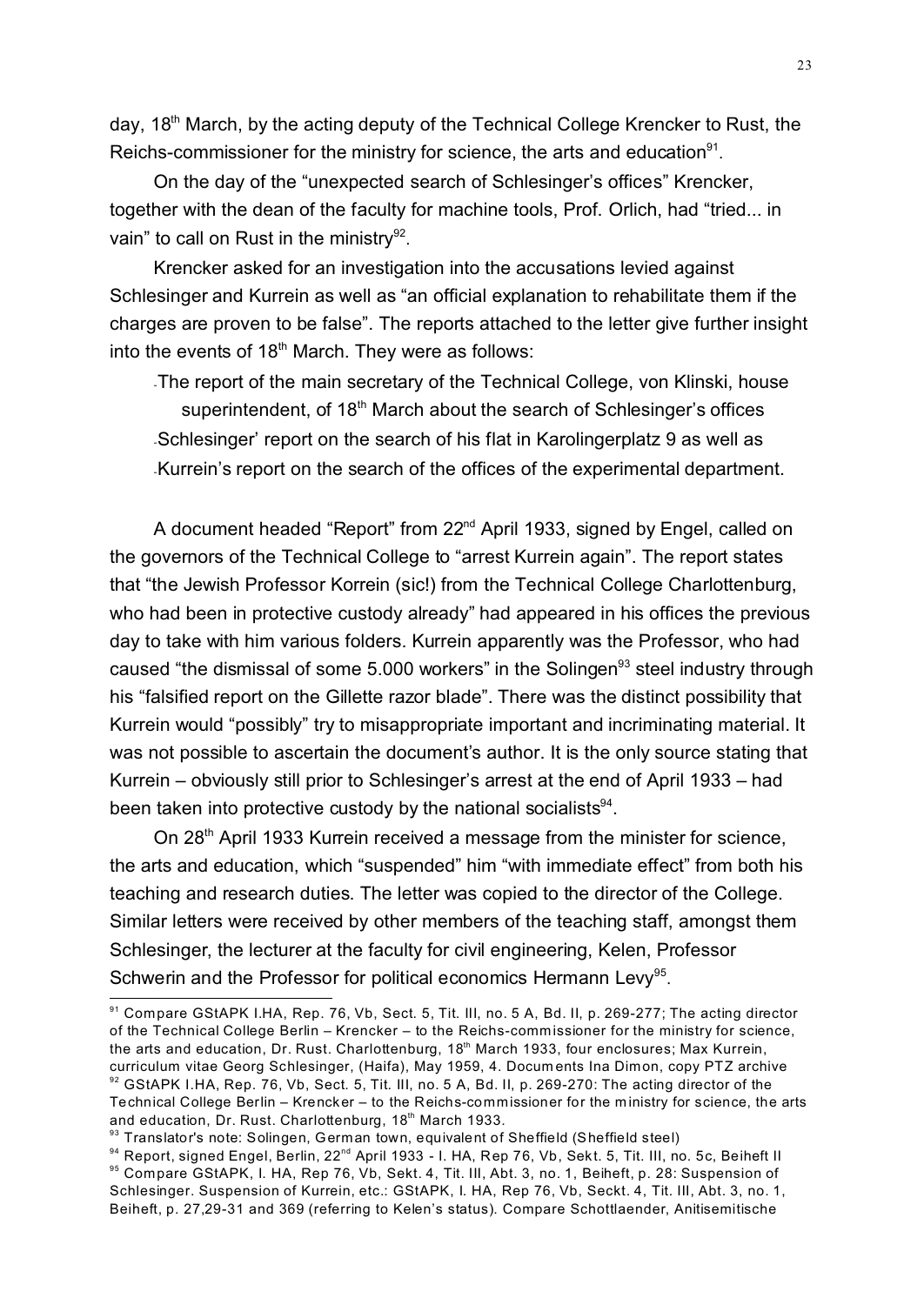The officer in charge commented on Kurrein's questionnaire in connection to the "Implementation of the Law to Reinstate the Civil Service", which the members of the teaching staff of the Technical College had to fill out in April 1933: "100% Jew ... sympathiser of the Staatspartei<sup>96</sup>". The "recommendation of the main officer in charge" as well as "the result of consultations" in August 1933 was the following: "Disallow teaching activities according to §3". On Schlesinger's questionnaire it read: "To be retired according to  $\S4$ ". On 31<sup>st</sup> August this judgement was changed to "to be dismissed according to  $\S4^{97}$ ". Kurrein was sent a letter on  $6<sup>th</sup>$  September 1933 informing him of the news<sup>98</sup>. Georg Schlesinger was "temporarily" relieved from the civil service during his imprisonment in the Moabit jail<sup>99</sup>.

The documents relating to Kurrein's dismissal and revocation of his teaching licence were issued and signed by the Technical College. This is in contradiction to a letter by the director of the Technical College, Tübben, to the minister for science, the arts and education from the  $28<sup>th</sup>$  April 1933, which states that Professor Kurrein was dismissed by his chair Professor Schlesinger on 1<sup>st</sup> October. Already, Professor Kurrein had stopped working. This version of events corresponds to the last meeting between Kurrein and Schlesinger. Kurrein later wrote:

Hochschulpolitik, a.a.O., 452

<sup>96</sup> Translator's note: conservative, but democratic political party of the Weimar Republic

<sup>97</sup> GStAPK, I. HA, Rep 76, Vb, Sekt. 4, Tit. III, Abt. 3, no. 1, Beiheft, pp. 198-201

<sup>98</sup> GStAPK, I. HA, Rep 76, Vb, Sekt. 4, Tit. III, Abt. 3, no. 1, Beiheft, p. 159: Letter from the Prussian minister for Science, the arts and education to Dr. Kurrein dated 6<sup>th</sup> September 1933, sent by registered delivery. Further compare GStAPK, I. HA, Rep. 76, Vb, Sekt. 5, Tit.III, no. 5, Vl. II, p. 367: The minister to the director of the Technical College, letter dated 8<sup>th</sup> January 1934: "As far as we know, the two professors [Kurrein and Ledermann] left their posts on 30<sup>th</sup> September 1933."

<sup>99</sup> Compare GStAPK, I. HA, Rep 76, Vb, Sekt. 4, Tit. III, Abt. 3, no. 1, Beiheft, p. 202-203: Letter from the Prussian minister for science, the arts and education to Schlesinger dated  $8<sup>th</sup>$  September 1933; and letter from Georg Schlesinger from Brussels to a "very (dear) honored friend [Translator's note: in this case female, personal pronouns in German show gender], dated 22<sup>nd</sup> March 1936. – literary bequest Schlesinger, archive PTZ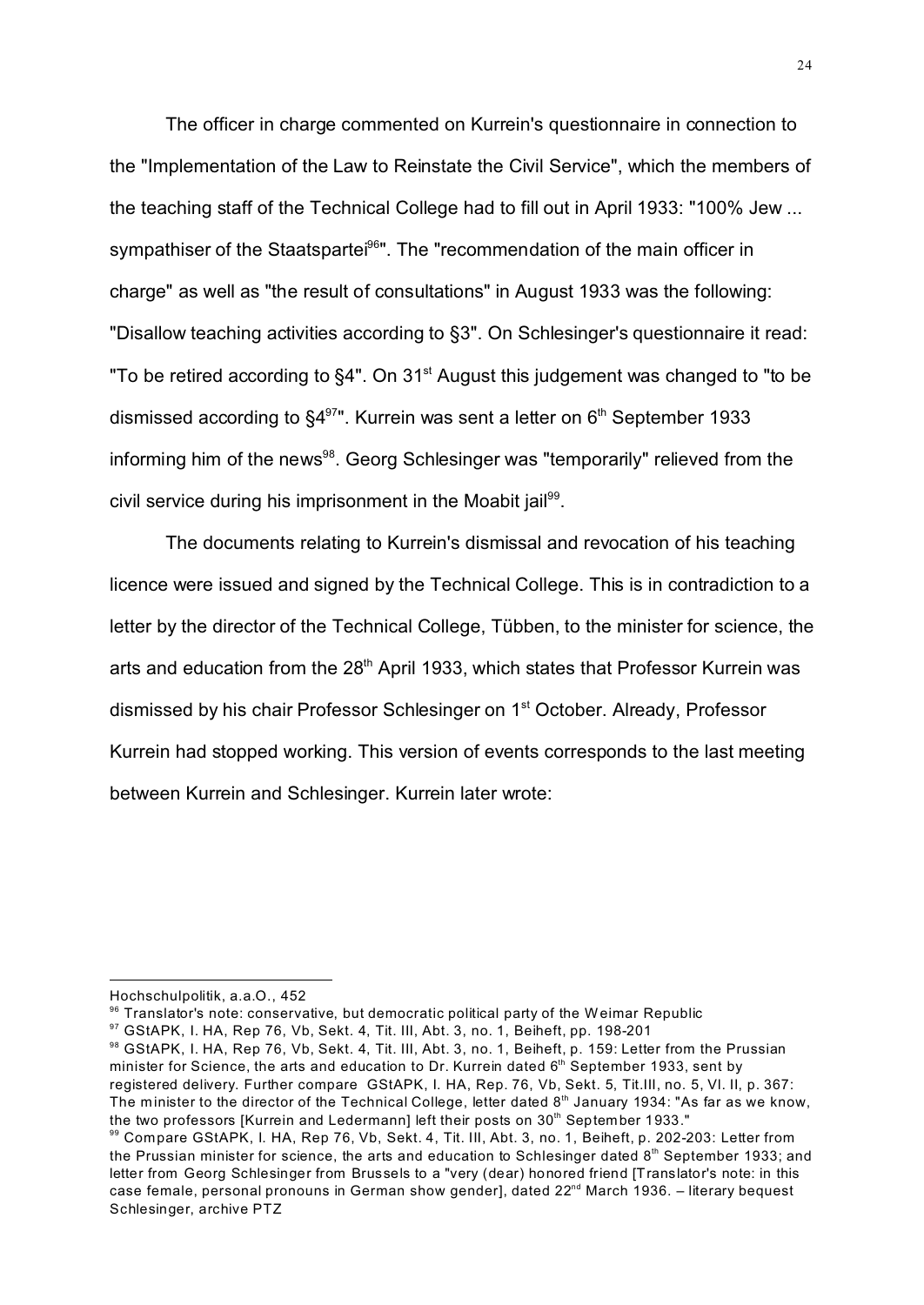The last time I saw him was in April 1933, when he ordered me and civil engineer Dr. Ledermann to his flat and suggested we resign our positions in order to free the teaching staff of Jews – apart from him! I asked him "to dismiss me"<sup>100</sup>.

However, there is no document to prove that Schlesinger dismissed Kurrein. Due to sources at our disposal, one can only guess at Schlesinger's surprising behaviour and the motives which led him to take this step.

In 1933 Kurrein's name, along with Schlesinger's and Ledermann's, appeared on a list, which was compiled by the Dresden physicist H. Dember and who sent it to Zurich to the "Emergency Association of German Scientists Abroad". Dember suggested that they all be offered a lectureship at the Technion in Haifa<sup>101</sup>. After 22 years of working together Schlesinger's and Kurrein's paths finally parted.

When Kurrein followed the call to safety to take up his position at the Technion, he encountered a world which was nowhere near as technically advanced as his old world. On the Israeli machine tool engineers' second congress, R. E. Heymann painted an accurate picture of the situation which Kurrein faced in 1934: "The small workshops, which proudly called themselves factories, were stocked with old and maltreated machines, were badly equipped and under worse management; under no circumstances were they able to accommodate students of a machine tool faculty; on the other hand it was impossible to build up the necessary industry without such a faculty. One has to pay the highest respect to the man, who was by then 56 years of age and who had spent his entire life in well equipped technical colleges in

<sup>&</sup>lt;sup>100</sup> Max Kurrein, biography Georg Schlesinger, (Haifa), May 1959, 4. Documents Ina Dimon, copy collection Spur

<sup>101</sup> Compare Sadmon 1994: 235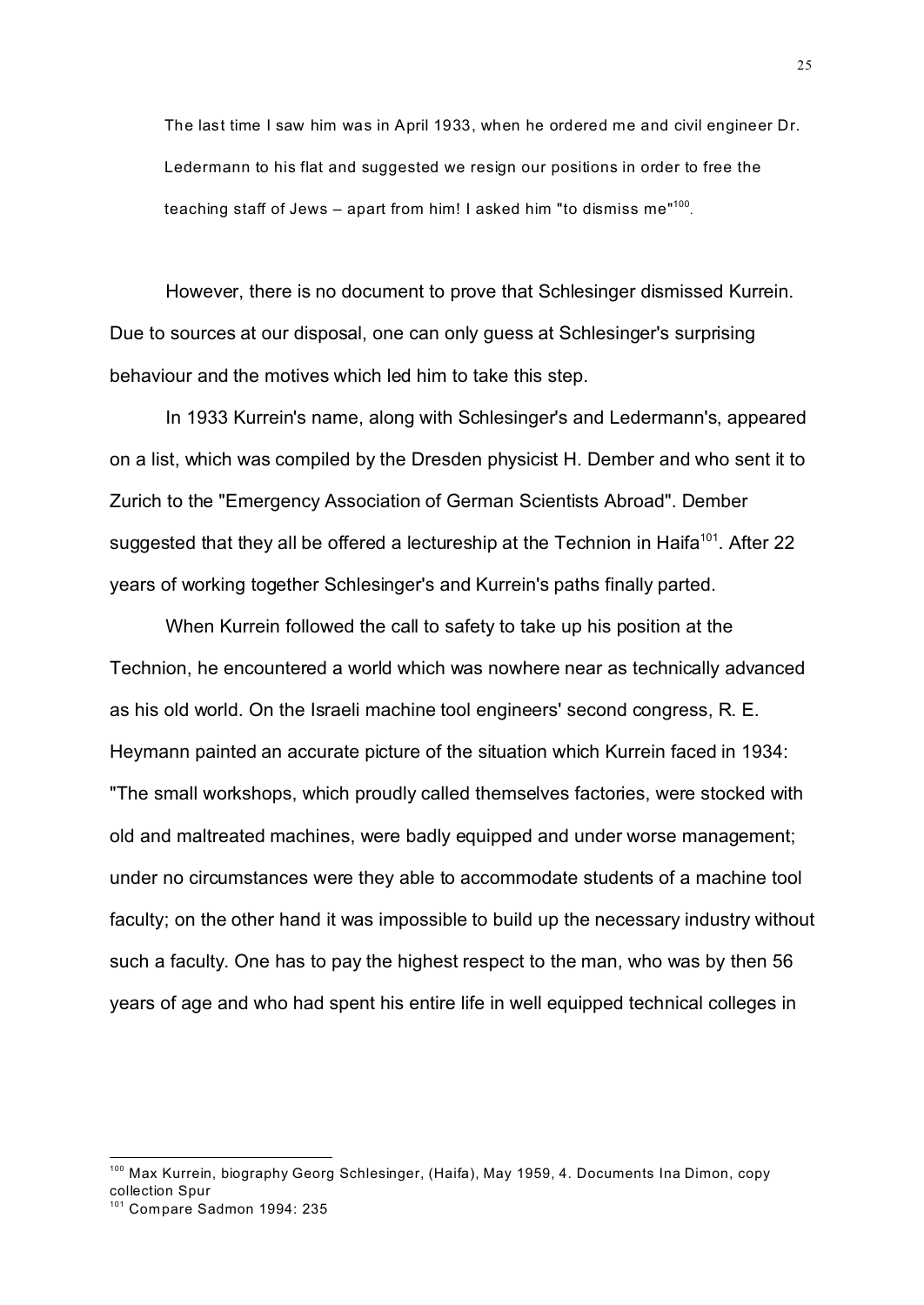highly developed industrialised countries and how he managed to adapt to and make the best of the limited resources available to him"<sup>102</sup>.

The words "limited resources" could also be applied to his institute. In the first years of hardship he held nearly all lectures himself; his comprehensive knowledge of mechanical engineering came in useful. His teaching included technology and machine elements, measuring science and metallurgy, industrial teaching, textile machines, agricultural machines and industrial testing. He was overseer of the teaching workshops and supervisor of countless diplomas and PhDs. On top of that, Kurrein had to adapt to teaching in Hebrew. This was made more difficult by the fact that Hebrew had no technical terms for the field of machine engineering.

Kurrein had been collecting samples of materials and tools, working processes, parts of machinery and mechanisms from his first days in Berlin onwards. He brought the entire collection to the Haifa Technion to the great benefit of his students. Not only that, but during his entire career he archived nearly all important publications regarding tools, machines and materials. He made this collection available to the faculty's library. He had, however, to do without the experimental possibilities which he had had at his disposal in Berlin for a long time. Heymann commented: "He, who was used to the well equipped experimental department in Berlin and who had done some of his best work experimenting on machine tools, must have suffered from the lack of such laboratories." Only when Kurrein had reached the age of 75 did the Technion manage to add an experimental department to its facilities. In later years he took on advisory roles to industry and the sciences as well as armaments and the military. His research was primarily in the field of precision engineering and measuring techniques. He gave guest lectures at countless universities such as Munich or the ETH in Zurich and published a standard

<sup>&</sup>lt;sup>102</sup> Heymann, R.E.: In Memoriam Prof. Dr. Max Kurrein. Commemorative address on the Israeli machine tool engineer's second congress, 2<sup>nd</sup> April 1968 in Haifa. Faculty of Mechanical Engineering, Technion, Israel Institute of Technology, Haifa 1968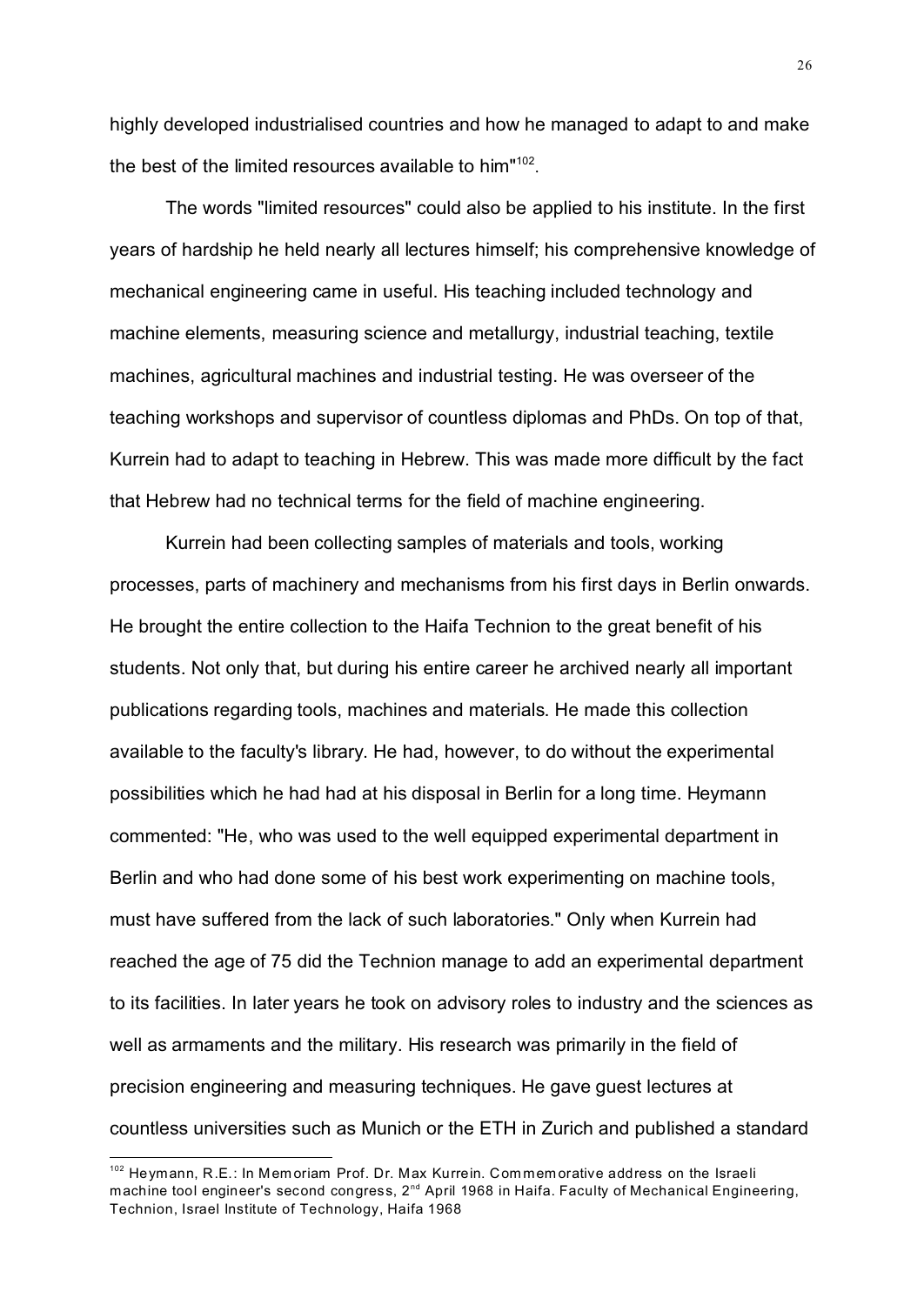work on machine tools. Of special significance was his advice to the Haganah, which benefited greatly from his experience as armament engineer.

In August 1953 Kurrein himself gave a speech on the seventh international technical history congress in Jerusalem. In his talk "The History of the Machine-Tool" he outlined the contribution made by the Berlin machine tool industry. On the subject of Georg Schlesinger he said<sup>103</sup>:

But today accuracy means the interchangeability of the even mass-produced parts. Although interchangeable parts have been produced in certain industries at about 1870, the real meaning of this term has only been fixed by the Dr. Thesis of Schlesinger in 1904. He introduced, based on the experiments of the machine-tool builders, L. Loewe & Co-Berlin, the basic requirements for fits and limits<sup>104</sup>.

He remained dean of the machine engineering faculty until he was eighty, when he retired from all teaching activities and attained the title of "Professor Emeritus". He continued with his scientific work, however, until the end of his days in 1967. Because of his "great contribution to the field of mechanical metallurgy and engineer education" Max Kurrein received the Rothschild prize. In addition he received a decoration of the Haganah and an honorary membership of the Society of Advisory Engineers in Israel. The great role immigrated engineers played in developing the country can be measured by their contribution to the development of the Technion in Haifa<sup>105</sup>. In the Palestine/Israel Max Kurrein lectured thousands of students on machine engineering, industrial management, metallurgy and measuring techniques. These students became supervisors and directors of nearly all manufacturing plants in the Palestine, and later of the young state of Israel of which he was so proud.

 $103$ Translator's note: the following text was in English and did not have to be translated

<sup>&</sup>lt;sup>104</sup> Kurrein, M.: The History of the Machine Tool, Actes du Septième Congrès des Sciences, Jerusalem, Août 1953, 420.

 $105$  The Technion celebrated its  $75<sup>th</sup>$  anniversary in the spring of 2000. The Technical College Berlin honoured this day with a ceremonial act. Compare Spur, G.; Federspiel, R.: "Die ersten Schritte wurden von Deutschland gemacht [The first steps were made in Germany]". The 75<sup>th</sup> anniversary of the Haifa at the TU Berlin. TU Berlin intern 4 (2000), 4. Zur Bedeutung Kurreins für das Technion [On Kurrein's significance for the Technion] compare Spur, G.; Klooster, T.: Vater israelischer Ingenieure [father of Israeli engineers]. TU Berlin Intern 4 (2000), 4.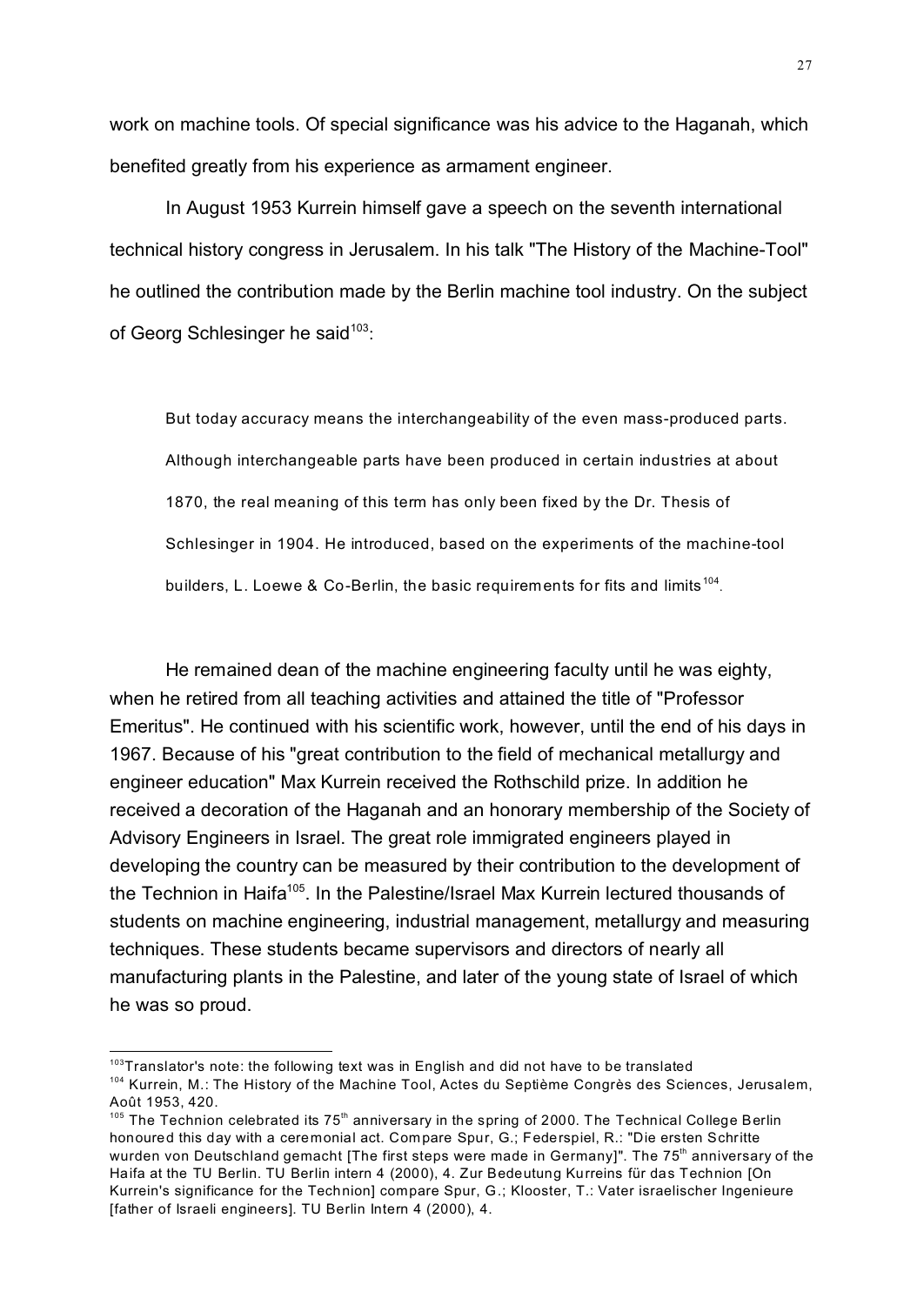The commemorative address in honour of Max Kurrein, held by Rudolf E. Heymann on the second Israeli Machine Engineer Congress on 7<sup>th</sup> April 1968 in Haifa, is reprinted below in full, as it imparts a picture of the Max Kurrein's personality from a very personal perspective.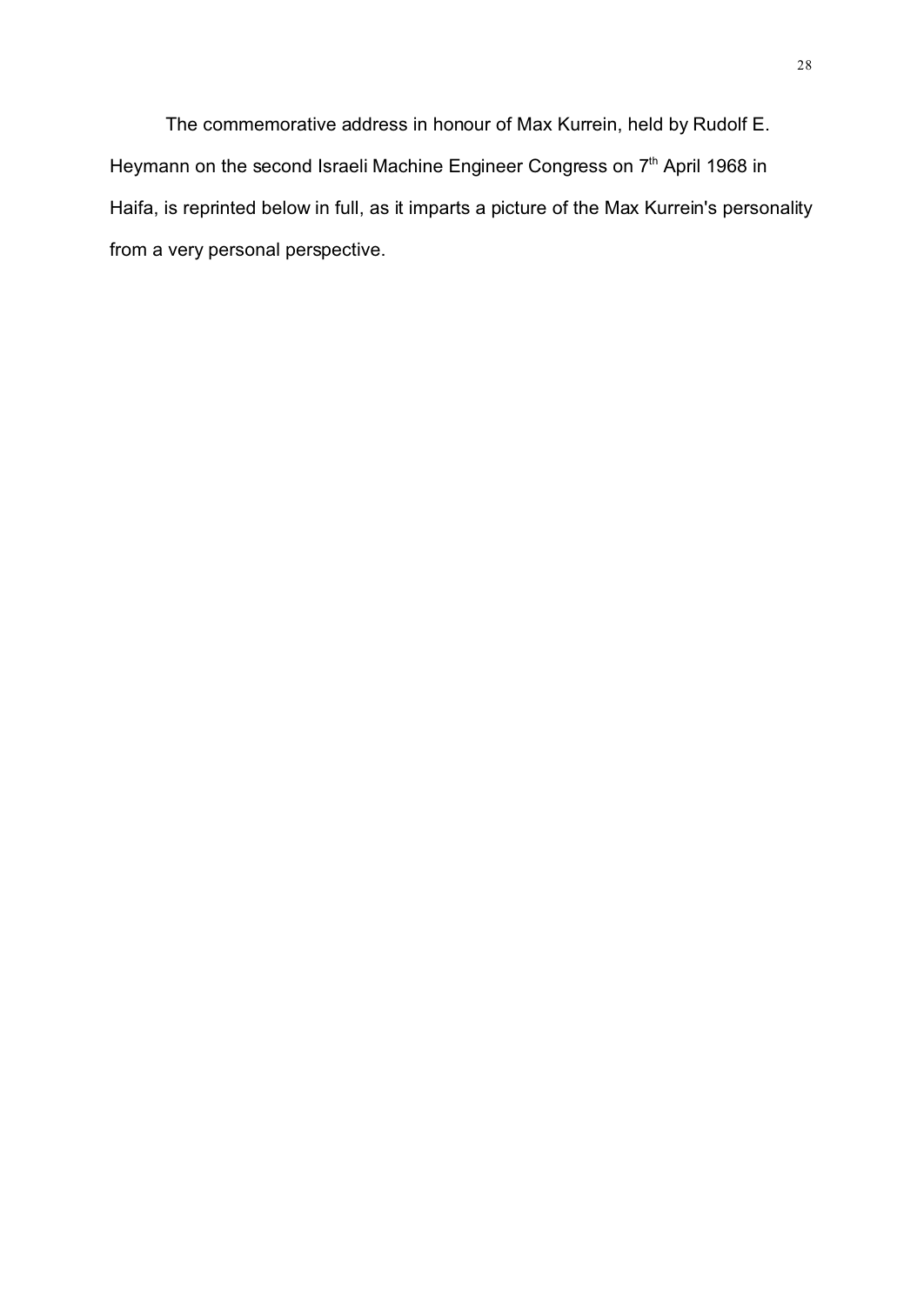## IN MEMORIAM PROF. DR.Techn. Max KURREIN (1873 – 1967)

Rudolf E. Heymann $<sup>1</sup>$ </sup>

Dear members of the Kurrein family Dear Mr. President of the Technion Dear Colleagues,

At the start of this festive Israeli Machine Engineer's Congress we should remind ourselves that this is partly a fruit of Professor Dr. Max Kurrein's life work. Very many, probably most of you, used to sit on the simple hard wooden benches – to this day called "Kurrein" benches in Technion circles – in the little auditorium no. 23, or you entered, heart pounding, his study – filled to the brim with books, pictures, documents and technological collections – in order to have him unerringly go over your projects.

That room is today empty; his occupant last set the calendar and the clock on  $12<sup>th</sup>$  December 1966 in the same manner as he had done for decades; on  $8<sup>th</sup>$  August 1967 he left us forever.

Max Kurrein was born on 29<sup>th</sup> April 1878 in Linz, the capital of Upper Austria; his father was the local chief Rabbi Dr. Adolf Kurrein, who soon after became chief Rabbi of Teplitz. After the young Kurrein had left the humanistic grammar school with distinction he went to Prague to study engineering science at the Prague Technical College, which awarded him the title of "engineer" in 1900. Following his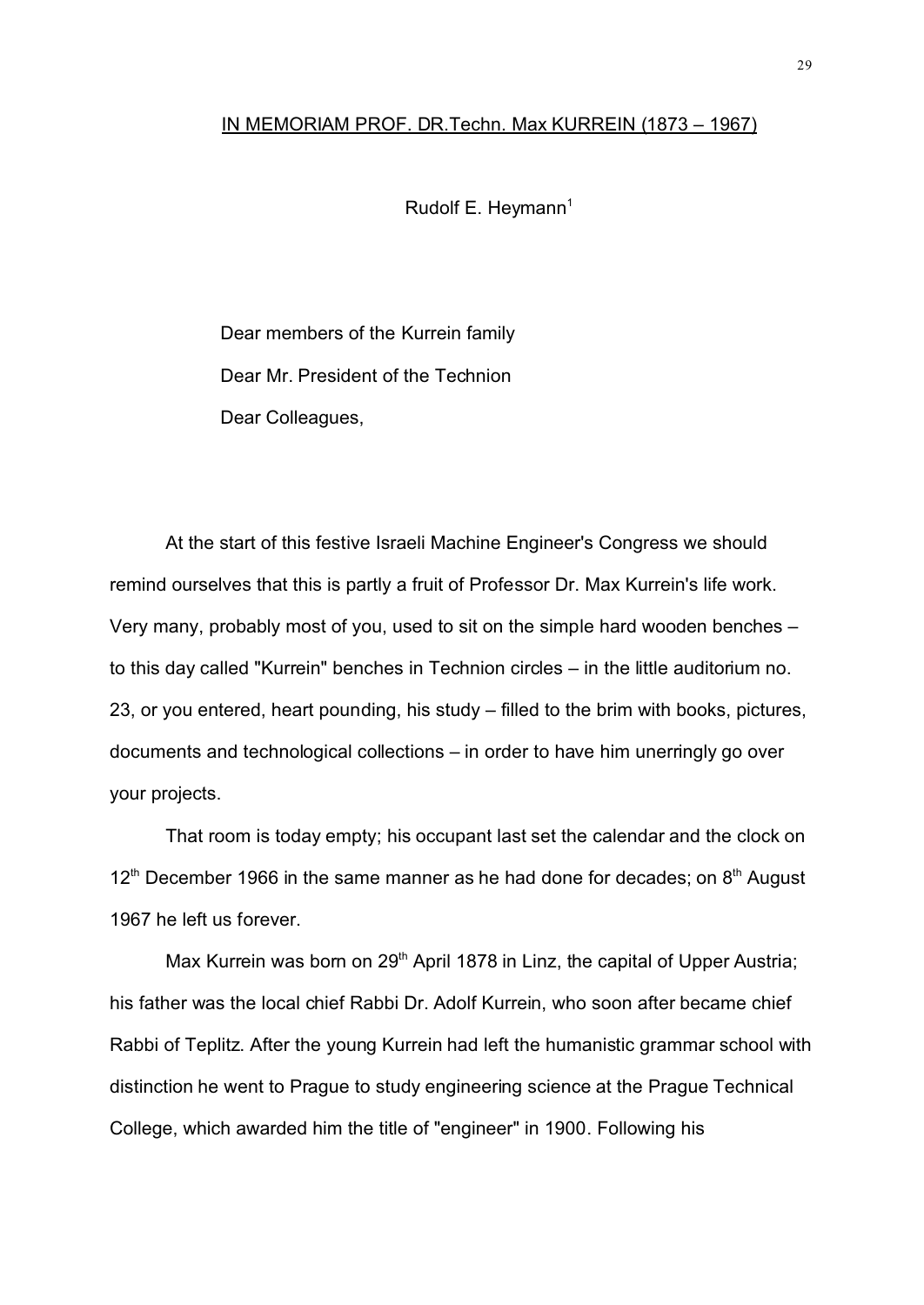assistantship at the Technical College in Brünn, he did his PhD in Prague and became "Doctor of Technical Sciences" in 1904.

Following a number of years of practical experience in industry as an engineer in Birmingham and Düsseldorf, he became, at the age of 33, chief engineer at the experimental department for machine tools at the Technical College in Berlin in 1911; in 1913 he became senior lecturer and started holding lectures. However, his academic career was to be interrupted brutally in 1914, when, as an engineer in the Austrian army, he was given the responsibility of managing an army manufacturing plant during the first world war.

He finally returned once again to Berlin to take up his duties at the Technical College and was promoted to reader. He was active as researcher and lecturer until the national socialists came to power.

In 1934 he was appointed by the Technion in Haifa in order to build up a technical faculty. Through years of hard work he overcame the difficulties which were part of his task with great success. The new faculty grew so quickly that soon it had to be subdivided; Professor Kurrein remained dean of the machine engineering faculty up until the age of 80, when he retired from his teaching duties as "Professor Emeritus". His scientific work, however, he continued until he passed away at the age of 90.

I have retraced Professor Kurrein's career in a rather dry manner in order to enable you to understand the following. The task of a biographer begins, after all, only once the chronological framework has been completed. Only then can the achievements and character of the person who is the focus of the story be put into context of the local and temporal backgrounds from which he stems. Furthermore, the biographer has to examine external influences which furthered or hemmed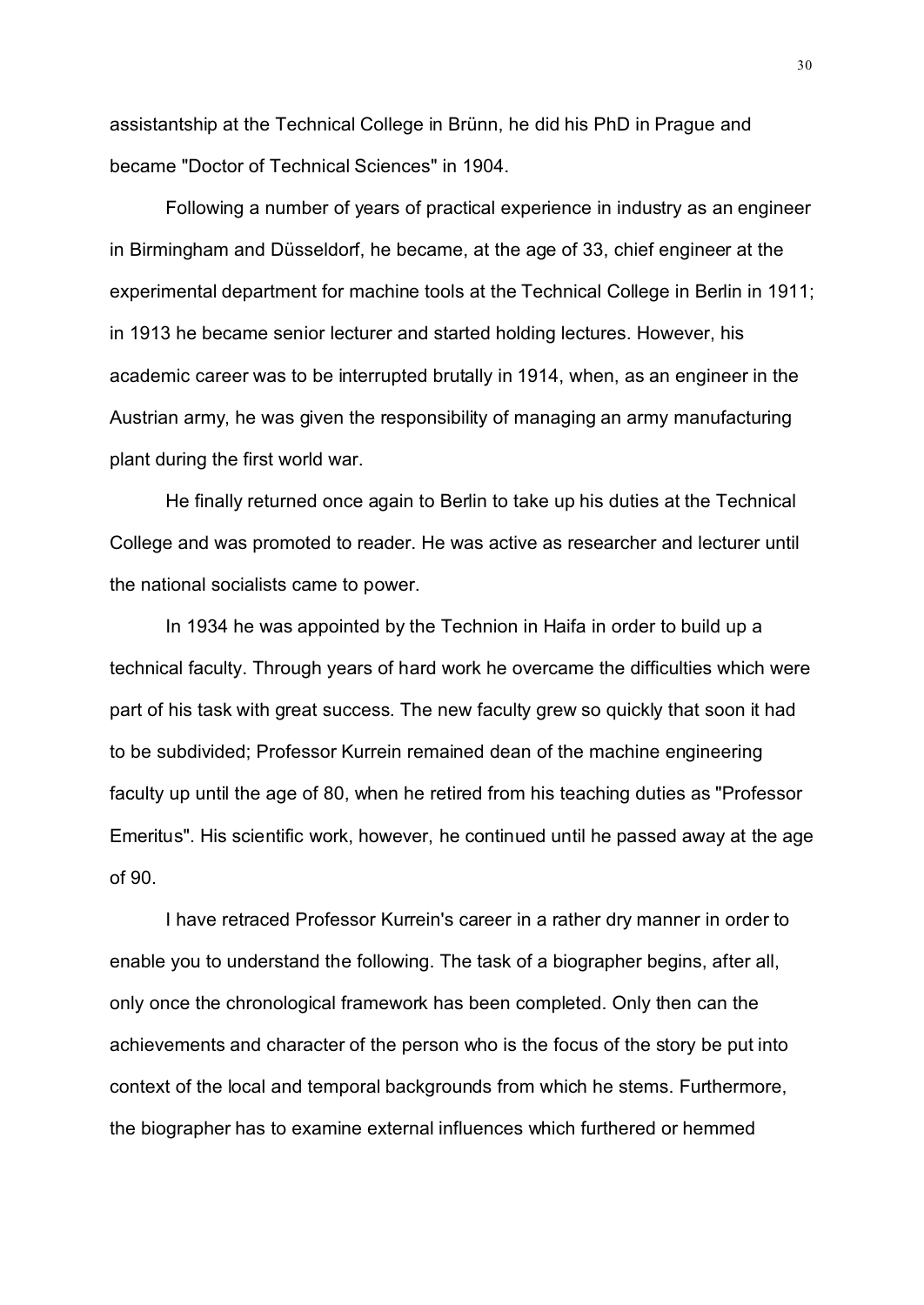development and, finally, explain the traits of character which exemplified him and enabled him to achieve such extraordinary feats.

I believe that three factors were of enduring importance in Kurrein's life: He was a child of the 19th century, a child of the Austro-Hungarian empire and the son of a highly cultured Jewish family.

Today few remember the glamour of the 19<sup>th</sup> century which died a tearful and bloody death in 1914. But in 1878 it was still in its prime. The great wars which had swept over Europe at the beginning and the middle of the century had come to an end; the population grew rapidly and those who wanted to could travel to the new countries across the oceans. Europe conquered the world, whose fate was decided in London, Berlin and Vienna.

It was the time of the liberal bourgeoisie which was active in the economy, the industry and the sciences. The emancipated Jewish bourgeoisie of Western and Central Europe played a substantial part in this progress and enjoyed the ever improving educational facilities of the time.

The educational ideal of the  $19<sup>th</sup>$  century was influenced largely by the humanism of the renaissance. It was the ideal of broad horizons, of universalism, which enabled universities to come into existence. Education was based largely on Aristotelian, historically orientated<sup>2</sup> methods of searching for the truth. This trait was to remain forever with those who had come to appreciate its methods. Was Kurrein one of them?

It may seem odd to answer this question affirmatively for an engineer, whose work was concerned exclusively with the future, but I believe I have no other choice. And I am not thinking of the occasional technical historical essays, such as his talk at the international congress for Scientific History in Jerusalem in 1953; not the theme of the work is of importance, but the intellectual approach. The key to understanding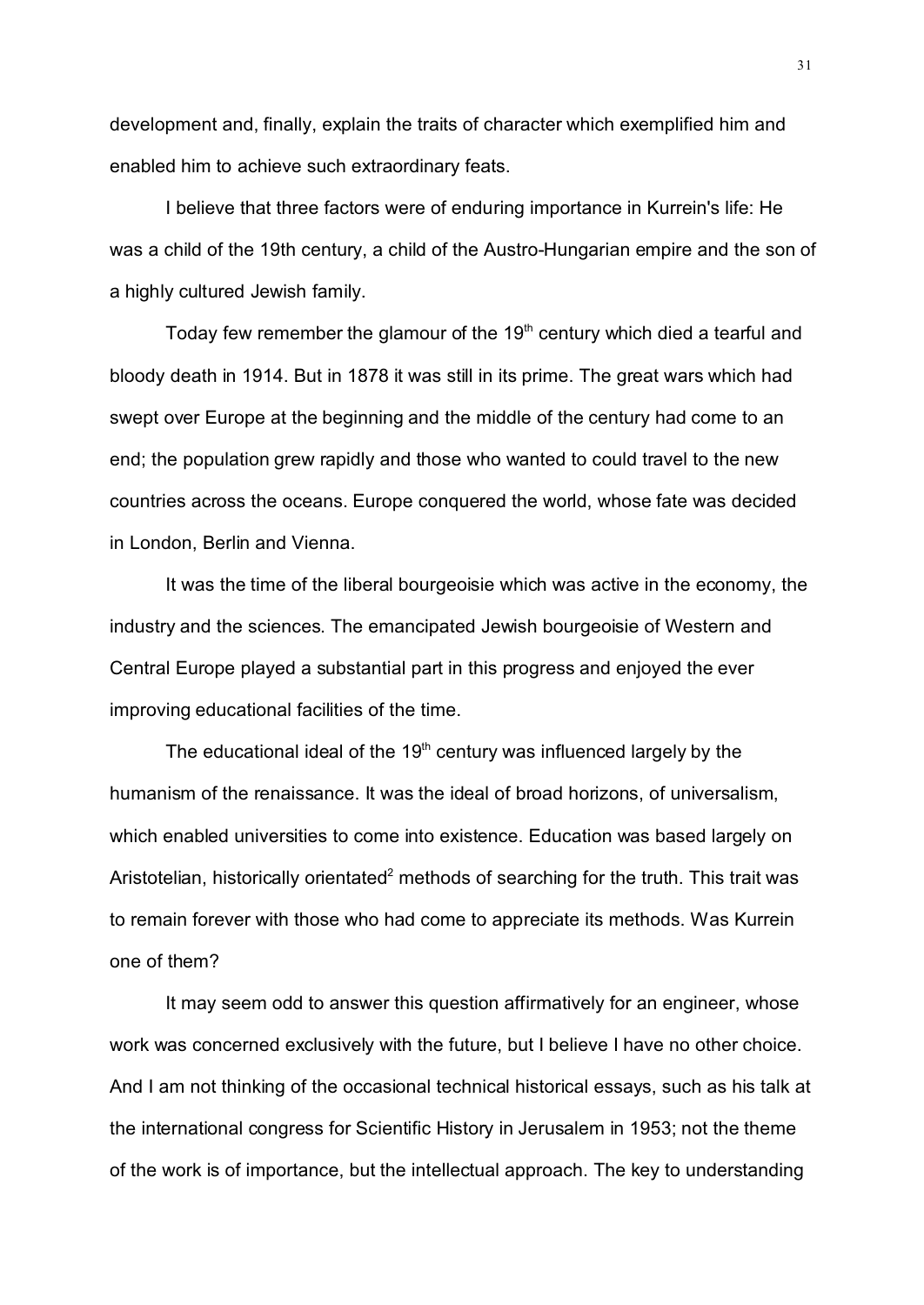the present lies in the knowledge that nothing, no event, no deed, no life is without consequence, but rather continues to exert influence – with changing intensity, I grant you – until the end of all days; this intellectual approach thus strives to recognise the origins of the present in the past.

One of the basic requirements for every historical paper is the existence of reliable documentation. The ability and willingness to collect such papers and other documents are symptoms of a humanistic-historical attitude. For the beholder nothing is "out of date", but documents a stage of development, be it of the economy, within technology or even of oneself; such people often collect materials all their lives for their own biography. On top of that, Kurrein collected catalogues and other documents relating to tools, machines and materials in orderly catalogued folders throughout his working life; his bequest proved to be a comprehensive list of machine tool sources over the last seven decades.

Collecting was a characteristic trait of humanistic alumni. It was customary to collect everything, not because of its financial value, but rather to still the universal interest fostered by both the parents and the school: the boy's room was – mostly to a rather unenthusiastic reaction from his mother – filled up to the brim with boxes full of minerals and ancient coins, with herbariums and animal skulls, copperplate engravings and old books. This enthusiasm stayed with many until the end of their lives and blessed were those who, like Kurrein, managed to bring under one roof their inclination for collecting, the possibility to do so and the duty which benefits from it. Thus Kurrein, from the very start of his days at the Technical College in Berlin, accumulated material and tool samples, production processes, parts of machinery and mechanisms. This collection he took with him to Haifa and it proved to be of great benefit to his students.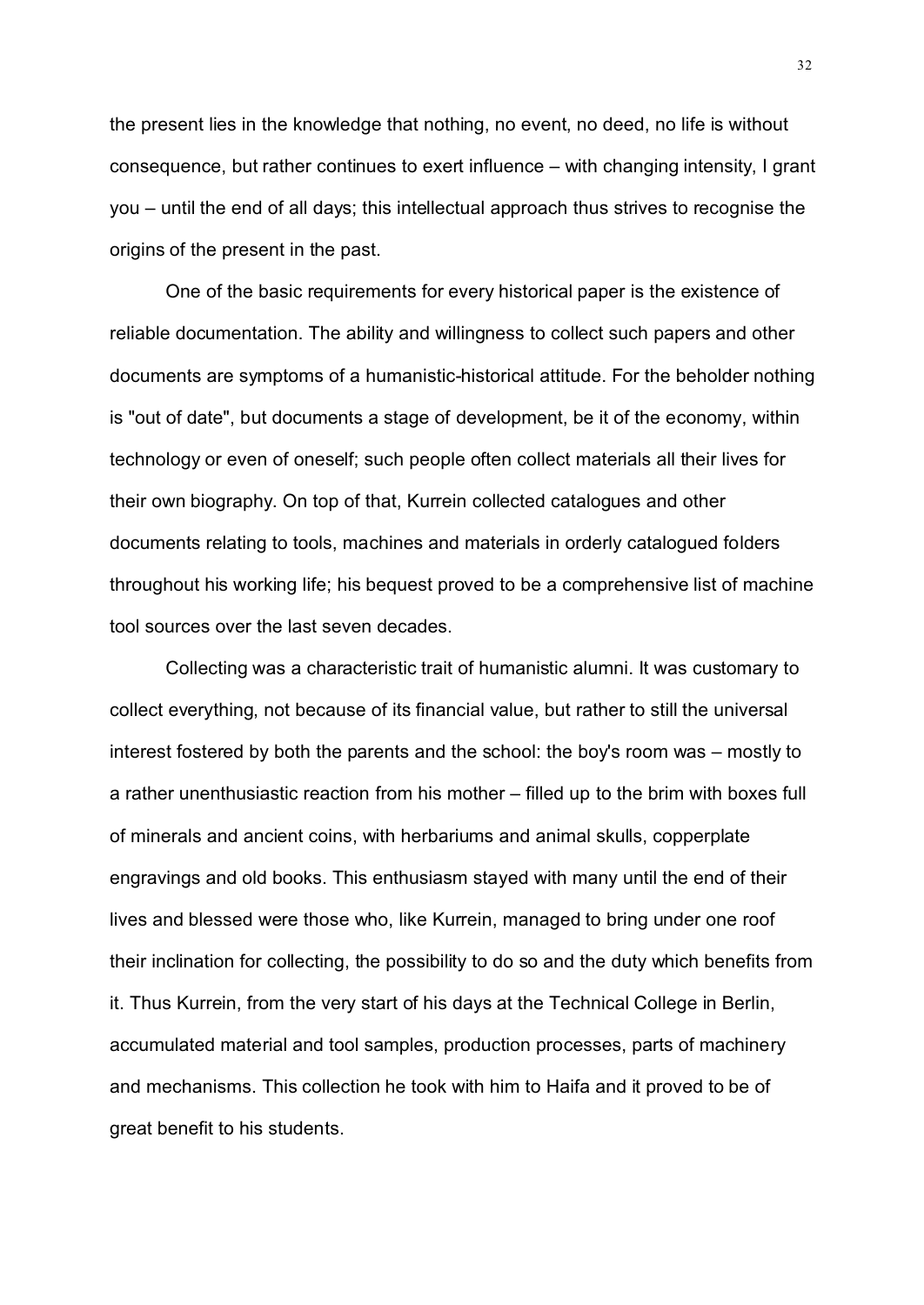Kurrein's humanistic nature was certainly due to his parents; because first of all the Jewish people have, since biblical time, been an especially talented and hard working race and secondly because his father was a great scholar of the Jewish sciences and customs, himself a historian. So how did his son become an engineer?

Since Kurrein never talked to me about it personally I have to conjecture, albeit it be well founded. First of all he had very dexterous hands and enjoyed working with them. He, too, possessed an extraordinary gift of observation; often he would look at a drawing, an experiment or a finished machine only once and immediately pinpoint its weaknesses. This skill also expressed itself in his mastery of photography. His abilities necessitated that he do something else rather than spend all his time behind a desk; but they alone do not explain his choice of occupation. Perhaps setting the scene, describing the atmosphere prevalent during the nineties of the 19<sup>th</sup> century will help to understand his decision.

The predominantly historical education led, apart from all its advantages, to two undesirable side effects: Firstly it produced the unworldly and arrogant "neohumanism<sup>3</sup>" and secondly it led to a deep cultural insecurity. A pseudo-historical attitude began to take hold of architecture, literature, sculpture and painting, which brought with it a hollow copying of old styles. Kurrein's peers rebelled against this trend and founded a new style which experienced its heyday in Austria, especially in Vienna<sup>4</sup>. In Prague, too, a circle of young painters and authors existed, the most famous of whom included Rilke, Salus and Orlik. I do not know, whether Kurrein had contact with this circle during his time in Prague<sup>5</sup>; but numerous copies of the rejuvenation movement's magazine ("Youth"<sup>6</sup> published in Munich) were found in his bequest and prove that at least he took an interest in them one way or another – a fact which must have estranged him from the historicism and all its associated professions of the time.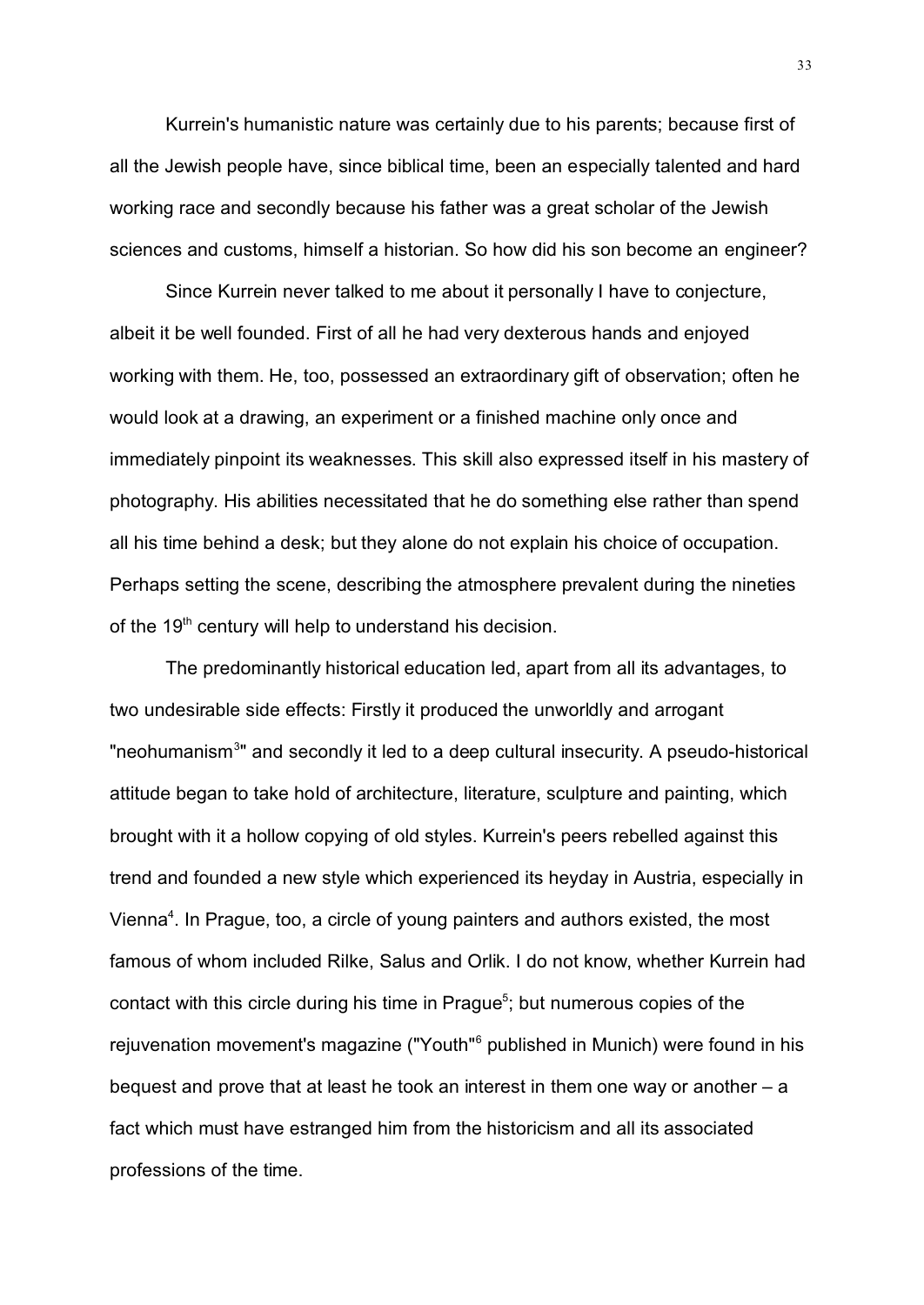However, the turnaround of social acceptability of an engineer had already started. The educational arrogance of the German Neohumanists had not considered the position of engineer an acceptable occupation for the greater part of the  $19<sup>th</sup>$ century. Military officers, lawyers and scholars imagined an engineer to have bad manners and dirty hands. He only differed from a locksmith by being able to make a few calculations and drawings. As late as 1882 an excellent engineer<sup>7</sup> had found it necessary to fight this prejudice.

Only in the decade that was to follow, when technical advances made possible such things as electric light and the telephone, when sewing machines and typewriters had permeated every household, did the contempt previously reserved for engineers turn into admiration; a naive belief in the almighty power of engineering became a kind of religion of progress and its high priest was, of course, the engineer!

Many talented and gifted people saw the situation in a more sober and objective way. They recognised the enormous scope engineering had to offer and wanted to use their talents to further progress humanity and themselves. Instead of becoming lawyers, doctors or philologists like their fathers, this generation was one of engineers.

One of them was Max Kurrein – and that with some success; at the young age of 22 he had become an engineer, with 26 he had attained the doctorate of engineering. The subject of his PhD, " Structural Changes in Ingot Steel under Mechanical Stress" (see footnote 7) shows the subject which occupied him the most: mechanical metallurgy and metallography. His choice is not surprising. Metallography, founded in the 60's by the Englishman Sorby, had advanced enormously over the last three decades and at the time it seemed to be the key to being able to effect radical changes in mechanical engineering – with good reason. Not long after the new aluminium metallurgy had proved itself by the contribution it made to aviation, and new structural and tool steel alloys had made their way into mechanical engineering processes, the Americans presented high speed steel, developed by Taylor and White, at the World Exhibition in Paris.

That was in the same year in which Kurrein attained the title of engineer, namely 1900. Unlike most of his contemporaries, it seemed that he had recognised early on the importance of this invention for the workshop and the economy as a whole in the years to come; only 12 months after having completed his PhD, he published a research paper on the structure of high speed steel cuttings. This was his first contact with what was to become his life's work: researching cutting processes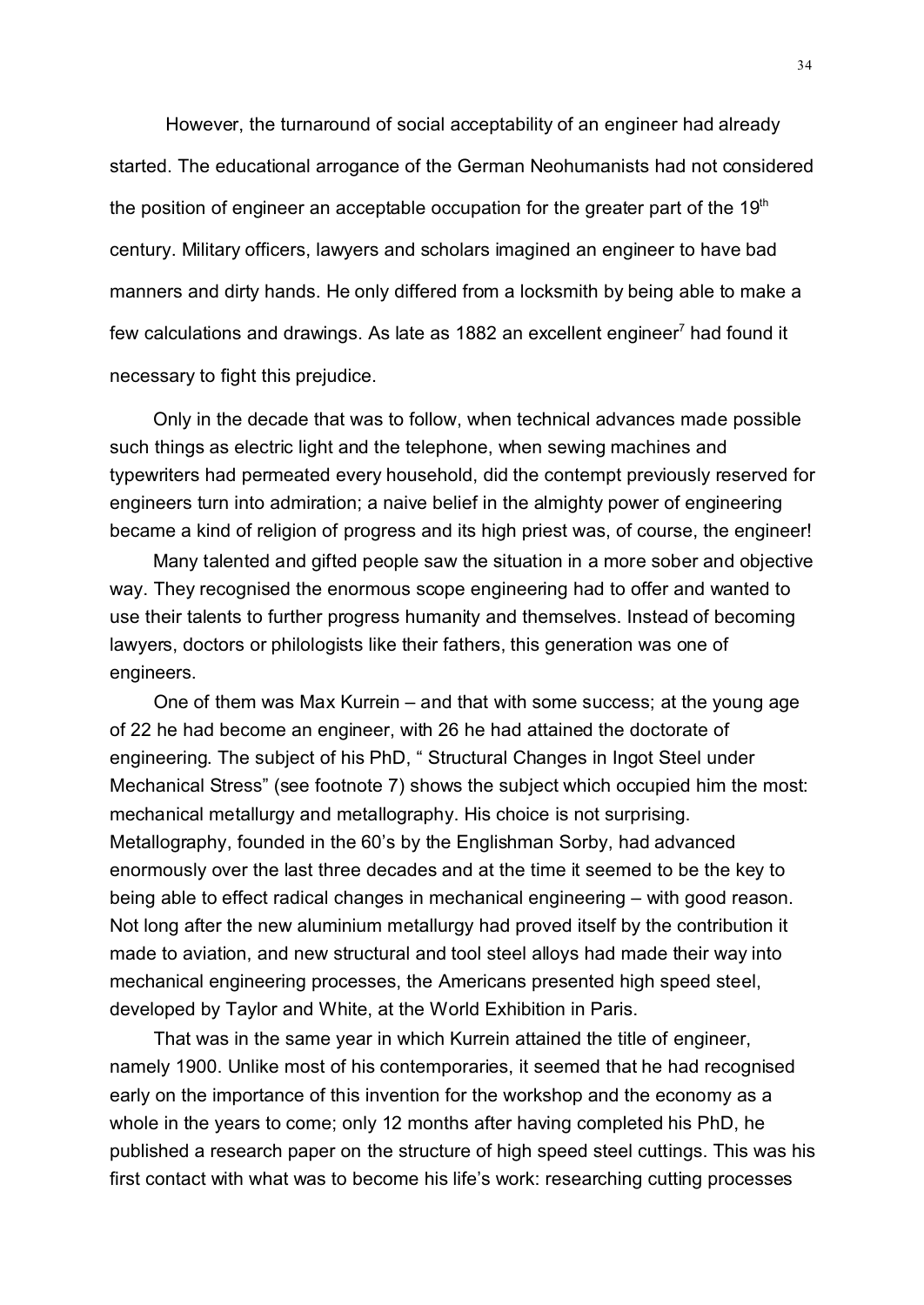and their effects on machines as well as the scientific research of production processes and factory management.

It would, of course, take a number of years before he could fully apply himself to this task. As already mentioned, he worked as an engineer in England and Germany – a more than sensible move, since practical experience is the best teacher for an engineer who was to concentrate on applied research and education. The mark these years had left on Kurrein showed up again and again in his publications, his choice of subjects and how he approached them.

His hour came in 1911, when Dr.-Ing. Georg Schlesinger, professor for scientific industrial engineering at the Technical College Berlin, made him his colleague and put him in charge of the experimental department. Their working relationship, documented by countless jointly published papers, came to an end only in 1933, when both, despite their achievements, were forced to leave the College by the national socialists.

One cannot appreciate Schlesinger's and Kurrein's work properly without having some background knowledge of the development of German mechanical engineering and the state of higher education in the Germany of the 19<sup>th</sup> Century.

Colleges based on the French model of the Ecole Polytechnique were founded all over German speaking central Europe in the first third of the century. However, in contrast to the French scholars, the German "neo-humanists" taught subjects such as "pure" mathematics or "pure" mechanics without referring to their practical applications. The engineer could acquire this kind of knowledge only by working in and with the industry, which itself was still on a very basic level of development.

This unsatisfactory state of affairs changed only through the Austrian Ferdinand Redtenbacher who taught "Construction Exercises"<sup>106</sup> at the university of Karlsruhe. However, he still handed his students tables with empirical proportionality factors instead of calculating machine elements dimensions. The director of the Federal University in Zurich, Zeuner, himself a specialist in thermodynamics, developed Redtenbacher's ideas further and divided the subject of mechanical engineering into "Theoretical Mechanical Engineering"<sup>107</sup>, which included all mathematically calculable subjects and "Practical Mechanical Engineering"<sup>108</sup>, which occupied itself with everything constructive. The latter he assigned to Redtenbacher's student Franz Reuleaux. Both Redtenbacher and Reuleaux stressed that pure theoretical mechanical engineering would not suffice to build machines, but that experience on the factory floor, of the materials and of the industry as a whole was a necessary component. They, along with Karl Kamarsch, Julius Weisbach, Franz Grashof,

<sup>106</sup> German original: "Konstruktionsübungen"

<sup>&</sup>lt;sup>107</sup> German original: "Theoretische Maschinenlehre"

<sup>&</sup>lt;sup>108</sup> German original: "Praktische Maschinenlehre"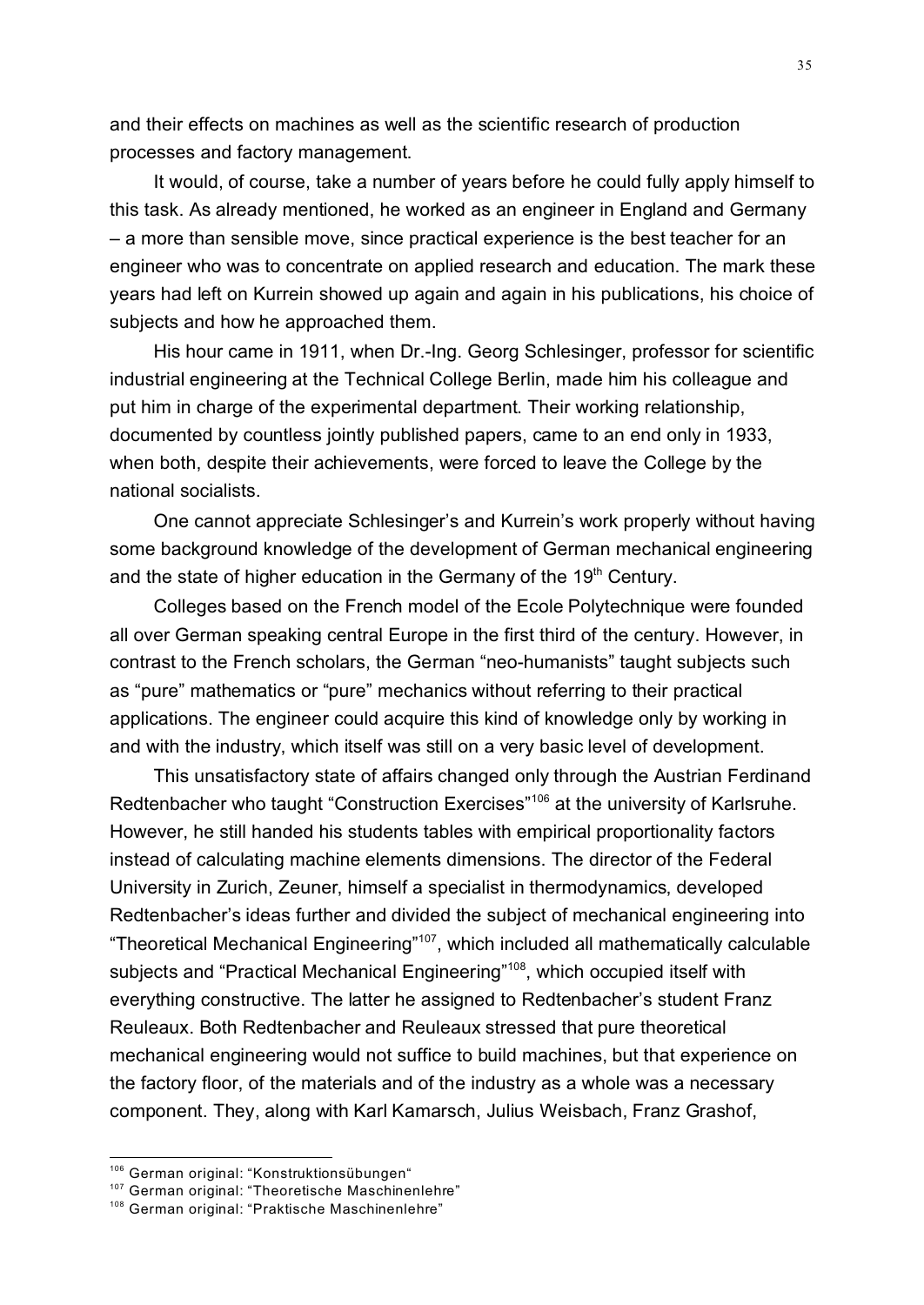Gustav Zeuner and many others started writing appropriate literature in which they tried to base the "practical" subjects on theories instead of empiricism only, as had always been the case hitherto.

The next decades saw an increasing chasm developing between the two groups, a fact described by Carl Bach in his autobiography. Mathematicians and physicists did not part from "pure science" and continued to teach on an ideological basis, which a leading mathematician and man of science of the time, Professor Felix Klein, thought already a questionable way to follow for universities, but considered it definitely unsuitable for Technical Colleges. The "practicians", however, did not or could not recognise the possibilities that lay in approaching some problems from the mathematical stance and, likewise, dug their heels in. Alois Rieder, the most important "practician" and an excellent engineer, became professor in Berlin in the nineties. Thirty years later I attended his valedictory. His influence, however, effected that the situation gradually improved. For Riedler drawing board and laboratory were the centre of every engineer's schooling. He created technical drawings as we know them today and had his students design and construct over and over again. This method, without doubt, taught us a lot for the future. Mathematics, however, was reduced to the most basic requirements of mechanics, thermodynamics and hydrodynamics; students who tended more towards understanding natural sciences through mathematics left mechanical engineering and changed to the faculty of sciences. Only electrical engineers, under Slaby's renowned leadership, had attained a balance between practice and theory.

Schlesinger came into this atmosphere when he started his professorship at the Technical College in Berlin in 1904. He had had Riedler, Reuleaux and Slaby as teachers and was only 30 years of age, when the Kaiser himself offered him this post. He had got to know Schlesinger during a visit to the Ludwig Loewe machine tool plant in Berlin, where Schlesinger had worked from 1897. By the time of the Kaiser's visit he had already attained the position of works manager. The company had been founded in 1869 by the Jewish industrialist Ludwig Loewe; the first European company to be based purely on the American model. Mass production, interchangeability of parts, measuring controls, complete drawings, orderly calculations – all things which for you, as students of Kurrein, are a matter of course , but which were prior to Loewe in Germany and Kurrein in Erez-Israel altogether unknown. Other manufactures built machines by hand to order. The methods used included a lot of improvisation on the factory floor and as good as no calculations or drawings. The way to secure a contract was to undercut the competition. Reuleaux criticised the German machines on show at the Philadelphia exhibition in 1876 as being "cheap and of poor quality".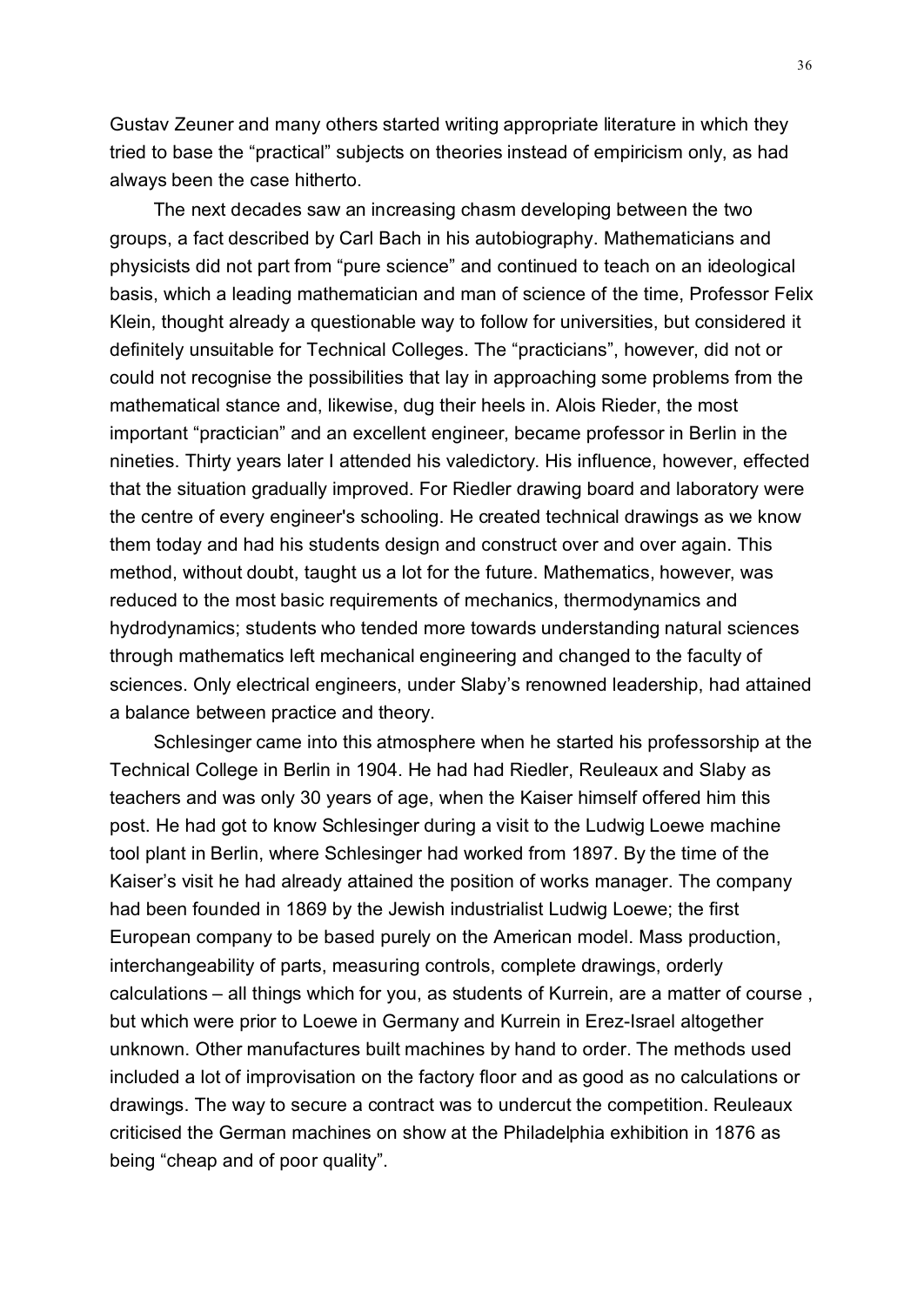This had changed by 1900, mainly through Loewe's example and the dramatic rise in demand of mass produced machines – especially weapons. Organisation and work floor practices had to adapt to the new demands placed upon them. Without detailed drawings and calculations modern machines such as the new combustion engines, turbines etc. could simply not be produced.

Machine tool fabrication, however, had not moved forward in terms of calculations; this is not to say that excellent work was done at the drawing board and in production. However, because of the lack of knowledge of cutting, shaving and facing processes and the forces which acted upon the materials during the operation, one had to rely on estimates, proportionality factors and such like. Science did not occupy itself with tools and machine tools; these were no subject for academic research and were instead left to the workers and engineers.

 According to Schlesinger and Kurrein one of the main tasks of the experimental department of the Technical College Berlin was to close this gap. Thus they bridged one of the divides between "theory" and "practice". This time it was the "practitioners" who brought the two sides closer together. Felix Klein and his student Arnold Sommerfeld, who received the technical mechanics chair in Aachen (1900) had tried to create a more balanced approach on the "theorists'" behalf. Schlesinger and Kurrein can thus be counted as belonging to the important educators of German industry, a process which Redtenbacher had started half a century earlier.

Kurrein had not, unlike Schlesinger, been a student of Redtenbacher's, but was taught at the time when his influence in every German speaking college was at its peak. It is therefore not surprising that this is clearly represented in his work: All his research was a result of practical applications and designed to further them. He worked out a programme on the research of cutting, which later he summarised in a paper (1932). It displays a systematic approach and a clear line of thinking in the face of a complicated problem. With the help of metallurgic techniques, of which he was a master, he recognised early on that cutting is a direct result of plastic deformation. Due to a lack of time, unfortunately, I cannot go into more details, but would, nevertheless, like to report on the approach so typical of him.

According to his own methods and those Riedler promoted at the Technical College Berlin, he addressed problems not with theoretical calculations, but with a string of carefully worked out experiments. He was an excellent experimenter who knew how to use all methods at his disposal and even invented some himself. Those students whom he permitted to be present during such experiments and who he would later allow to do their thesis or PhD with him, were able to learn enormously through his strict and critical methodology; he was always willing to listen to suggestions or even different opinions and thus developed a most conducing working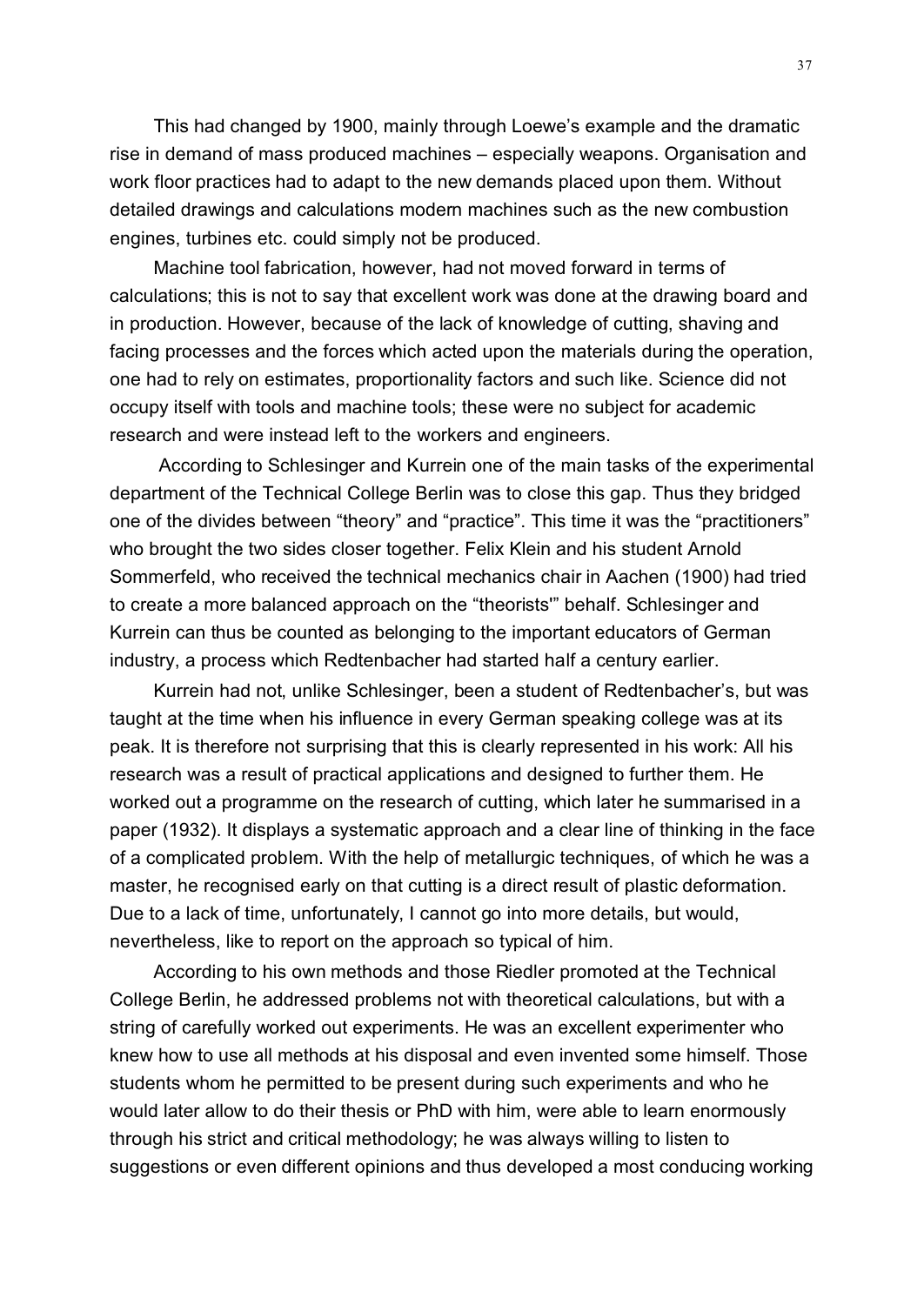atmosphere. I speak from experience, because I, too, worked for him from 1923 until 1926.

The "practitioners" accepted his results only very hesitantly. To show you the kind of difficulties he was to encounter, I would like to cite a single example: In 1929 he had worked over his article "Machine Tools" of the "Dubbel" in order to bring it into line with his latest results. One year later he received a letter from the editor, stating his article was "too scientific" and therefore not received well by the "practitioners". His reply was, quite rightly, that "sometime, somewhere, someone will have to break with pseudo-calculations by tradesmen".

Unfortunately, there is not enough time either to go into sufficient detail on Kurrein's manifold scientific, journalistic and pedagogical activities during his fruitful years in Berlin. It transcended by far his work in the experimental department, comprised mainly of leading practical sessions, conducting experiments and writing research reports, and included, amongst other fields, measuring techniques, precision engineering, machine tools, appliances, production plant organisation and machine aesthetics. The great variety of subjects reminds one of the old humanistic ideal of broadening one's horizon, the synthesis of single subjects to a common whole – an ideal which probably controlled him unawares throughout. With growing age he became a personality who managed to join both humanistic and engineering traits.

This personality could only develop itself properly once in Haifa, where work of a totally different nature from that in Berlin waited for him: It was broader, more important and of an independent nature. As sometimes happens, an event which at first seemed like a terrible act of God - in Kurrein's case his ousting by the national socialists - turned out to be a blessing, even though it carried with it a great amount of responsibility and work.

But it was just this independent nature of the work and the responsibility which – in contrast to many of his colleagues – made him decide to accept the position in the poor and technically underdeveloped Palestine. Apart from that, his Zionist upbringing probably played a part in his decision making process, too, be it conscious or not. His father, after all, had published the "Jewish Chronicle"<sup>109</sup> and his maternal grandfather had been secretary to Moses Montefiore and had often visited Palestine.

Only those who can remember the state of industry of our country in 1933 can gauge the gamble Kurrein took in following the call from Ing. Shlomo Kaplansky, the former director of the Hebrew Technion in Haifa to build a technological-industrial faculty.

The small workshops, which proudly called themselves factories, were stocked with old and maltreated machines, were badly equipped and under worse

<sup>&</sup>lt;sup>109</sup> German original: "Jüdische Chronik"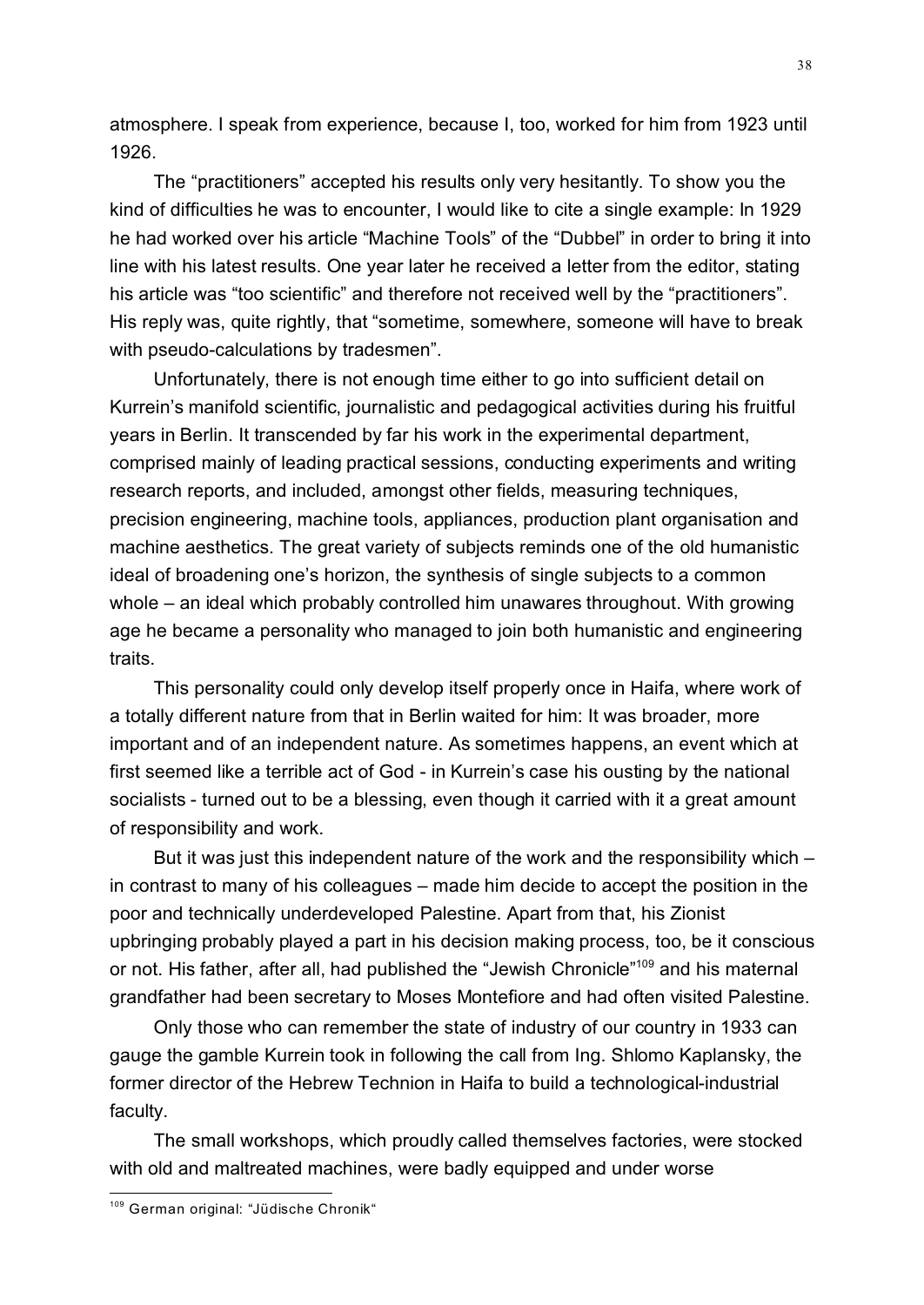management; under no circumstances were they able to accommodate students of a machine tool faculty; on the other hand was it impossible to build up the necessary industry without such a faculty. One has to pay the highest respect to the man - who was by then 56 years of age and who had spent his entire life in well-equipped technical colleges in highly developed industrialised countries - and how he managed to adapt to and make the best of the limited resources available to him.

His main task consisted of planning the faculty. He dedicated himself to this with the unrelenting energy so typical for him, while at the same time psychologically preparing "factory owners" for the intake of faculty students. These owners were mostly craftsmen from Eastern Europe with very little technical knowledge and immense pride of their "many years of experience". They had a very sceptical stance towards "new academic things". In order to get the "industry", which was 100 years out of date up, to modern standards, Kurrein had to do the same educational work as Redtenbacher, Zeuner, Reauleaux, Karmarsch, Bach, Riedler, Schlesinger. However, they and many more had taken roughly 80 years to achieve this in Germany, Kurrein had to do it in a few.

Due to the lack of qualified colleagues, he held nearly all lectures himself in the first number of years; his universal knowledge of machine engineering proved to be invaluable. He lectured on technology and machine parts, measuring techniques and metallurgy, industrial economics, textile machinery and industrial quality processes, supervised the workshops and numerous diplomas and PhDs. All in all an unimaginable workload. Only someone with dedication, single-mindedness and a strong will could overcome all the problems that littered Kurrein's path. On top of that I would like to point out that because of the lack of technical terminology in Hebrew which subsequently had to be built up during many years of hard work, the change of language presented a whole new set of problems.

The continuation of his scientific work was no less difficult: Although he had at his disposal the most necessary equipment for a metallurgical measuring laboratory from his days in Berlin and managed to accommodate it in the most meagre rooms with his customary unpretentiousness, the cash strapped Technion simply had no space nor money for a machine tool laboratory. For him, who was used to the well equipped experimental department in Berlin and who had done his best work as an experimenter on machine tools, this lack of facilities must have been a bitter blow<sup>8</sup>.

But despite all the difficulties Kurrein continued his scientific work in this country, published two books and a number of essays and was advisor and overseer to modern industry, which started to develop not least because of his input. Especially valuable was his advice to the Haganah, which benefited from his rich experience of armament production.